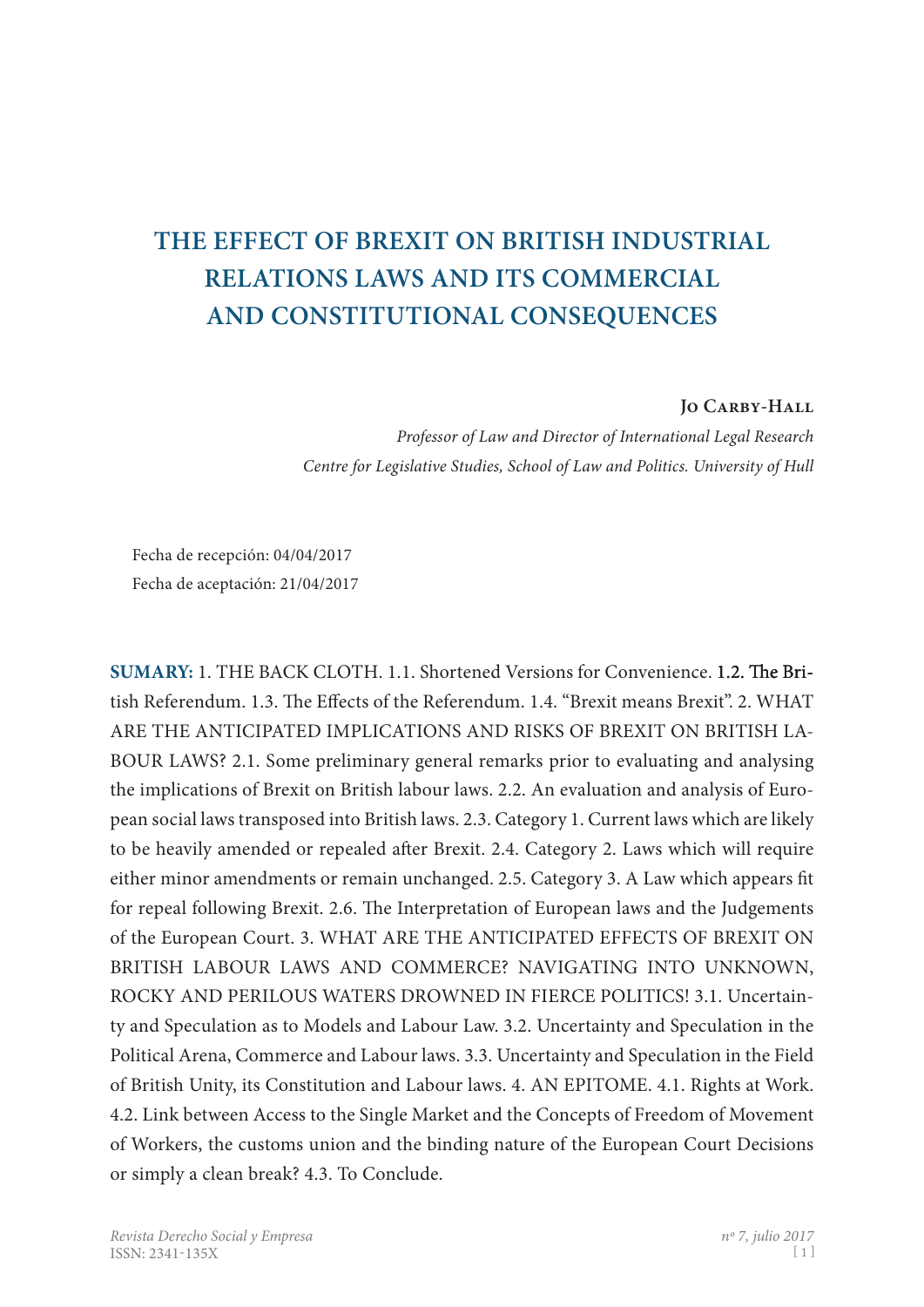**ABSTRACT:** Once Article 50 has been triggered the UK has two years to negotiate its exit. The terms of the UK exit have to be agreed by the remaining 27 Member States' Parliaments. EU laws remain applicable in the UK until its membership cease by the withdrawal agreement. Prior to an evaluation and an analysis taking place on Brexit and its effect it is important, not only to define this word but also to give the background, and the necessary procedures to be followed, to bring Brexit into effect. This will necessitate some discussion on political issues which are unavoidable in a chapter such as this. The thrust of the discussion will however be focused on how the British labour laws, commerce and the British constitution could be affected as a consequence of Brexit.

**RESUMEN:** Una vez iniciado el procedimiento en virtud del artículo 50, el Reino Unido dispone de dos años para negociar su salida. Los términos de la salida del Reino Unido deben consensuarse con los restantes 27 Parlamentos de los Estados miembros. Las leyes de la UE siguen aplicándose en el Reino Unido, hasta que cese su adhesión por el acuerdo de denuncia o retirada. Antes de realizar una evaluación y análisis sobre el Brexit y sus efectos, es importante no solo definir esta palabra, sino también marcar el trasfondo y los procedimientos necesarios que deben seguirse para llevar a efecto el Brexit. Esto exige un debate sobre cuestiones políticas que son insoslayables en un estudio como este. Sin em� bargo, el eje de la discusión se centra en cómo las leyes laborales británicas, el comercio y la constitución británica podrían verse afectados como consecuencia del Brexit.

**KEY WORDS:** Brexit, consequences of Brexit, British labour laws.

**PALABRAS CLAVE**: Brexit, consecuencias del Brexit, leyes laborales británicas.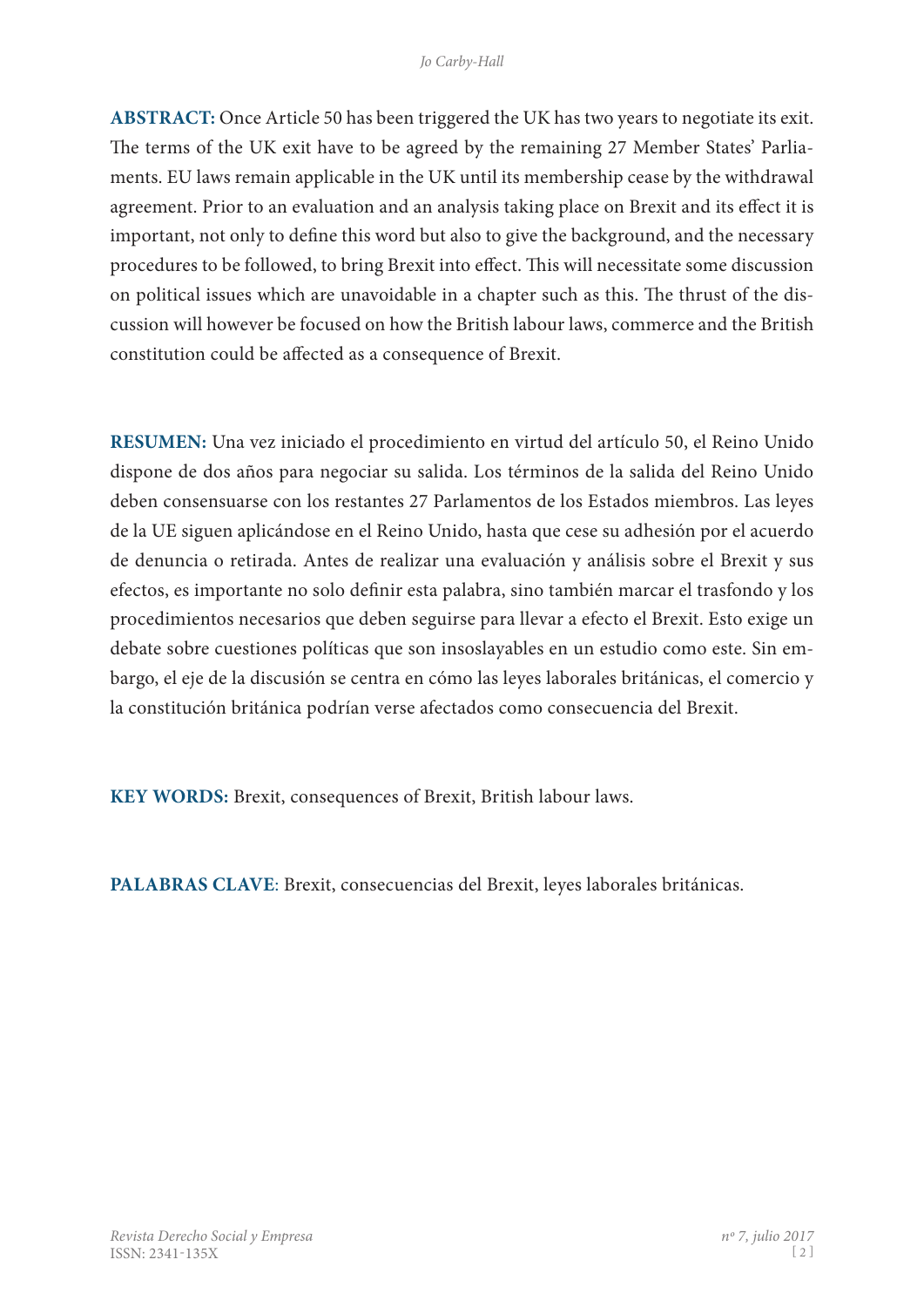# 1. The Back Cloth

Prior to an evaluation and an analysis taking place on Brexit and its effect on industrial relations, commerce and the British constitutionit is important, not only to define this word but also to give the background, and the necessary procedures to be followed, to bring Brexit into effect.<sup>1</sup> This will necessitate some discussion on political issues which are unavoidable in a chapter such as this. The thrust of the discussion will however be focused on how the British labour laws, commerce and the British constitution could be affected as a consequence of Brexit.

# **1.1. Shortened Versions for Convenience**

This much used novel<sup>2</sup> expression is a shortened version of Britain ceasing to remain a Member State of the European Union. By merging the two key words, namely "**Br**itain" and "**exit**" the shortened version spells Brexit. Although this author does not like this commonplace and hackneyed expression, it will nevertheless be used throughout this chapter by reason of it being conveniently short thus saving space. Other expressions will also be shortened for the same reason. Thus the European Union will be referred to as the EU, the United Kingdom will be referred to as the UK, the European Court of Justice and the Court of Justice of the European Union will feature as the ECJ and the CJEU respectively.

# **1.2. The British Referendum**

A referendum held on 23rd June, 2016 with a 72.2% turnout representing thirty million people of voting age<sup>3</sup> taking part was held to decide whether the United Kingdom should remain in or leave the European Union. The "leave" supporters won overall by 52% while the "remain" supporters obtained 48% of the votes overall.

<sup>1</sup> See Paul Craig "*Brexit: a drama in six acts*" European Law Review 2016 41(4) 447-468. See too House of Lords -European Union Committee- 14th Report of Session 2016-17 "*Brexit: UK-EU Movement of People*" HL Paper 121. 6th Match, 2017.

<sup>2</sup> A similar expression was used recently in connection with the possibility of Greece leaving the European Union, namely "Grexit" resulting from that country's severe financial problems.

<sup>3</sup> Namely, 18 years of age and over.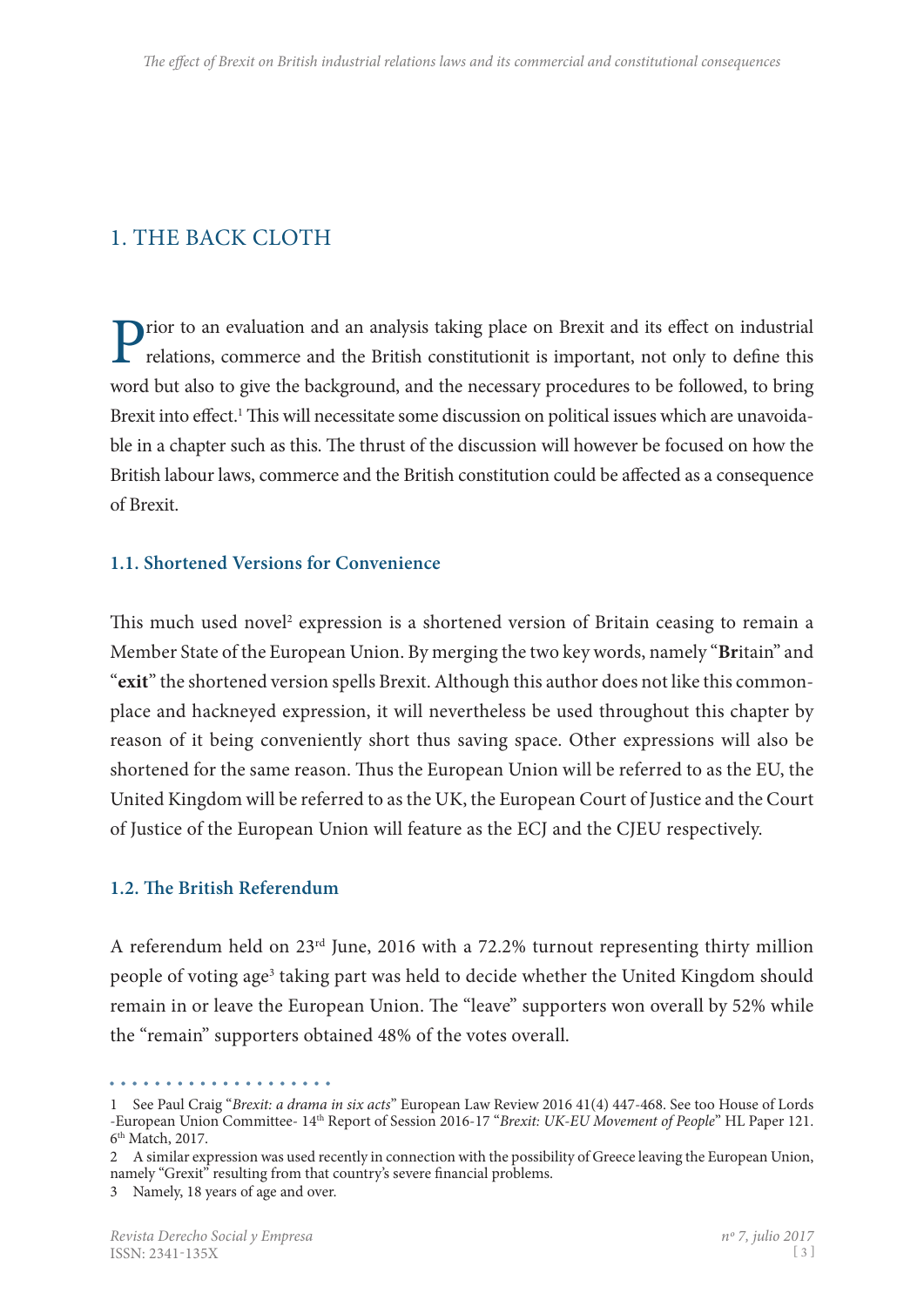The United Kingdom consisting of four countries, namely England, Wales, Scotland and Northern Ireland, it was in England and Wales that the "leave" supporters won the majority of votes in the referendum. In England the "leave" supporters obtained 53.4% of the votes<sup>4</sup> while the "remain" supporters only achieved 46.6% of the votes.<sup>5</sup> In Wales, the "leave" camp obtained 52.5%<sup>6</sup> while the "remain" camp got 47.5%.<sup>7</sup> In Scotland the "leave" supporters obtained 38% of the votes<sup>8</sup> with the "remain" supporters enjoying 62%.<sup>9</sup> Likewise, in Northern Ireland the "leave" campaigners received 44.2%<sup>10</sup> and the "remain" campaigners 55.8%.11 The turnout of voters was high in each of the countries which constitute the United Kingdom thus in England it was 73%, in Wales 71.7%, in Scotland 67.2% and in Northern Ireland 62.7%.

It is suggested that, apart from the political ideology of some British political parties such as UKIP and the extreme right back benchers in the Conservative Government, the reasons for such a referendum result include, *inter alia*, (a) the charging of millions of pounds sterling a year in EU membership fees for relatively little return; (b) the fact tha� tfar too many EU regulationsare imposed on, andthus affecting, businesses; (c) the desire of taking back full control of the UK's borders and reducing the number of migrants entering the UK to live and work under the fundamental EU freedom of movement of persons principle; (d) the taking back of sovereignty and democracy where laws are made in the British Parliament and not in Brussels; and (e) an objection to an "ever closer union" EU policy between EU Member States and what they see asmoves towards the creation of a United States of Europe, all of which are unacceptable and unpalatable to a majority of the British population.

#### **1.3. The Effects of the Referendum**

Mr. David Cameron resigned as Prime Minister on the day after losing the referendum while leaving behind him a monumental mess to be solved by Mrs Theresa May who was elected Prime Minister soon thereafter.

For the United Kingdom to leave, it has to invoke Article 50 of the Treaty of the European

- 
- 4 I.e. 15, 188,406 votes.
- 5 I.e. 13, 266,996 votes.
- 6 I.e. 845,572 votes.
- 7 I.e. 772,347 votes.
- 8 I.e. 1,018,322 votes.
- 9 I.e. 1,661,191 votes.
- 10 I.e. 349,442 votes.
- 11 I.e. 440,707 votes.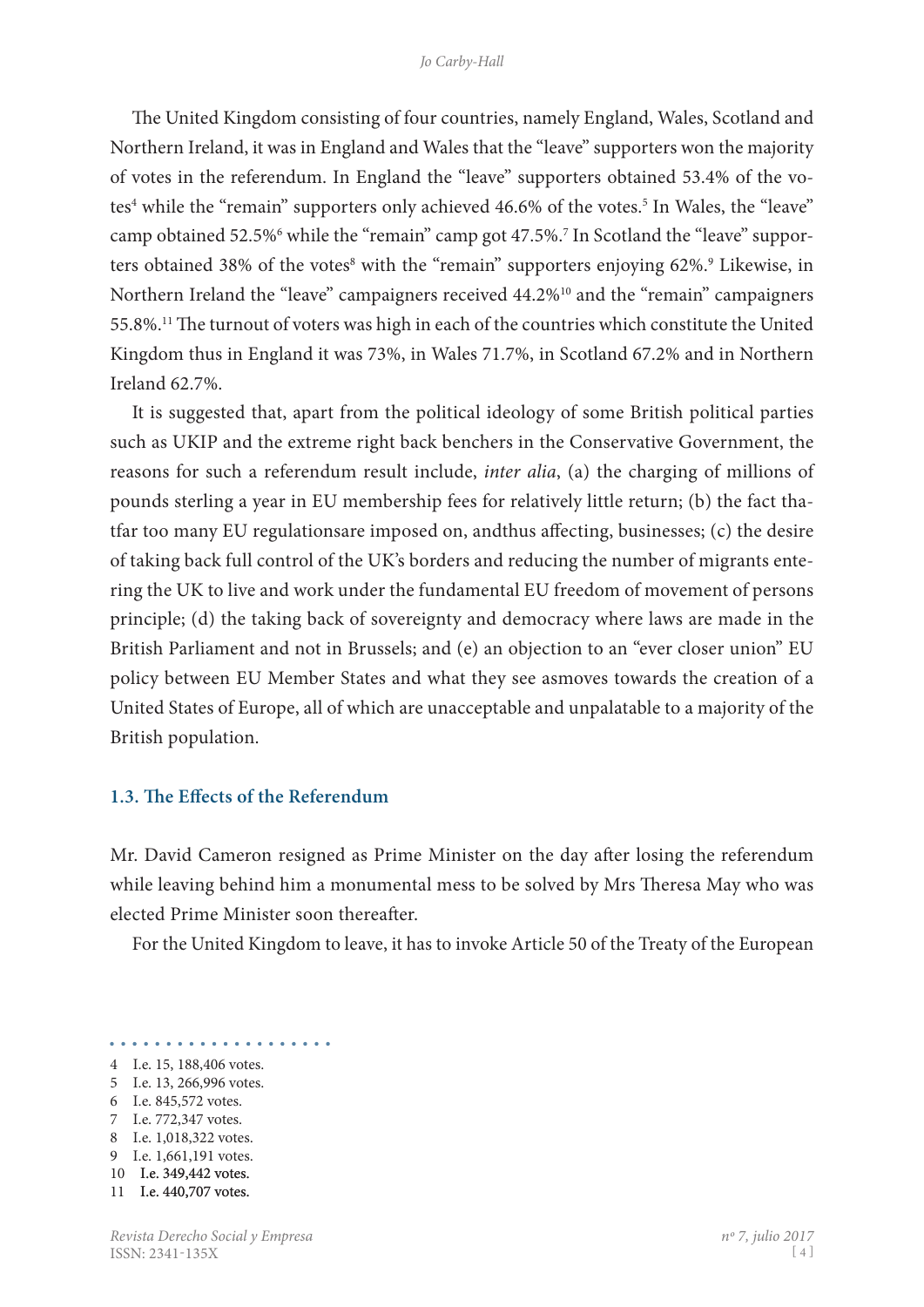Union<sup>12</sup> which allows two years to agree the terms of the exit.<sup>13</sup> In her speech at the Conservative Party's annual conference in Birmingham on 2<sup>nd</sup> October, 2016 Mrs Theresa May confirmed that Article 50 will be triggered in March, 2017 meaning that the UK will probably leave in the summer of 2019 depending on the negotiations timetable and its progress. The British government will then enact "the Great Repeal Bill" which will end the primacy of EU lawson the UK laws. In her Conservative conference speech Mrs May indicated that all European legislation incorporated into British laws will remain intact but that the British government will decide in accordance with its policies, which parts of the European legisla� tion will be retained in British law and which parts will be repealed and/or amended.

Who will be negotiating the UK exit? Mrs Theresa May has set up a new government department headed by Mr. David Davies to be responsible for Brexit. Mr Liam Fox has been given the job of international trade secretary and Mr Boris Johnson was appointed foreign secretary. All three backed the "leave" campaign and will play a central part in negotiations under the watchful eye of the Prime Minister who will have the final say.

The government did not do any emergency planning for Brexit ahead of the referendum and has had to hire a team of skilled negotiators to manage the complex business of negotiating the withdrawal and to ensure that the UK gets the best deal possible.

13 It is interesting to note the crowd-funded initiative of the British People's Challenge on Article 50 to the Government which argued that it is up to the British Parliament to trigger the exit procedure so as "to ensure that parliamentary sovereignty is maintained and is respected by the Government" and that furthermore "the rights of 65 million UK citizens are respected". Without ignoring and respecting the "leave" voters' decision which has voted for the UK to detach itself from the EU, this People's Challenge has dubbed the Government's actions as "constitutional vandalism". It said "By using the Royal Prerogative to trigger Article 50 of the Treaty of Lisbon this Government will be sweeping away rights at a stoke of a pen without the proper scrutiny of a final decision being made by our Sovereign Parliament". The argument of the British Government was that it is "constitutionally impermissible" for the British Parliament to be given the authority to launch the Brexit procedure. Its legal argument was that "it is clearly understood that the government would give effect to the result of the referendum for which the 2015 Act provided, and that was the basis on which the electorate voted in the referendum". The Government thus argued that it is the Prime Minister's prerogative to bring about the exit process because the 2015 Act establishing the referendum of 23<sup>rd</sup> June 2016, imposed no further function by Parliament after the vote. No statutory steps were thus prescribed in the 2015 Act in the event of a "leave" vote. The Government argued furthermore that "treaty-making and withdrawal from treaties is not generally subject to Parliamentary control" and the "appropriate point at which the UK should begin the procedure required by Article 50… is a matter of high, if not the highest policy". However, the Government argued that Parliament would have "a role in ensuring that the Government achieves the best outcome for the UK through negotiations". Nor will devolved legislation such as Scotland, Northern Ireland and Wales be able to override the triggering of the Article 50 exit procedure because devolved legislatures have no competence over foreign policy which includes the EU. (Source: https://eurobserver.com/uk-referendum/135292 ) (Retrieved 29th September, 2016). The "People's Challenge" has taken the Government to court. The hearing of this test case began on 13th October, 2016 and concluded on appeal to the Supreme Court on 24th January, 2017. A fuller discussion will be found at pp. 39-44 *infra*.

<sup>12</sup> Article 50 which was negotiated under the Lisbon Treaty, 2009 (now included in the Treaty of the European Union) provides that if a member state decides to withdraw from the EU "in accordance with its own constitutional requirements" it should serve a notice of that intention and the treaties which govern the EU "shall cease to apply" to that member state within two years thereafter. See Dora Kostakopoulou "*Brexit, voice and loyalty; reflectionson Article 50 TEU*" European Law Review 2016 41(4) 487-489. See too Hannes Hofmeister "*Should I Stay or should I* Go? *A critical analysis of the Right to Withdraw from the EU*" European Law Journal Vol. 16 No. 5 September 2010 at pp. 589-603, Steve Peers "*Article 50 TEU: The Uses and Abuses of the process of withdrawing from the EU*" 8th December, 2014 http://eulawanalysis.blogspot.co.uk/2014/12/article-50-teu-uses-and-abuses-of.html (Retrieved 30th August, 2016) and House of Commons Library. Briefing Paper No.7551, 16th January 2017 "*Brexit: How does theArticle 50 process work*" by Vaughne Miller; Arabella Lang and Jack Simson-Caird.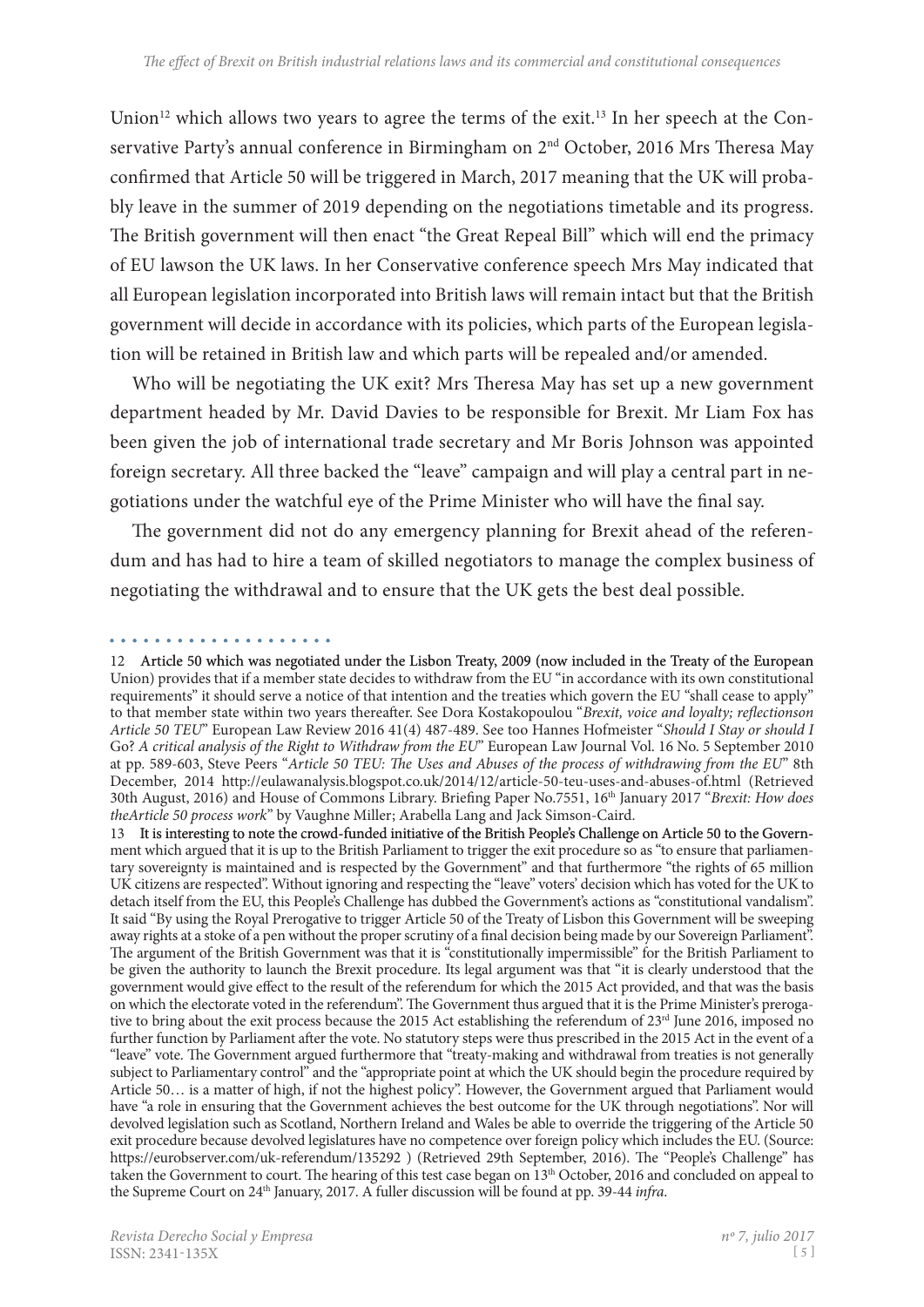#### *Jo Carby-Hall*

Once Article 50<sup>14</sup> has been triggered the UK has two years to negotiate its exit. The terms of the UK exit have to be agreedby the remaining 27 Member States' Parliaments. EU laws remain applicable in the UK until its membership cease by the withdrawal agreement.

There are six steps to the withdrawal procedure.<sup>15</sup> The First step which has already occurredis that the UK votes to leave the EU. Step two consists of the UK invoking Article 50 of the Treaty of the European Union. This will occur at the end of March, 2017. The remaining 27 Member States of the EU have met to discuss the UK's withdrawal. The third step consists of negotiations between the UK and the EU Commission. There is a two year time limit for negotiations. The draft negotiations will be put before the European Council's twenty seven leaders acting by a qualified majority. The deal resulting from the negotiations needs the approval of at least twenty EU Member States representing at least 65% of their population.16 The draft deal also needs the ratification by the European Parliament by a simple majority of MEPs. The two year negotiations can be extended further subject to the twenty seven EU Member States agreeing. Step four is triggered if there is no agreement to extend the negotiations in which case the European Union Treaties automatically cease to apply to the UK. Step five consists of the UK leaving the EU whereby the UK Parliament repeals the European Communities Act, 1972 and replaces it with a British Act of Parliament namely the Great Repeal Bill. Step six relates to the UK's return to the EU. In such an unlikely situation, the UK would have to apply formally like any other country and go through the procedure of satisfying the various chapters required for entry.

Article 50 of the Treaty of the European Union resulted from the Lisbon Treaty negotiationsin 2009 and has never been used before because no other EU Member State has left the EU.17 There are therefore many uncertainties and imponderables in this sphere.

#### **1.4. "Brexit means Brexit"18**

. . . . . . . . . . . . . . . . . . . .

Mrs May has coined the loud and clear three word message that "Brexit means Brexit". Until her speech at Lancaster House on  $17<sup>th</sup>$  January,  $2017<sup>19</sup>$  this expression was "writ in

<sup>14</sup>  See Dr. Philip Syrpis "*What next? An analysis of the EU law questions surrounding Article 50 TEU*: Part One. Posted 8<sup>th</sup> July 2016.https://eutopialaw.com/2016/07/08/what-next-an-analysis-of-the-eu-questions-surroundingarticle-50-teu-part-one/ (Retrieved 30th August, 2016).

<sup>15</sup>  See too the CEPS publication entitled "*Procedural steps towards Brexit*" (13th July, 2016). http://www.ceps.eu/ publications/procedural-steps-towards-brexit (Retrieved 30<sup>th</sup> October, 2016) and Catherine Barnard "*The practicalities of leaving the EU*" European Law Review. 2016. 41(4) 484-486.

<sup>16</sup> Alternatively by the European Council acting unanimously, followed by ratification of the twenty seven Member States of the terms of the future relationship between the UK and the EU agreed at the same time which in all probability they may not.

<sup>17</sup> Greenland which is one of Denmark's overseas territories held a referendum in 1982 and voted by a majority of 52% to 48% to leave the EU which it did after a period of negotiations.

<sup>18</sup>  For an interesting viewpoint see Gareth Davies "*Brexit and the free movement of workers: a plea for nationallegal assertiveness*" European Law Review. 2016 41(6), 925-937. See too "*Brexit: impact across policy areas*" (especially the Employment part). Friday  $26<sup>th</sup>$  August, 2016. House of Commons Library.

<sup>19</sup>  Made at Lancaster House in London to Ambassadors of the 27 EU Member States and senior politicians.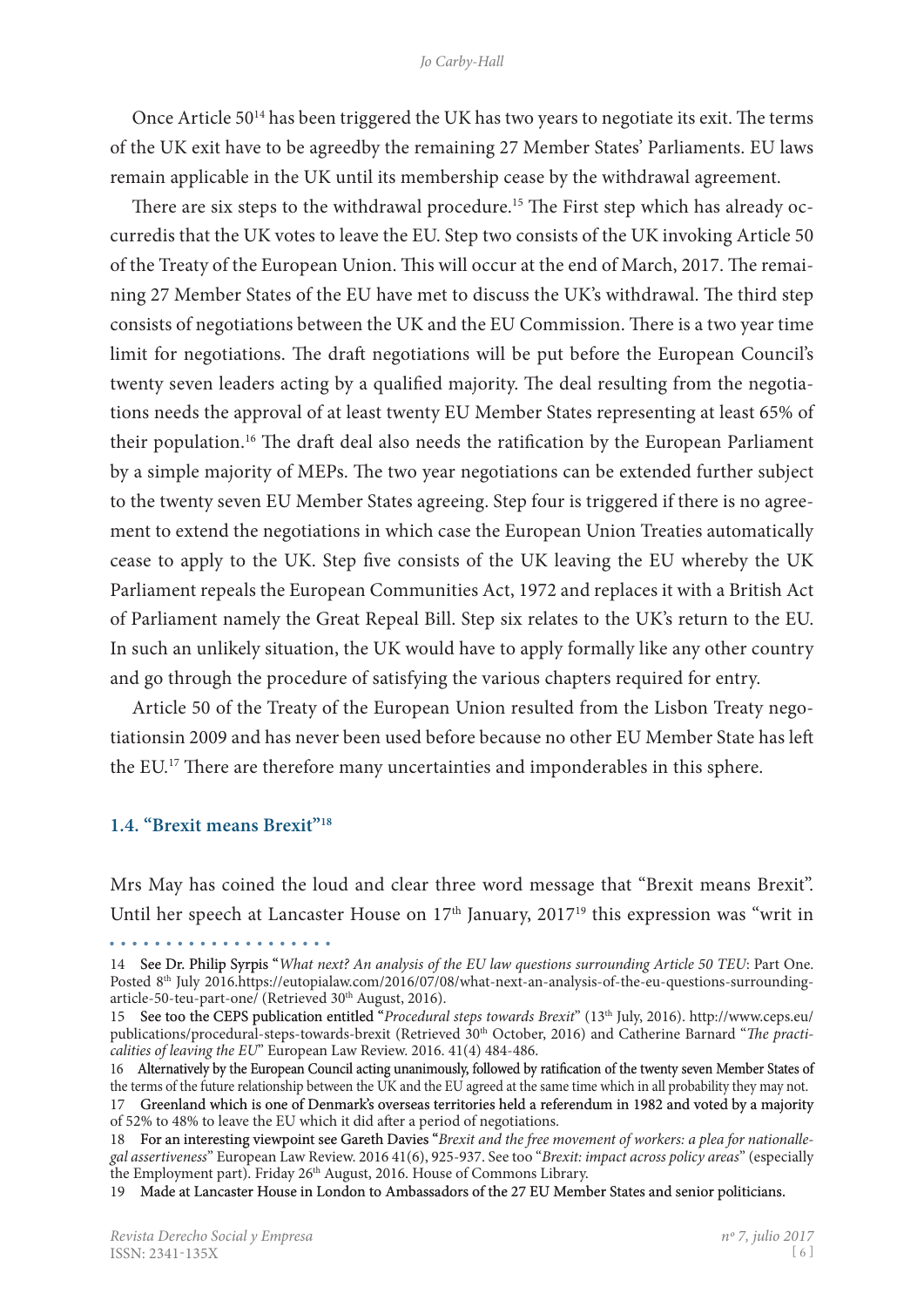water" because there was much uncertainty as to what this undefined and unexplained expression meant. Such questions were initially asked as to whether or not the UK would remain a member of the European single market? Will European Union nationals retain the right to live and work in the United Kingdom and vice versa? Will there be free trade agreements with individual Member States of the EU? Will there be a customs union with the EU? Would bilateral agreements be concluded with the EU? Would the UK become a member of the European Economic Area (EEA)? Would the UK become a member of European Free Trade Association? (EFTA). Were the UK to become an EEA member, problems would certainly arise in connection with currentBritish government policies which are the very reason for Brexit! By agreeing to join the EEA after Brexit, the UK would be bound by the very EU laws, policies, decisions and CJEU judgments which it was seeking to avoid by leaving the EU! Were the UK to join EFTA after Brexit, the same "catch 22" situation would arise. The EFTA Court which has jurisdiction over EEA Member States is normally bound to follow the CIEU decisions.<sup>20</sup> Of course, it may well be that the Brexit negotiating team will find inspiration and originality and thus achieve its *deus ex machina*<sup>21</sup> in some novel form of agreement with the EU so far not thought of by anyone!

Since the Prime Minister's Lancaster House speech, some key details on the negotiating approach have, for the first time since the referendum vote, been revealed.<sup>22</sup> Thus some of the above questions asked have been clarified *to a certain extent* in that a general direction wasshown on the UK's approach to the UK's negotiations with the EU Commission. Whereas the government had not previously committed itself either way, the Prime Minister confirmed that the UK will not remain a member of the *single market*<sup>23</sup> but would negotiate for a "new comprehensive free trade agreement" which would give the UK "the greatest possible access" to the single market.<sup>24</sup> Furthermore the UK would leave the *customs union*25 but at the same time the PM wanted the UK to "have a customs union agreement with the EU".26 On *immigration* Mrs May's speech was clear. "Brexit must mean "control of

<sup>20</sup> Switzerlanden joys numerous bilateral agreements with Europe but it is bound by both some EU laws as, for example, the working time, the collective redundancy and the transfer of undertakings Directives and the Swiss courts treat CJEU judgements as persuasive. These are the very issues which the UK wishes to rid itself of!

<sup>21</sup> In the sense of an unexpected event saving a seemingly hopeless situation. Although a Latin expression it originates from Greek "theosekmechanes" and refers to actors representing gods suspended above the stage of an ancient Greek amphitheatre which intervened in the play's outcome.

<sup>22</sup>  It took the Government some seven months to reveal key details regarding the British approach to EU negotiations. 23 The single market allows free movement of goods, workers, capital and services, (namely the four principles) without any tariffs, as if the EU were one country.

<sup>24</sup> The negotiations may contain elements of the current arrangement in connection with the financial services and the motor trade. It is suggested that "the greatest possible access," in the unlikely event of being otherwise negotiated could imply, being bound to a *limited* extent by the principle of freedom of workers and being subject to the CJEU jurisdiction. 25 A customs union may be defined as an agreement or arrangement between countries not to impose tariffs on

each other's goods. In other words, a free trade area. Common external tariffs agreed between the EU countries are imposed on third countries' goods.

<sup>26</sup> In addition to the current 28 EU Member States which are in the customs union, the EU also has *separate*  customs agreements with a number of third countries which deal with specific types of goods.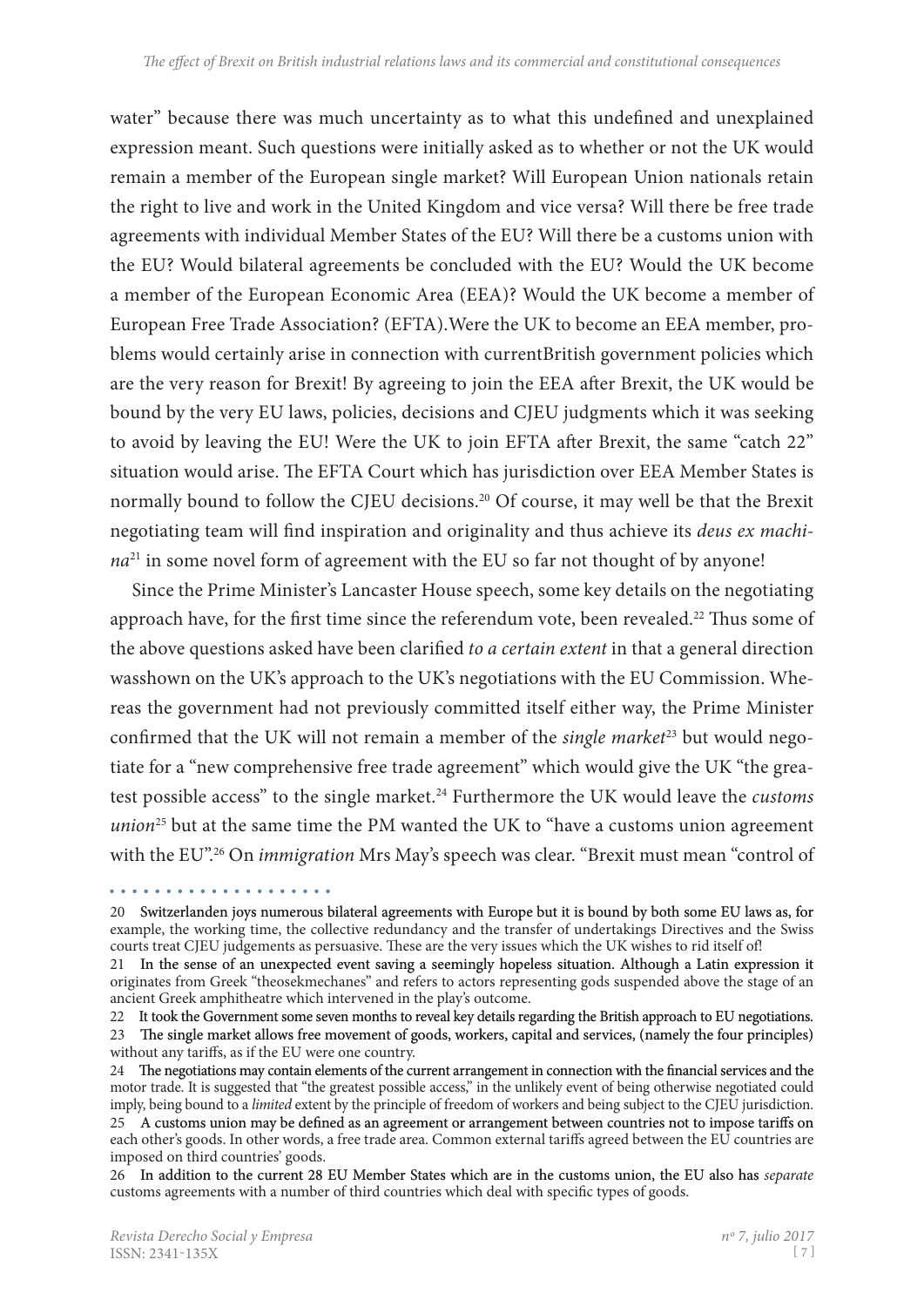the number of people who come to Britain from Europe".27 The issue of EU *citizens living in the UK* and UK citizens living in an EU country is a pressing one. The PM stated that she wished "to guarantee their status… in the UK, but we need reciprocity - we need to have care and concern of UK citizens living in the European Union". As for the *jurisdiction* of the CJEU, the UK, - subject of what will be said later, on EU case law being persuasive, will no longer be bound by its decisions after Brexit has come about. Mrs May stated<sup>28</sup> that "We are not leaving only to return to the jurisdiction of the European Court of Justice". As for *contributions to the EU budget* the PM made it clear that "the days of Britain making vast contributions to the European Union every year will end" after Brexit. The UK would however make an "appropriate contribution" to enable it to be part of various EU schemes. It appears clear that while on-going negotiations with the EU are taking place, all rights and obligations of EU membership will continue. Thus the UK will continue to make contributions to the EU budget and the EU will continue to fund British projects which benefit from EU funding while the UK remains a member of the EU.29

A host of further questions need to be asked and answered resulting from the expression coined by the Prime Minister. What would the overall economic impact be on the British<sup>30</sup> and EU economies? How would the highly entwined UK and EU environmental laws fare? What are the implications of Brexit on fisheries? There is much uncertainty on that issue. In agriculture, what are the implications of Brexit? Presumably the UK will cease to be subject to the regulatory regime of the EU Common Agricultural Policy and will thus receive no farm subsidies.<sup>31</sup> Questions also remain unanswered on financial services and business, on the overall economic impact, on trade, climate change and energy, police and justice co-operation, transport, human rights,<sup>32</sup> higher education, health, social se-

<sup>27</sup> There would thus be restrictions on immigration. It is not clear what model of control will be adopted. It could include the introduction of work permits *before* migration to the UK with ministers able to *prioritise* sectors in which labour is required. Alternatively, a points-based system such as is operative in Australia could be chosen or the system which currently exists in the UK for third countries' (non-EU) nationals. This system introduced in 2008 (to replace a former complicated eighty different types of visa schemes) and inspired by the Australian system includes four tiers, namely high value workers, skilled workers, students and temporary migrant workers.

<sup>28</sup> This statement was made at the October 2016 Conservative Party Conference.

<sup>29</sup> In August 2016 the Treasury said that it would guarantee EU-funded projects signed before 23<sup>rd</sup> November, 2016 which was the date when the Autumn Statement was made. Furthermore, during the October, 2016 Conservative Party Conference the Chancellor of the Exchequer said that the Treasury would guarantee multi-year EU funded payments secured *before Brexit* takes place and *after* the UK exited the EU.

<sup>30</sup> The International Monetary Fund (IMF) Head, Christine Lagarde, holds the opinion that Brexit "will not be positive all along and without pain". Indeed a number of banks in London have relocated or are about to do so where their *activities are covered specifically by European legislation*. HSBC which has its headquarters in London will relocate about 1,000 employees to Paris, UBS the Swiss bank will relocate a fifth of its 5,000 employees away from |London, a German bank in London will relocate about a thousand personnel to Frankfurt and the Goldman Sachs Group is considering relocating a part of its business away from the City of London. (Source: Euobserver 19th January, 2017).

<sup>31</sup>  It should be noted that EU agricultural funding is guaranteed to continue until 2020, but what would the situ� ation be thereafter?

<sup>32</sup> As proposed by the current British Conservative Government in the Queen's Speech, the Human Rights Act 1998 which commits the British courts to treat the European Court of Human Rights (ECHR) judgements as setting legal precedents for the UK, will be replaced by a Bill of Rights which will boost the powers of courts in England and Wales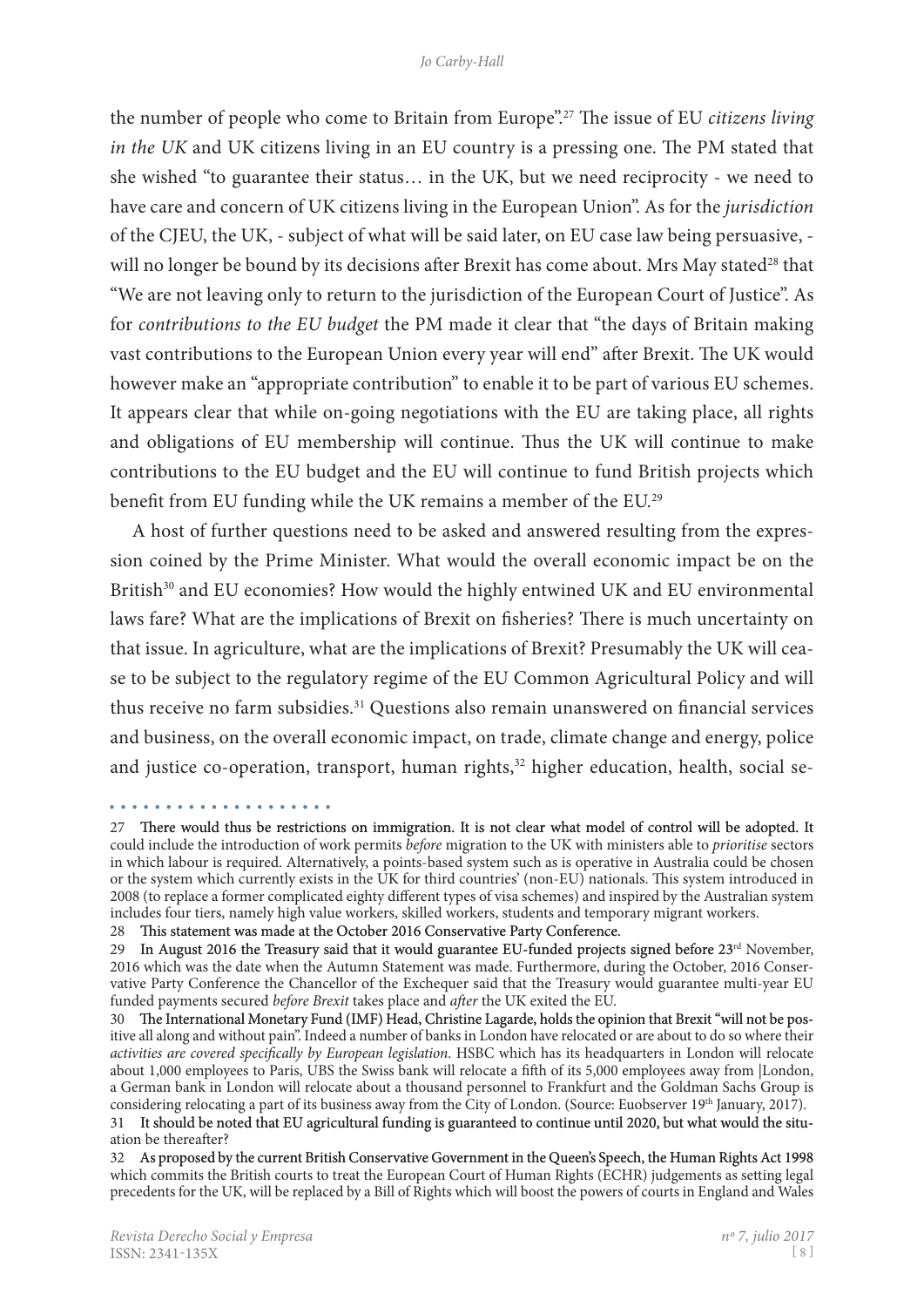curity, consumer affairs, foreign and defence policy, the devolved legislatures of Scotland, Northern Ireland and Wales, all of whom are currently benefiting from EU funds, international development and a host of other or related matters. There is also the possibility of Scotland running an independence referendum in the future and depending upon its results, this could create additional constitutional headaches!

The above list of uncertainties,- in spite of the  $17<sup>th</sup>$  January, 2017 Lancaster House speech of the PM which shows a possible direction on the negotiations,- constitute a formidable array of issues brought about by Brexit and are mentioned in this text merely to illustrate the enormity of the Brexit problems which need to be resolved.

This research is more modest in that it does not intend to address the above problems in any detail: It will only attempt a *tentative* and *speculative* answeras to what future changes are *likely* to take place as a result of Brexit in the European social laws currently incorporated into, and applicable to, British labour laws. Also to feature later on in this chapter will be important and fundamental commercial and constitutional issues which *could* have an important bearing on how labour lawswill develop in the future.

# 2. What are the Anticipated Implications and Risks of BREXIT<sup>33</sup> ON BRITISH LABOUR LAWS?

# **2.1. Some preliminary general remarks prior to evaluating and analysing the implications of Brexit on British labour laws**

Granted that British workers and employees<sup>34</sup> enjoy common law<sup>35</sup> and statutory law<sup>36</sup>

. . . . . . . . . . . . . *.* 

to over-rule judgements handed down by the ECHR. The consequences could mean that the ECHR in Strasbourg which affords workers some protection in their working lives could diminish. It should be noticed that the ECHR is part of the Council of Europe which has forty seven member states and is a separate body or entity from the EU.

<sup>33</sup> �e reader who wishes to examine the *wider consequences* of Brexit for both the UK and the EU is recom� mended to consult Steven Brockmans and Michael Emerson "*Brexit Consequences for the UK - and theEU*" 6th June, 2016. https://www.ceps.eu/publications/brexits-consequences-uk---and-eu (Retrieved 18th June, 2016).

<sup>34</sup> For a scholarly study of the distinction between the status of employee and worker see Jo Carby-Hall "New *Frontiers of Labour Law: Dependent and Autonomous Workers"* in *"Du Travail Salarié au Travail Indépendent*: *Permananceset Mutations*" (Professors Bruno Veneziani and Umberto Carabelli (Eds)) European SOCRATES Programme. Vol. 3.(2003) Cacucci Editore. at pp. 163-287 and particularly pp. 246-282.

<sup>35</sup> For example, the common law duty of care owed to the employee by the employer. Such duty comprises the provision of competent staff, safe work premises, a safe working system and safe machinery. See p. 22 *infra* for further details.

<sup>36</sup> An example, amongst many, is the right of the employee not to be unfairly dismissed. See Jo Carby-Hall "Unfair *Dismissal*" Managerial Law. (1998) Vol.30.No.4 MCB university press. Others include the right of an employee to claim a redundancy payment (for an evaluation and analysis see Jo Carby-Hall "*Redundancy in the United Kingdom*" in "*I licenziamenti perriduzione di personale in Europa*" (Professors Bruno Veneziani e Umberto Carabelli (Eds)) European SOCRATES Programme. Vol. 2.(2001) Cacucci Editore (Italy) at pp. 387-537) or pay and deductions from wages.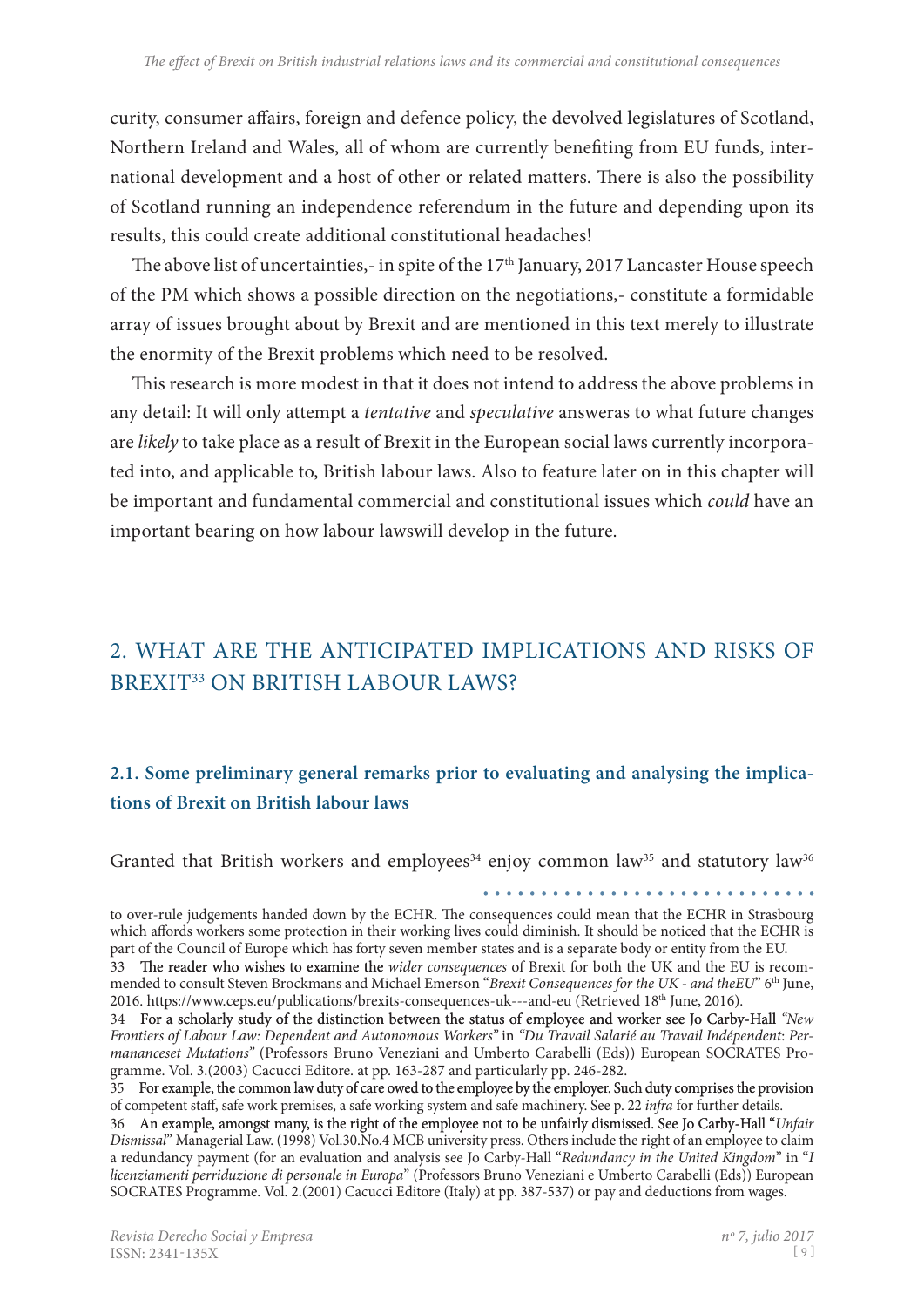rights emanating purely from UK laws*,* it is thanks to an important input by European social legislation that UK workers and employees are given significant additional rights.<sup>37</sup> A substantial component of UK labour law during the recent years thus derives from EU law38 which often imposes a *minimum minimorum* below which domestic labour law must not fall.

In some cases the EU has entrenched at an international level provisions which already exist in UK laws, examples include some maternity rightsand sexual and racial discrimination. In other cases, new categories of employment rights have been incorporated into British laws to comply with emerging EU policies creating obligations on Member States' labour laws. Some of these were even contested by various British Governments, the most flamboyant examples being the*opting outof* the working time limitations<sup>39</sup> under the Working Time Directive and therights given to agency workers.<sup>40</sup>

The result of the Referendum of 23<sup>rd</sup> June 2016 showed that the majority (albeit a small one) of the UK population favoured leaving the European Union. At the Conservative Par� ty Conference held in Birmingham in October 2016 Mrs May, the Prime Minister, stated that in order to get some preparation in place Article 50 would not be triggered before the end of March, 2017.This would provide a "smoother process of negotiation" and when the UK leaves there would be "a smoother transition from the EU". The UK Parliament will be kept informed of progress while the negotiations are taking place but "the negotiators will not set out all the cards in our negotiation because, as anybody will know… if you do that up front, or if you give a running commentary, you don't get the right deal".<sup>41</sup>

The "Great Repeal Bill" will repeal the European Communities Act, 1972 which brought the UK into membership of the EU and which gave*direct effect* of EU laws. At the same time the Brussels laws will be converted into domestic laws which will give the British

<sup>37</sup> The Collective Redundancies - Staff Information and Consultation Directive 1998 Council Directive 98/59/ EC (OJ L 255) imposing a duty on the employer to inform and consult the workforce prior to redundancies taking place is one example. Other examples include the social dialogue and the little used in the UK collective consulta� tion rights such as those relating to works councils and transnational works councils and particularly the unpopular Working Time Directive 2003 with its numerous British opt-outs.

<sup>38</sup>  See Astra Emir and Stephen Taylor "*Worker protection - does it come from the UK or the EU?"* http://blog.oup. com/2016/06/worker-protection-employment-law/.

<sup>39</sup> For a detailed analysis on opting out of the working time laws see Jo Carby-Hall "Opt outs and variations in*working time - British style".* in "*Le Travail Humain au Correfour du Droit et de la Sociologie*" - Hommage au Profes� seur Nikitas Aliprantis -(Professors Christian Mestre, Corinne Sachs-Durand, Michel Storck (Eds)) (2014) Presses Universitaires de Strasbourg at pp. 53-71.

<sup>40</sup> The British government enacted the Agency Workers Regulations, 2010 (S.I. 2010/93) which require,- subject to certain limitations,- equal pay and other rights granted to agency employees compared to employees in the same business who perform the same work. These regulations implement the EU Temporary Agency Work Directive 2008 (2008/104/EC) agreed in November, 2008. The Directive itself was subject to resistance by respective British governments.

<sup>41</sup> Source: http://www.msn.com/en-gb/news/uknews/britain-will-trigger-article-50-before-the-en. (Retrieved on 3rd October, 2016). See too what the Transport Secretary Mr Chris Grayling said on this issue. He said "What nobody would expect is for us to set out in detail before any negotiation exactly what the end point should be, because by definition that would make the negotiation something that was irrelevant". Does the White Paper (see pp. 46-48 *infra*) not contradict this statement?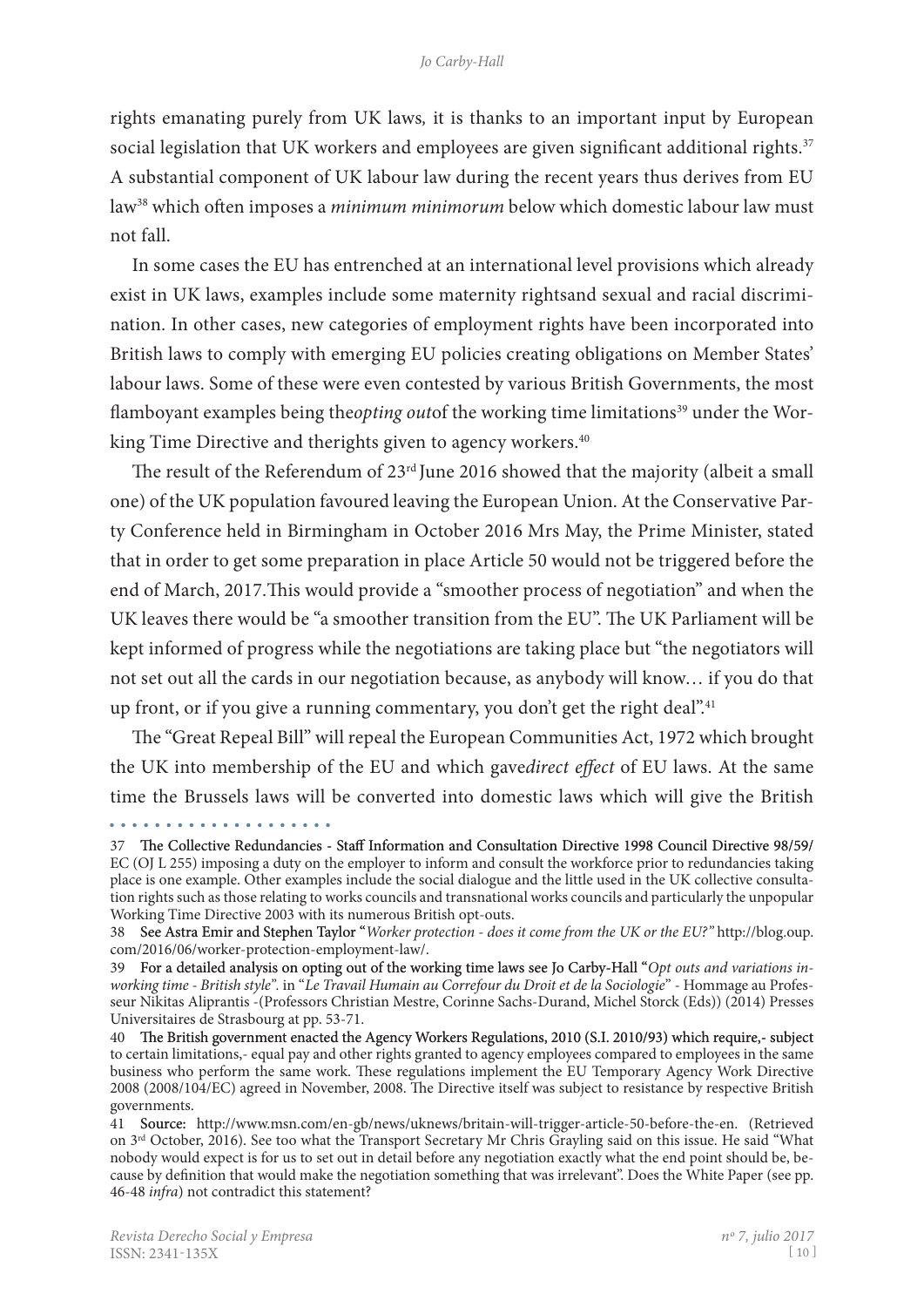Parliament the ability "to unpickthe laws it wants to keep, remove or amend ata later date". This policy is designed to give "certainty to businesses and protection of workers' rights" which form part of EU transposed laws. The Great Repeal Bill will be brought forward in the next parliamentary session (2017-2018) and will not pre-empt the two year process<sup>42</sup> of leaving the EU which will begin in March 2017. On exit day the EU law will be transposed into domestic law wherever practical. The repeal Bill once it becomes an Act, will end the primacy of EU law meaning that the judgments of the Court of Justice of the European Union (CJEU) will no longer apply to the UK.

To conclude, the Prime Minister gave little detail on the Great Repeal Bill itself. There was no hint of what it would consist, how it would work and how the Prime Minister will deliver Brexit while protecting businesses and workers. The Prime Minister has pledged that the UK will become a fully independent, sovereign country which will decide how to control immigration, which will no longer form part of the political union with supranational institutions which are enabled to override national parliaments and courts and that there would be no opt outs for Scotland and Northern Ireland in which its citizens have voted to stay in the EU.<sup>43</sup> All this spells a hard Brexit<sup>44</sup> which, in the opinion of this author, could prove a disaster to British businesses, to the economy and to jobs.<sup>45</sup> Furthermore as indicated by the Prime Minister (and Home Secretary) in their respective speeches at the October 2016 Conservative party conference, if these policies are to be put into effect,

. . . . . . . . .

<sup>42</sup> Mr Ken Clarke a blunt Tory pro EU politician and a very respected, experienced and wise former Chancellor of the Exchequer and Conservative Cabinet Minister whose judgment is invariably sound predicts that it would take eight years to complete the UK's EU exit. Furthermore he predicts "that Tory Eurosceptics would try to push May towards taking an unrealistic position, saying that they would see as a "betrayal" any deal which fell "short of a tribute in gold being presented to the Queen once a year by the EU". Source: Andrew Rettman *"UK to start 'hard' EU talks in March".* Mr Clarke also said that nobody in the government has a first idea of what they're going to do," that Theresa May has no policies nor "first idea" what to do about Brexit," that "she would struggle to put together a coherent policy which a united cabinet would present to Parliament and public because nobody has the foggiest notion of what they want us to do" and that "May was a bloody difficult woman" during the Conservative leadership contest, in spite of the fact that he backed her! (Source: Jack Sommers. Huffington Post 29<sup>th</sup> September, 2016).

<sup>43</sup> Source: Andrew Rettman *"UK to start 'hard' EU talks in March"* at https://euobserver.com/uk-referendum/135330 (Retrieved 1st November, 2016).

<sup>44</sup> The words "hard" and "soft" Brexit have been increasingly used of late. What do they mean? There is no official definition of either of those words which are used as the debate develops and focuses on the *terms* of the UK's departure from the EU. These words are used to illustrate the *closeness or otherwise* of the UK's relationship with the EU post Brexit. A *hard Brexit*implies the refusal of the UK to compromise in the negotiations on such matters as free movement of persons, or being subject to the CJEU decisions, in order to have access to the EU single market. A *soft Brexit* on the other hand would allow for compromises to be made by the British Government during negotiations on fundamental EU legislative principles such as the path taken by Norway which is a member of the single market and which has to accept the fundamental EU concept of freedom of persons as a result. Euro-sceptics would favour a *hard Brexit* while others who favour a *soft Brexit* hold more moderate views and are prepared to negotiate in that spirit and therefore compromise.

<sup>45</sup> According to an Independent Communications and Marketing (ICM Unlimited) survey, 54% of those surveyed favoured a *soft Brexit*. Were a satisfactory agreement not be concluded during the negotiation period those surveyed suggested extending the negotiation period. Were such extension to prove unsuccessful then a referendum was suggested to ascertain public opinion. Only 35% of the British public favoured a *hard Brexit*resulting in the UK departing the EU without an agreement and falling back on World Trade Organisation (WTO) tariffs which would create catastrophic and ruinous problems to the British economy. (Source: https://www.theguardian.com/ politics/2017/feb/11/theresa-may-hard-brexit-public-backla…).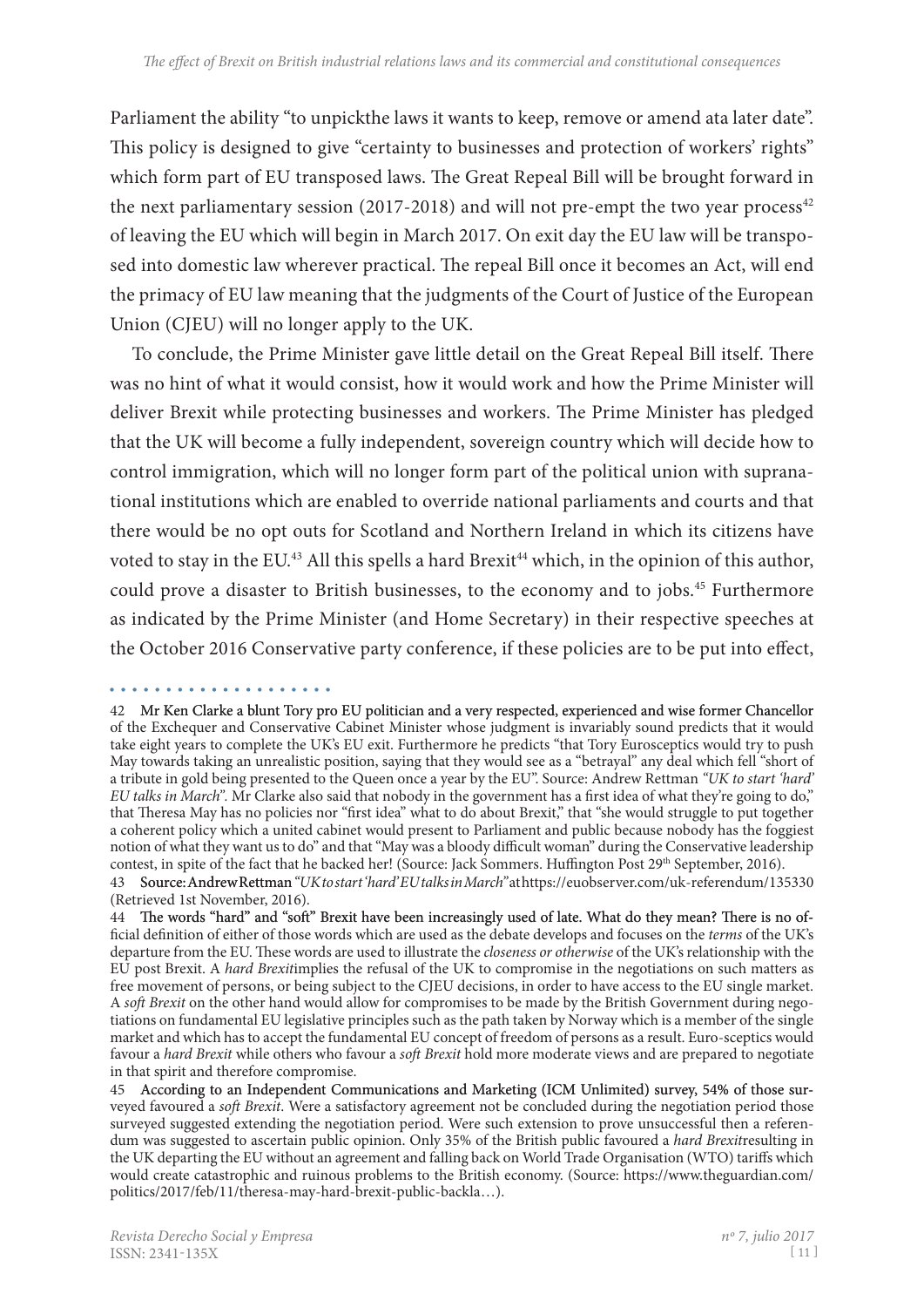they will create a severe risk of fragmentation of the United Kingdom. British and Scottish leaders have already "locked horns" on Brexit and have drifted apart in their respective visions of Brexit.46

During this two year (or more likely a longer<sup>47</sup>) *gestation* period starting from the triggering of Article 50 in March 2017, the UK remains a Member State of the EU and issubject both to its current and any future EU legislation enacted during that gestation period. It is also subject to the Court of Justice of the European Union judgements. The referendum result has created no legal change whatsoever. Once Brexit has come about and depending upon what new relationship (if any) the UK has with the EU and discountingpossible membership of the EEA and/or EFTA, there could be a metamorphosis in British labour laws and working practices which, depending on circumstances at the time, could have the effect of either keeping the *status quo* of current labour laws and practices, which is most likely to be the case or possibly changing them or re-writing them which could happen in the long term.<sup>48</sup>

#### **2.2. An evaluation and analysis of European social laws transposed into British laws**

There being a significant number of EU Directives implemented in British labour law,<sup>49</sup> each of those transposed laws is to a higher or lesser degree vulnerable to change post Brexit. It is proposed to group these in three different categories. The first category will treatcurrent laws which are most likely to be either heavily amended or repealed after Brexit, while the second category proposes to deal with European laws translated into British laws which are likely to need either minor amendments or remain intact. The third category will discuss a law which is very likely to be repealed. An explanation as to why this uncertainty exists in this third category will be attempted.

<sup>46</sup>  Mrs Nicola Sturgeon, Scotland's first minister, did not mince her words when she uttered the following state� ments, namely "We have woken up with a Ukip government. Depressing doesn't begin to cover it". "It is a vision the Scottish government want no part of and one which we will never subscribe to" and "do everything in our power to shape Scotland" in being a more tolerant society. Mrs Sturgeon talked of the Conservative government's "arrogance" being "breath-taking". Prime Minister May was "going out of her way to say Scotland's voice and in� terests don't matter" and that it was a "strange approach from someone who wants to keep [the] UK together". All this could well mean that Scotland could call for a second referendum on Scottish independence if the UK and EU settlement threatened Scotland's interests. Furthermore, Mrs Sturgeon signed a joint statement with the leaders of the Green Party in England and Wales and of Plaid Cymru, the Welsh Nationalist party in which they condemned the "toxic and divisive rhetoric" of May's party. (Source: Eric Maurice Euobserver 5<sup>th</sup> October, 2016).

<sup>47</sup>  Many have suggested that Brexit negotiations would take longer than two years. Mr Philip Hammond, Chan� cellor of the Exchequer suggested that it would take six years for the UK to complete exit negotiations while Sir Ivan Rogers in his thinly veiled criticism of the UK Government on 3rd January, 2017 was of the opinion that a new deal with the EU could take up to ten years. (Source: https://euobserver.com/uk-referendum/136436) (Retrieved 4th January, 2017).

<sup>48</sup> For an enlightened, legally informative, well-reasoned and complete text on Brexit, the reader is strongly recommended to peruse "*Workers' Rights from Europe: The Impact of Brexit*" which is the advice given to the TUC by Mr. Michael Ford Q. C.

<sup>49</sup> These Directives also bind EEA countries' labour laws.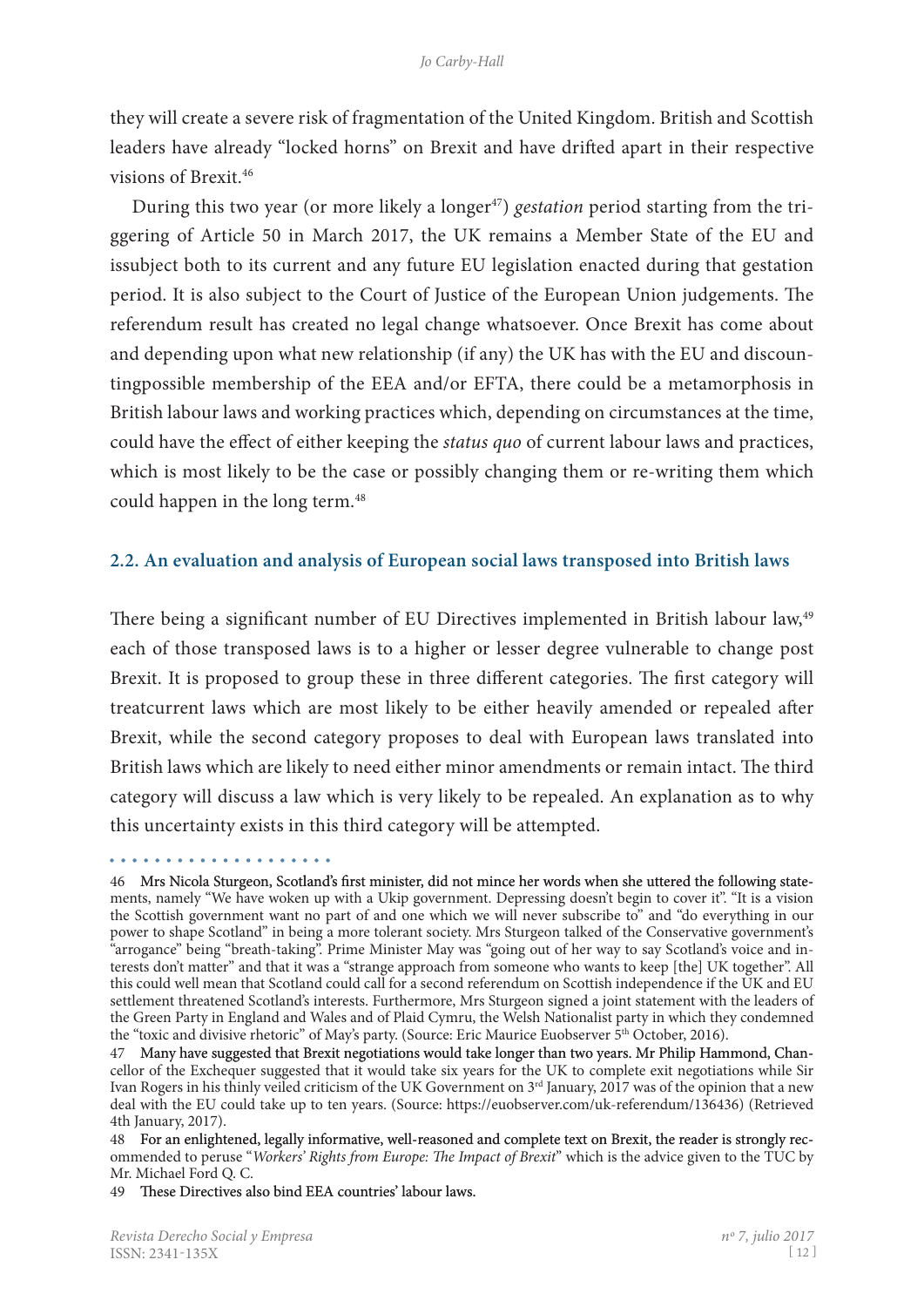Prior to analysing those three categories, five matters need to be stressed at the outset. First, that the analysis and evaluation will only deal with European social laws which have been *implemented* into British labour law since it is those laws which are more likely to be targeted for repeal, adjustment or amendment and therefore affected by Brexit. It would be irrelevant to consider laws which originate from the Westminster Parliament. If chan� ges or repeals were to be made to those latter laws they would not *normally* be made by reason of Brexit. Secondly, the *speculative element* in this chapter needs to be stressed. Not knowing how Brexit will affect those implemented laws, much of what will be said will be based on speculation;50 such speculation being explained, as far as is possible, by concrete evidence being given as to why such speculation features. In the third instance it is important to remind the reader how the implementation of European laws into British law is made. One way of implementing EU law into British law is through*primary legislation*, na� mely by an Act,<sup>51</sup> or part<sup>52</sup> of an Act, of the Westminster Parliament. Under the provisions of the European Communities Act, 1972, implementation of an EU law may also be made by *secondary legislation*, namely through ministerial regulations, statutory instruments or orders.53 What is important in those two expressions, namely *primary* and *secondary* legislation is that this terminology applies to British law. It should not be confused with the identical terminology used by some European law learned authors.<sup>54</sup> Fourthly, having voted for Brexit implies that the UK will be under no obligation post Brexit to implement future EU Directives into British legislation and will be free to *repeal* or *amend* laws ema� nating from the EU some of which have proved to be controversial or thorny. Finally, the

<sup>50</sup> At the time of writing (1<sup>st</sup> March 2017) it is impossible to predict what the relationship between the UK and the EU will be after Brexit. There will be many turbulent waters to navigate through, many mountains to climb and much rocky territory to cross. It is *most unlikely* that the UK will become part of the EEA, when it would have to adopt fundamental EU legislation on the freedom of movement principle and be subject to the judgements of the CJEU. Mrs May has been emphatic that the UK will not follow that course and that she will be seeking a "hard Br� exit". Nevertheless the unpredictability resulting from the negotiations should not be under estimated or ignored!

<sup>51</sup> The Equal Treatment Directive 2000 (2000/43) is implemented into British law by the Equality Act, 2010. Another very obvious example of primary legislation is the very Act of Parliament which, as a result of the Accession Treaty of the UK, brought the UK into the EU, namely the European Communities Act, 1972. (1972 c.68). This Act is an obvious candidate for repeal at the time Brexit takes place. In those latter circumstances, the British government would need to be very careful that the Regulations made under the 1972 legislation are *notautomatically* repealed, - in the words of Macduff in Shakespeare's Macbeth (1605) - "At one fell swoop". It is thought that the British government will be diligent enough to exclude the repeal of those Regulations until further consideration is given to them with regard to their maintenance, change or repeal.

<sup>52</sup>  Implementation of Council Directive 1998 (98/59 EC 20th July 1998) relating to Collective Redundancies which requires collective consultations is implemented in part of the Trade Union and Labour Relations (Consolidation) Act,1992.

<sup>53</sup> The Working Time Regulations, 1998, implement the European Parliament and Council Working Time Directive 2003 (2003/88); the Council Directive on the Transfers of Undertakings 2002 (002/23) which safeguards employees in company transfers is implemented by the Transfer of Undertakings (Protection of Employment) Regulations, 2006 (SI 2006/246) and the Temporary Agency Workers' Directive which protects agency workers was implemented in the UK by the Agency Workers Regulations. 2010. (SI 2010/93).

<sup>54</sup> Such as Nigel Foster in "Blackstone's EU Treaties and Legislation 2015-2016" Oxford University Press at pp. 153-154 who classifies primary legislation to include Treaties, Protocols, Declarations, additional legislation and agreements affecting institutions and the European Court of Justice (*Costa v ENEL* 15<sup>th</sup> July 1964 Case 6/641) and secondary legislation as including Directives, Notices and Regulations.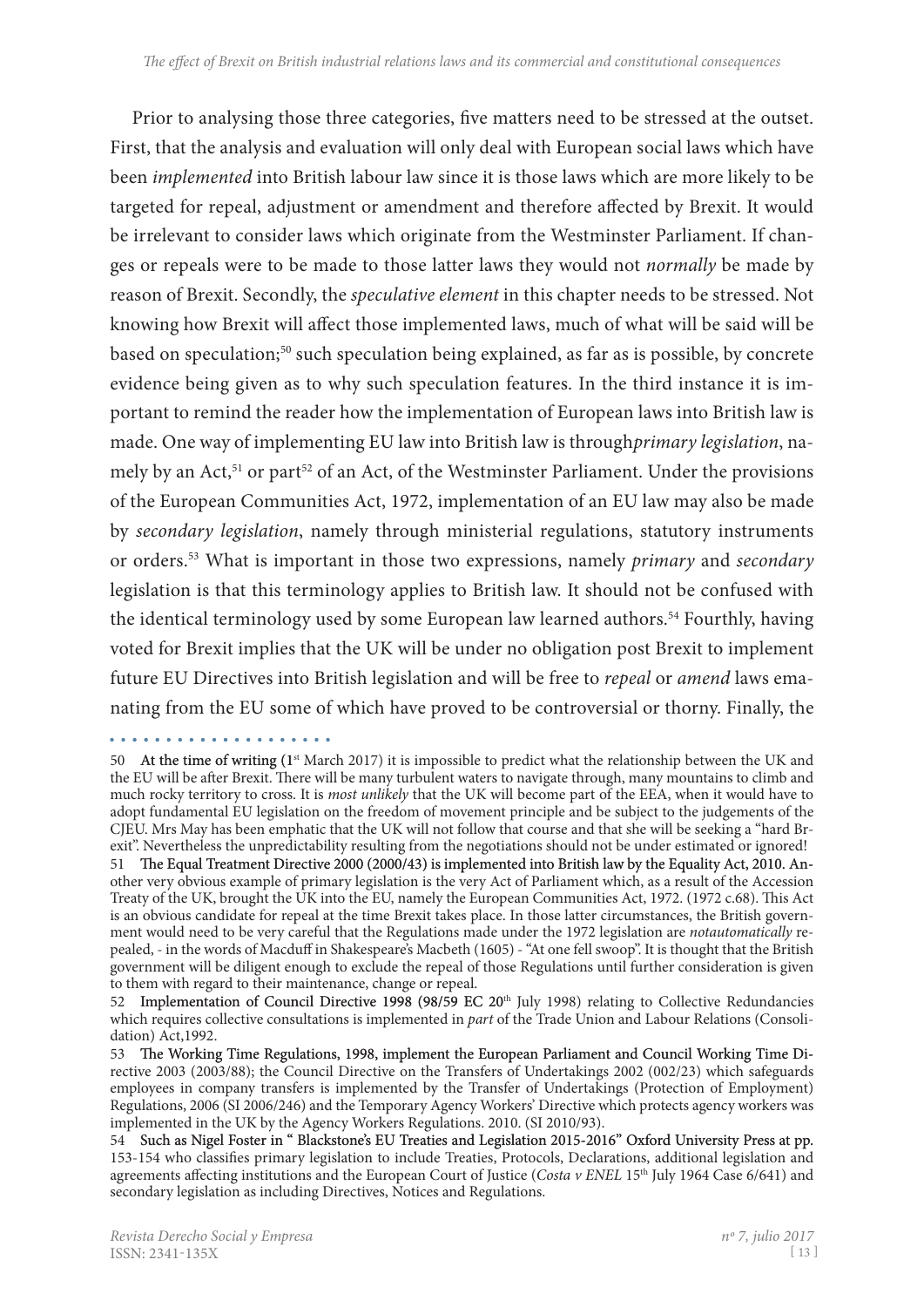reader should bear in mind the importance of the *colour,* - namely, its ideology, policies, imperatives, views and imminent practicalities, - of the British Government at the time of amendment, repeal, substitution, adjustment and so on of European laws translated into British laws. This will be a long term process. A Labour Government is more likely to maintain or re-introduce (if those rights had been removed by a previous Government) the current *status quo* and thus enable workers to enjoy the European law rights originally granted to them. A Conservative Government such as the present one on the other hand whose policy and ideology rests on a flexible and deregulated<sup>55</sup> labour market is more likely to amend, adjust or repeal what it considers, and what employers consider, as "thorny" laws emanating from the European Union. Workers in such circumstances would be deprived of their current rights and as such would enjoy the bare minimum of rights at the expense of further deregulation to satisfy a policy of competitive advantage. A Coalition Government such as that of the Conservative and Liberal Democrat Government in 2010 to 2015 would be tampered down from extreme policies through internal negotiations and agreements between the two Government political parties.<sup>56</sup>

# **2.3. Category 1. Current laws which are likely tobe heavily amended or repealed after Brexit**

## *a) Agency Workers, Part Time Workers and Fixed Term Workers*

It is suggested that the *Agency Workers Regulations*, 201057 is an obvious candidate for a complete repeal or for severe amendment. These Regulations derive purely from theTem� porary Agency Workers Directive 200858 which confers upon agency workers certain basic rights which are enjoyed by permanent employees. Furthermore there is a requirement for employers to keep records. An agency worker is one who has a contract with an agency<sup>59</sup> but works temporarily for a hirer. Such workers may be employed on an employment con-

<sup>55</sup>  For example the Red Tape Challenge and the October 2011 BIS consultation document entitled "*Flexible, Effective, Fair: Promoting Economic Growth through a Strong and Flexible Work Market*" URN 11/1308. The British Conservative Government's "Red Tape Challenge" is a euphemistic expression treating, *inter alia*, employment rights. The most costly labour legislation is the Working Time Directive (costing the British Government £4.2 billion *per annum*) it is followed by the Temporary Agency Workers' Directive (costing £ 2.1 billion annually). The costs of the Red Tape Challenge would not disappear overnight however if hypothetically the UK were to opt for the Norway model and thus remain in the EEA. In those unlikely circumstances most of the EU derived labour laws adopted by the UK would remain intact.

<sup>56</sup> A classic example was the Beecroft Report on Employment Law of 24<sup>th</sup> October, 2011 which suggested extreme measures in some legal domains and which were not adopted by reason of strong opposition by the Liberal Democrats.

<sup>57</sup>  (SI 2010 No. 93).

<sup>58</sup>  2008/104/EC (OJ L 327/9). See too N. Countouris "*The Temporary Agency Work Directive - AnotherBroken Promise*". 2009 ILJ 329.

<sup>59</sup>  Which can include recruitment agencies, temporary agencies, entertainment or modelling agencies.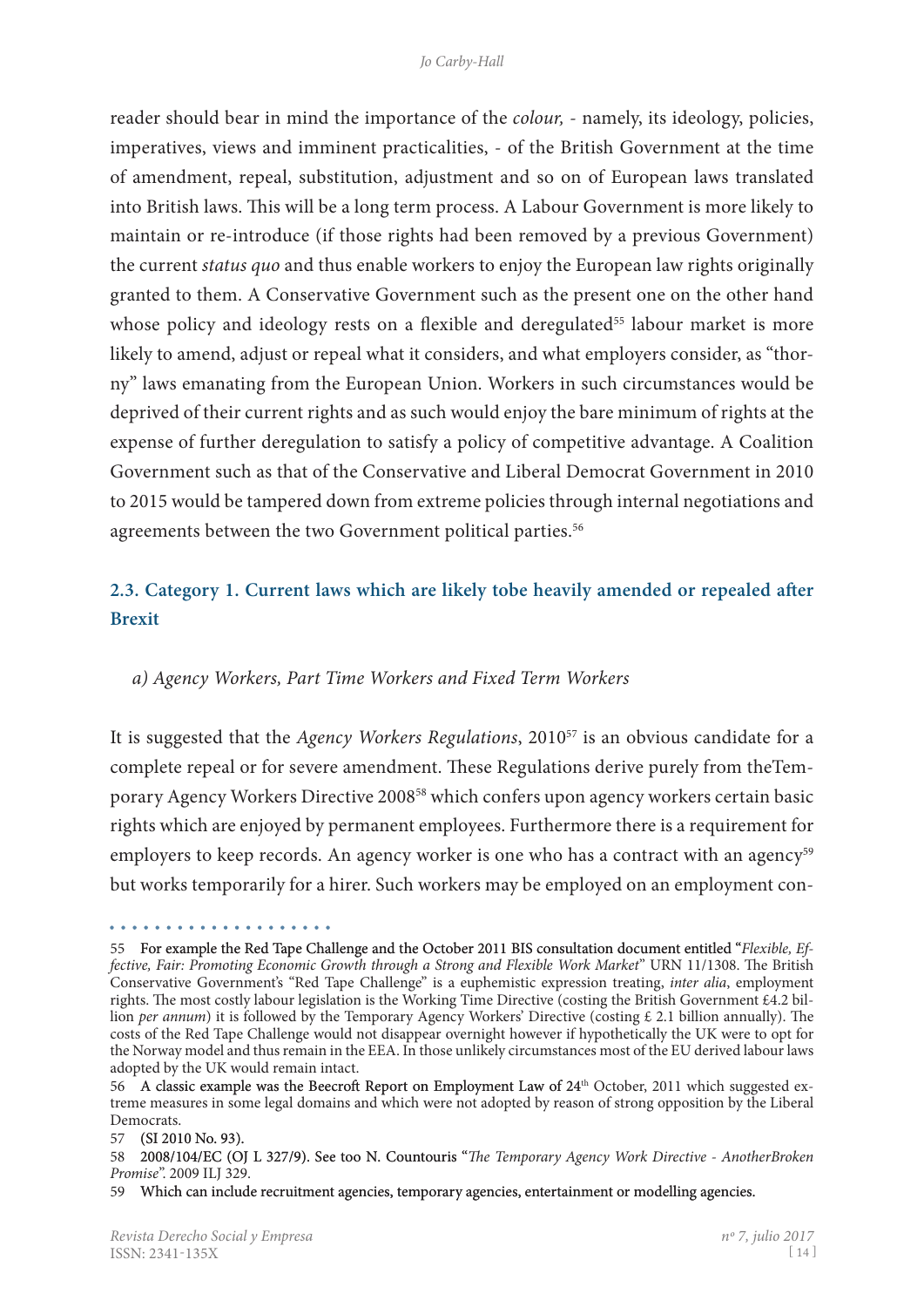tract, a fixed term contract and so on. From the day an agency worker starts work he/she has the same rights as permanent employees to use shared facilities and services provided by the employer.<sup>60</sup> After twelve weeks<sup>61</sup> in employment the agency worker qualifies for the same rights as a permanent employee. These rights include, equal pay to permanent employees doing the same job, automatic pension enrolment, paid annual leave, statutory maternity pay but not statutory maternity leave. It is illegal to discriminate on grounds of pregnancy, giving birth in the past six months and breastfeeding. It is also discrimination if the agency refuses to place a person for a job, or the employer refuses to hire the person, or the job is terminated by reason of pregnancy *etc*… The hirer has the responsibility of making reasonable adjustments for the job and if that is not possible the agency must find alternative work. Paid ante natal care<sup>62</sup> alsokicks in after twelve weeks in the job if she cannot arrange this outside working hours. There is litigation with respect to the status of the agency worker which, this research has found, is creating widespread confusion among UK employers. Agency workers are usually considered as employees of the agency and therefore paid by the agency which employs them. The company which hires an agency workerpays a fee to the agency for their work. However, could the agency worker be an employee of the company and not an employee of the agency? There is some important case law on this issue<sup>63</sup> but, to quote Bean J. in the EAT in the case of *Craigie v London Borough of Haringey*64 "The state of the law regarding the status of long term agency workers is… far from satisfactory but it will need legislation to change it".

It will be recalled that the Part-Time Work and Fixed-Term Work Directives, both implement the Framework Agreements agreed by the European social partners. Both these have been implemented by British Regulations. The Fixed-Term Employees (Protection of Less Favourable Treatment) Regulations 2002<sup>65</sup> and the Part-Time Workers (Prevention of Less Favourable Treatment) Regulations 2000<sup>66</sup> lead to important improvements in terms and conditions of employment, including wages, with better access to occupational pensions with regard to temporary employees and in particular those workers in the educational sector. Temporary workers enjoy a degree of increased job security with the possibility of improved access to permanent employment. Furthermore, the Regulations

<sup>60</sup> Bese rights can include a canteen, food and drinks machine, a workroom crèche for mother and baby room, car parking or transport services as for example, transport between sites or local pick-up service.

<sup>61</sup>  Not counting days on sick leave or a break but counting time off for pregnancy, paternity or adoption.

<sup>62</sup> Antenatal care includes antenatal classes, appointments and parental classes if recommended by a doctor or midwife.

<sup>63</sup> See *Ducas v Brook Street Bureau [2004] EWCA Civ.217* and *cf. James v Greenwich Council*[2008] EWCA Civ. 35; *Muschett v H. M. Prison Servic*e [2010] EWCA 25; *Heatherwood and Wrexham Park Hospitals NHSTrust v Kulubowila et al*. [2007] UKEAT/0633/06/LA and*Smith v Carillion (J. M.) Ltd. et al*. [2015] EWCA Civ. 209.

<sup>64</sup>  [2007] EAT 0556/06.

<sup>65</sup>  (SI 2002 No.2034) putting into effect the Fixed Term Directive 1999/70/EC. (OJ L 175).

<sup>66 (</sup>SI 2000 No. 1551) putting into effect the Part-Time Work Directive 1997/81/EC. (OJ L 14).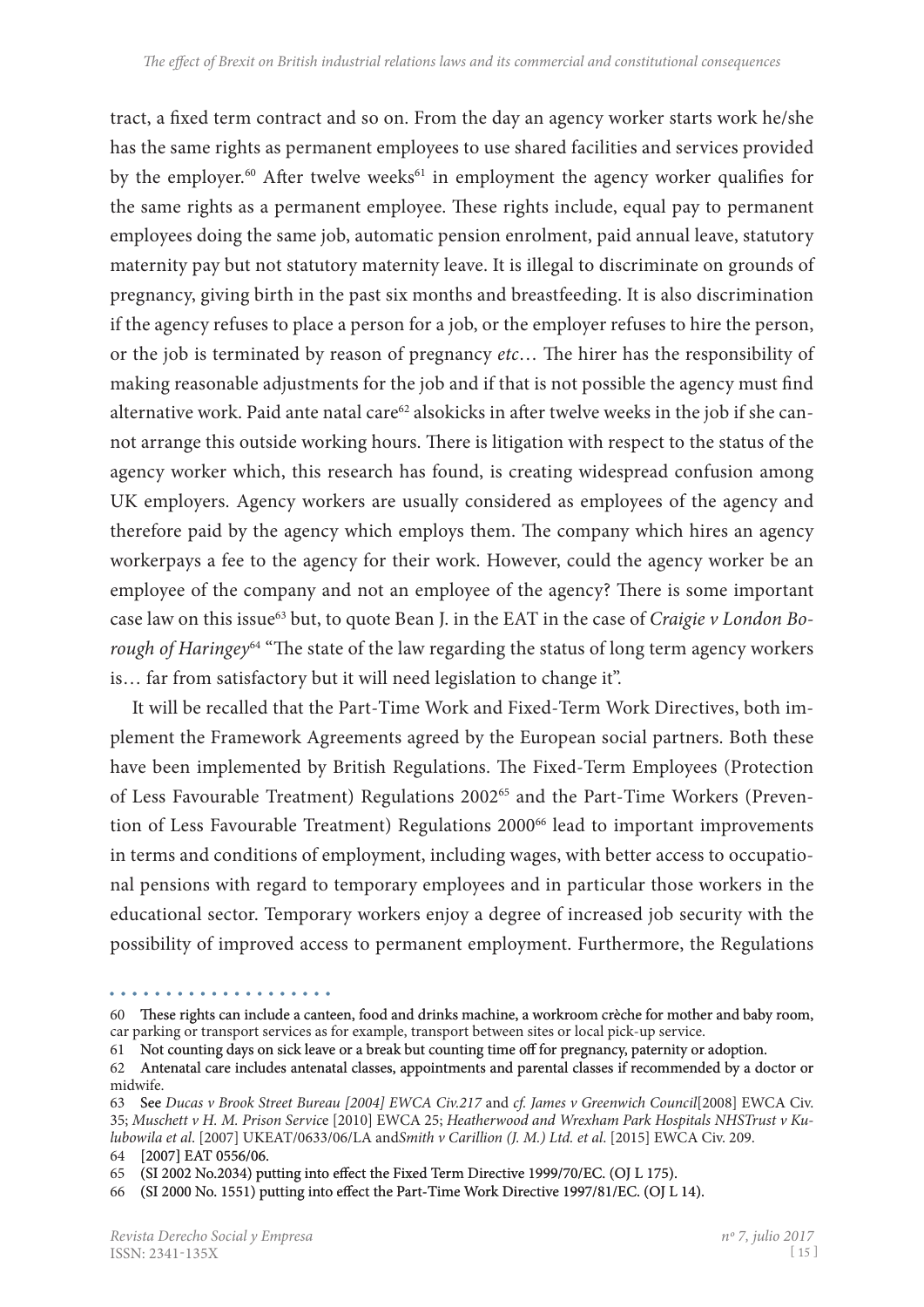prevent employers from requiring their employees to waive their right to claim unfair dismissal. It is important to note that although both Framework Directives allow for more favourable treatment, they do not allow for less favourable treatment.

It is an established fact, by reason of numerous British and CJEU court judgments, that most part-time workers are female. As such they enjoy additional protection under the discrimination laws which, if treated less favourably than full-time workers, would be indirectly discriminated against. The aim of the legislation is to promote equal treatment unless unequal treatment can be objectively justified.<sup>67</sup>

Fixed -term workers have a right not to be treated less favourably than their full-time colleagues working in comparable employment unless the difficult test of "objective justification" can be shown. Such "objective justification" include, as stated above, precise concrete factors based on objective and transparent criteria. Furthermore, so as to prevent the abuse of a succession of fixed-term contracts being used by unscrupulous employers, such succession of contracts is prohibited.

With the complexity of all the above workers' rights and problems, no wonder that the theme of agency workers as well as that of part-time and fixed-term workers spells unpopularity among employers by reason of being immensely burdensome, incurring additional costs and lacking flexibility and therefore being less attractive for many companies. The employer lobby could have the effect of influencing a Conservative Governmentto repeal this legislation in its entirety or to substantially reform it. Furthermore, the Regulations have not yet been properly integrated in the British industrial relations system to make them *politically* difficult to repeal. Bearing in mind the Conservative Government's deregulatory agenda, each of those three Regulations constitute a thorn in its policy.

#### *b) Working Time*

It is tentatively submitted that another obvious candidate for repeal (and/or possiblysevere amendment)is the *working time legislation*. The Working Time Directive which provides for a 48 hour average working week, paid annual leave, night work, periods of rest and so on has proved controversial from its inception.<sup>68</sup> It has subsequently been implemented

<sup>67</sup> Objective justification is difficult to prove. See *Kutz-Bauer* [2003] IRLR 368 and *Bilka-Kaufhus* [1987] ICR 110 where the strict test of objective justification was given. In the interesting case of *O'Brien v Ministry ofJustice* [2013] ICR 499 the British Supreme Court, - after referring the case to the CJEU, - *held* that fee-paid judges are classed as "workers" under the Directive's provisions although under British law it is a well-known and well established fact that judges are not considered to be "employees". As such unequal treatment is justified by the use of "precise concrete factors" namely "on the basis of objective and transparent criteria". Fee-paid judges being paid less than full-time judges was not sufficient justification for "the fundamental principles of equal treatment cannot depend on how much money… [is] available".

<sup>68</sup> See *UK v Council (Working Time)* Case C-84/94 [1996] ECR 1-5755 (ECJ). See too L. Waddington *"Towards a Healthier and More Secure EuropeanSocial Policy"* (1997) Maastricht Journal of European and Comparative Law, 83.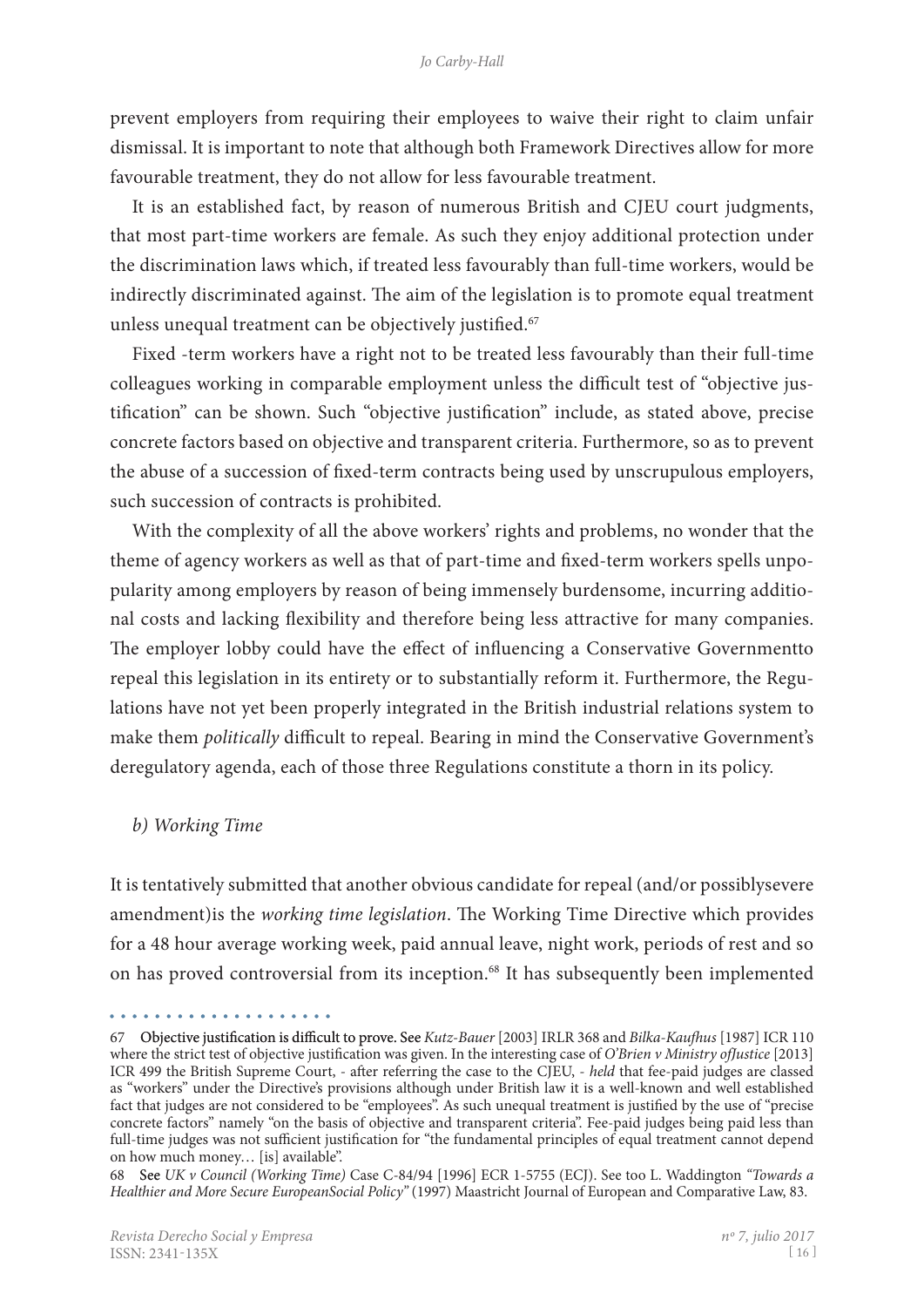by the Working Time Regulations, 1998<sup>69</sup> but the opt-out clause therein has since earned itself the reputation of being a flamboyant exception to the working time rules. The UK, much to the chagrin and displeasure of the EU, has maximised significantly the opt-out clause in those Regulations.70

This research shows that theBritish employers' lobby would appear to want a repeal of the 48 houraverage working week and rid themselves of the legal obligation imposed on them where workers on long-term sick leave accrue and either take or carry over paid annual leave. Theywould also want some coherence in the calculation of holiday pay and in addition would wish to review the "on call" time which has *per se* proved problematic. The employer lobby would also wish to reverse some CJEU decisions on holiday pay calculations whereby both*overtime pay* and *commission* have to be included in the holiday pay. In *British Gas Trading Ltd. v Z. J. Lock and Secretary of State for Business, Innovation and Skills,*71 a case referred tothe ECJ which concluded that because Mr Lock's *commission* was linked directly to the work carried out by him, it must be taken into account when calculating holiday pay.<sup>72</sup> The EAT, being bound by the ECJ decision, held that that approach should be applied in this case. Likewise in the Scottish case of *Bear Scotland v Fulton73* the EATSheld that UK law must be interpreted in a way which conforms to EU law by requiring employers to take into account non-guaranteed overtime payments when calculating holiday pay.

Dave Prentice the General Secretary of the UNISON trade union said "This case will have implications on thousands of workers in the UK and in Europe who for years have been denied a fair deal. The commission and overtime, both guaranteed and non-guaranteed, (where the worker is obliged to work overtime if required), will have to be included in holiday pay".

Each of these issues means additional expense for employers, and could prove sufficient ground for the repeal of the British working time legislation. The long running conun� drum around holiday pay while on sick leave, and the paid overtime and commission cases do nothing to advance the cause for retaining those Regulations. A Conservative Government would almost certainly either abolish them or make substantial reforms and leave it to the market economy to dictate entitlements.

<sup>69 (</sup>SI 1998 No. 1833) See Joseph R. Carby-Hall "Working Time: The British Experience" in "Regnare, Gubernare, *Administrare"* (Professors Stanisław Grodziski and Andrzej Dziadzio (Eds)) (2012) Oficyna Wydawnicza AFM. at pp. 367-395 for a more detailed evaluation of the Regulations.

<sup>70</sup> For a detailed analysis on this phenomenon see Jo Carby-Hall "Opt outs and Variations in Working time -Brit*ish Style"* in *"Le Travail Humain au Carrefour du Droit et de la Sociologie"* (Professors Christian Mestre, Corinne Sachs-Durand and Michel Storck (Eds)) (2014) Presses Universitaires de Strasbourg at pp. 53-71.

<sup>71</sup>  UKEAT/1089/15/BA.

<sup>72</sup> The ECJ held that it is for the national courts to assess the method of calculating the commission to which the worker is entitled.

<sup>73</sup>  UKEATS/0047/13.BI; UKEAT/0160/14.SM; and UKEAT/0161/14/SM.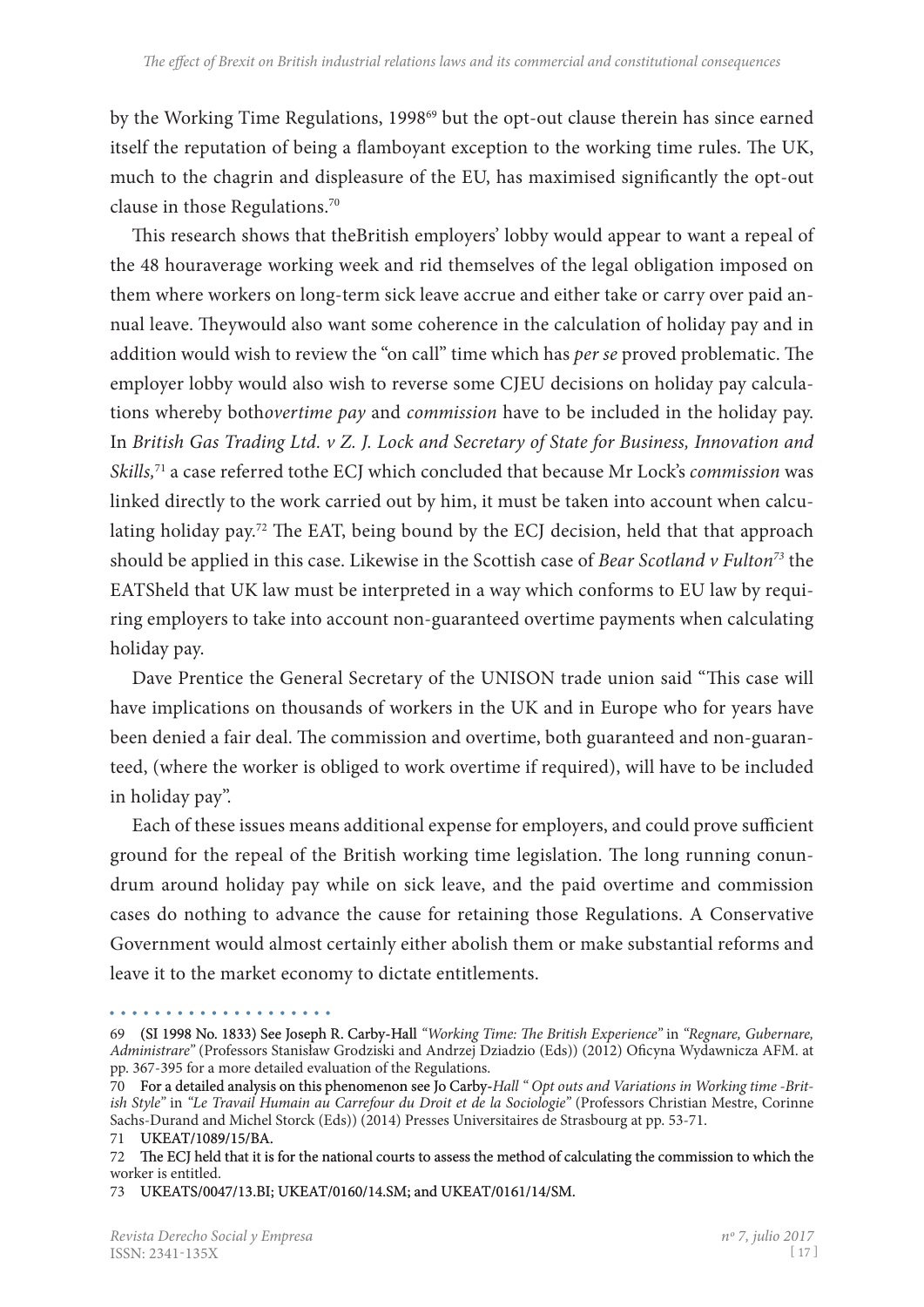It will be recalled that the Working Time Regulations are more generous than the Directive in some respects. In this instanceone may say that they are "gold plated".<sup>74</sup> Whereas the Directive provides for an annual four week paid holiday, the Regulations are more generous in that they increase the annual paid holiday to 5.6 weeks which includes bank holidays. It is possible that, being gold plated, Brexit will not change that latter number of weeks' holidays enjoyed by British workers.

#### *c) Collective Redundancy Consultations75*

The Trade Union and Labour Relations (Consolidation) Act, 1992 (Amendment) Order  $2013<sup>76</sup>$  made important changes to the 1992 Act provisions on collective redundancies. These changes are threesome. In the first instance it reduced the original 90 day minimum period of consultation where a hundred or more redundancies are to be made to 45 days. Secondly, it made an equivalent change to the requirement to notify the Secretary of State in advance of the first dismissal taking effect. This period was also thus reduced from 90 days to 45 days. The third change was that the Order removed fixed-term contractswhich have reached their agreed termination point from the obligation to consult the individuals affected.

The provisions of the 1992  $Act^{77}$  implement those of the Directive on Collective Redundancies 1998.78 However, none of those amendments infringe the provisions of the Directive. Thus the 90 day minimum period looks lenghly compared to other countries in Europe and elsewhere in the world. The Directive does not mandate a definite period. The Conservative Government carried out a call for evidence in 2011 on the collective redundancy laws. The results were that (a) employers were concerned that the rules delayed their ability to respond to challenges and opportunities. (b) On fixed term contracts of employees, the consultation identified confusion. The Directive allows for exclusions of fixed-term contracts.

The reductions stipulated by the 2013 Order to the redundancy consultations obligation make that obligation not particularly onerous. It is therefore difficult to know what

76 12th March 2013 Volume 744.

<sup>74 &</sup>quot;Gold plating" is a term used to characterise the process whereby an EU Directive is given additional powers when it is transposed into national laws of Member States. The EU Commission defines "gold plating" as "an excess of norms, guidelines and procedures accumulated at national, regional and local levels, which interfere with the expected policy goals to be achieved by such regulation".

<sup>75</sup>  For a detailed evaluation on both individual redundancies (emanating from UK law) and collective redundan� cies (originating from EU law) see Jo Carby-Hall "*Redundancies in the United Kingdom*" in "*I Licenziamenti per Riduzione di Personale in Europa*" (Professors Bruno Veneziani and Umberto Carabelli (Eds)) European SOCRATES Programme Vol. 2 (2001) Cacucci Editore, Italy at pp. 387 -537.

<sup>77</sup> Trade Union and Labour Relations Consolidation Act 1992 ss. 188-198 as amended to remove "by (SI. 2013/763) gold plating".

<sup>78</sup>  Council Directive 98/59/EC of 20th July 1998 on the approximation of laws of the Member States relating to collective redundancies.[O. J. 1998 L225/16]. Successive amendments have been incorporated into the original text. The Directive is a codified version of Directives 75/129/EEC and 92/56/EEC both of which have been repealed).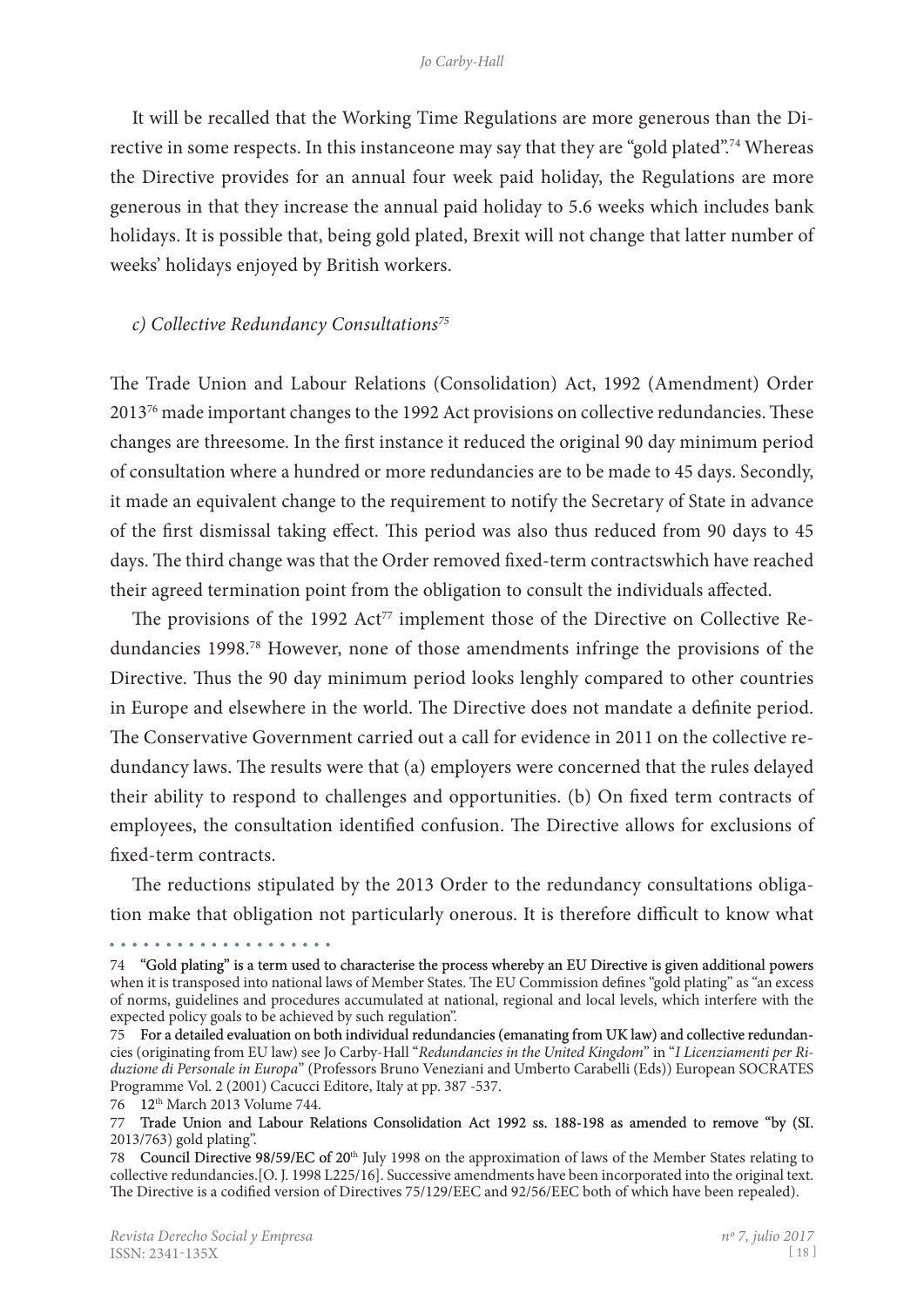would happen to collective redundancy consultations after Brexit. Were proposals to be made to eliminate the consultation obligation altogether such proposals would certainly not be palatable to trade unions and would be severely disputed. Furthermore any such elimination of the obligation to consult could damage,-through industrial action<sup>79</sup> being taken, -the British industrial relations system.

It will be seen later<sup>80</sup> that consultation rights,  $\overline{\phantom{a}}$  which may include consultations in respect of redundancies, - through works councils and transnational works councils are provided for by the Directive. In the UK and unlike Germany, France and some other EU countries' industrial relations systems, works councils do not form an integral part of the British collective bargaining system. Although some such works councils do exist in the UK, they are far and few between as they are scarcely used in that country. It is likely that these provisions will be repealed as a result of Brexit. Any impact of their repeal would proveto be minimal for most companies.

Taking all the above matters into consideration it is suggested that the wholesale repeal of this legislation is most unlikely. What may happen after Brexit is to make cosmetic changes to this legislation by clarifying when consultation is" proposed" for the purpose of triggering the collective consultation obligations. The CJEU judgments<sup>81</sup> have confused rather than clarified this very issue! Another area where there could be changes resulting from Brexit is todo with the threshold number of redundancies, namely 50 and over and 100 and over which would trigger consultation. These thresholds could be reduced. The British Conservative Government's policy of keeping people in work rather than on social security benefits would discourage the repeal or major amendments being made to the current redundancy laws.

# **2.4. Category 2. Laws which will require either minor amendments or remain unchanged**

*a) TUPE*

The Transfer of Undertakings (Protection of Employment) (Amendment) Regulations 2006<sup>82</sup> as amended by the Collective Redundancies and Transfer of Undertakings (Protection of Employment) Amendment) Regulations, 2014, (2014 No. 16) known as *TUPE*<sup>83</sup>

<sup>79</sup> Such as strikes, go-slows, work to rule and so on.

<sup>80</sup> See the discussion at pp. 24-25 infra.

<sup>81</sup> See *United States of America v Nolan* CJEU Case C-583/10 and [2015] UKSC 63; *USDAW v Woolworth* CJEU CaseC-80/14 (1st May 2015). See too *USDAW et al v Ethel Austin et al* [2014] EWCA Civ.142 and *Renfrewshire Council v The Educational Institute of Scotland* [2012] UKEATS/0018/12/BI..

<sup>82</sup>  (SI 2006 No. 246).

<sup>83</sup> For a detailed study of the original TUPE Regulations see Jo Carby-Hall "Transfer of Undertakings in the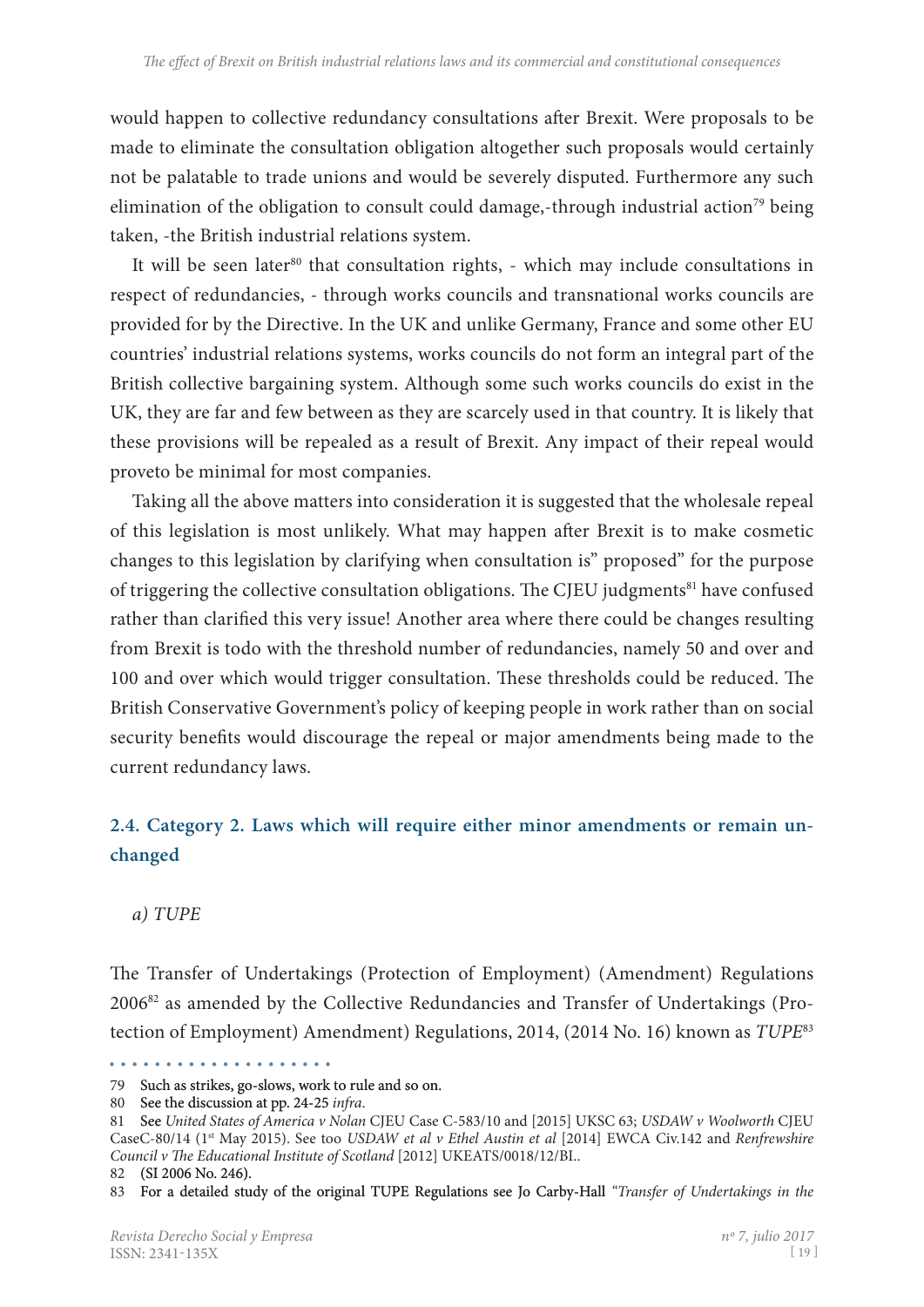owes its existence to the Acquired Rights Directive.<sup>84</sup> TUPE Regulations apply to companies of all sizes and protect employees' rights<sup>85</sup> when an organisation or service they work for transfers to a new employer.<sup>86</sup> On 31<sup>st</sup> January 2014 new Regulations on TUPE came into force which updated the 2006 Regulations. Transfers within the public sector are not usually covered by TUPE though some transfers from the public sector into the private sector are indeed covered.<sup>87</sup>

There are two situations in which TUPE Regulations may apply namely, business transfers and service provision transfers. In business transfers TUPE Regulations apply if a business or part<sup>88</sup> thereof moves to a new owner or merges with another business to create a new company. The 2006 Regulations introduced the *service provision* addition which went beyond the requirements of the Directive and which was therefore "gold plated" in the UK. In-service provision transfers were introduced in the following three situations, namely (a) a contractor takes over certain activities from the client, known as *outsourcing*;<sup>89</sup> (b) a new contractor takes over activities from another contractor, known as *re-tendering*; and (c) a client takes over activities from a contractor, known as *in sourcing*.

In a 2011 to 2014 Government consultation and review on the effectiveness of TUPE, most companies were generally favourable to the retention of the service provision addition because it formed part of their business models and also provided an element of flexibility and certainty.90 This being the case, it is suggested that TUPE will not be affected by Brexit and that therefore its provisions will remain intact.<sup>91</sup>

84 77/187 consolidated in Directive 2001/23/EC.

85 Employees' employment terms and conditions are transferred to the new company and continuity of employment is maintained. There exist exceptions if the employee is made redundant. http://www..gov.uk/staff-redundant or in certain cases when the company is insolvent http://www.gov.uk.transfers-takeovers/insolvent-business (Retrieved 10<sup>th</sup> October, 2016).

88 A part of a business may consist of the logistic, legal, security, car parking, catering, gardening, *etc*… function of a larger company.

89 For example, cleaning, catering, security, car parking, *etc*… in the workplace.

90 To be noted is the fact that the employers' desire is based on *certainty* rather than the wish to improve the employees' basic employment rights which is what TUPE and the Directive aim to achieve.

*United Kingdom"* in *"La Transmisión de Empresasen Europa"* (Professors Bruno Veneziani and Umberto Carabelli (Eds)) European SOCRATES Programme. Vol. 1. (1999) Cacucci Editore, Italy at pp. 187-263.

<sup>86</sup> The business may have its head office in another country but the part of the business which is transferring ownership must be in the UK.

<sup>87</sup> It should be noticed that public sector employees receive similar protection. See the Code of Practice at http:// www.civilservice.gov.uk/about/resources/employment-practice/codes of practice (Retrieved 10th October, 2016) for further information.

<sup>91</sup> But see the opinion of Mr Michael Ford Q. C. who, on sound legal grounds, disagrees entirely with this author's view. He states "I do not share the view of some that businesses will be supportive of it. I think that many businesses would welcome the repeal of or radical changes to TUPE, especially those large corporations which are dominant in contracting-out exercises… Potential targets include, I think, collective consultation, rules restricting harmonisation of terms post-transfer and even the liabilities for transfer-related dismissals… Brexit offers a real possibility, highly detrimental to many precarious workers, of a return to the position of which transfers terminated employment *tout court*, with no more than the low level of redundancy pay payable to those with sufficient continuity, or in which an employer can readily adjust terms downwards post-transfer by the simple device of dismissal and re-engagement". Source: *"Workers' Rights from Europe:The Impact of Brexit".*Advice given by Michael Ford Q. C. to the TUC. 10th March, 2016.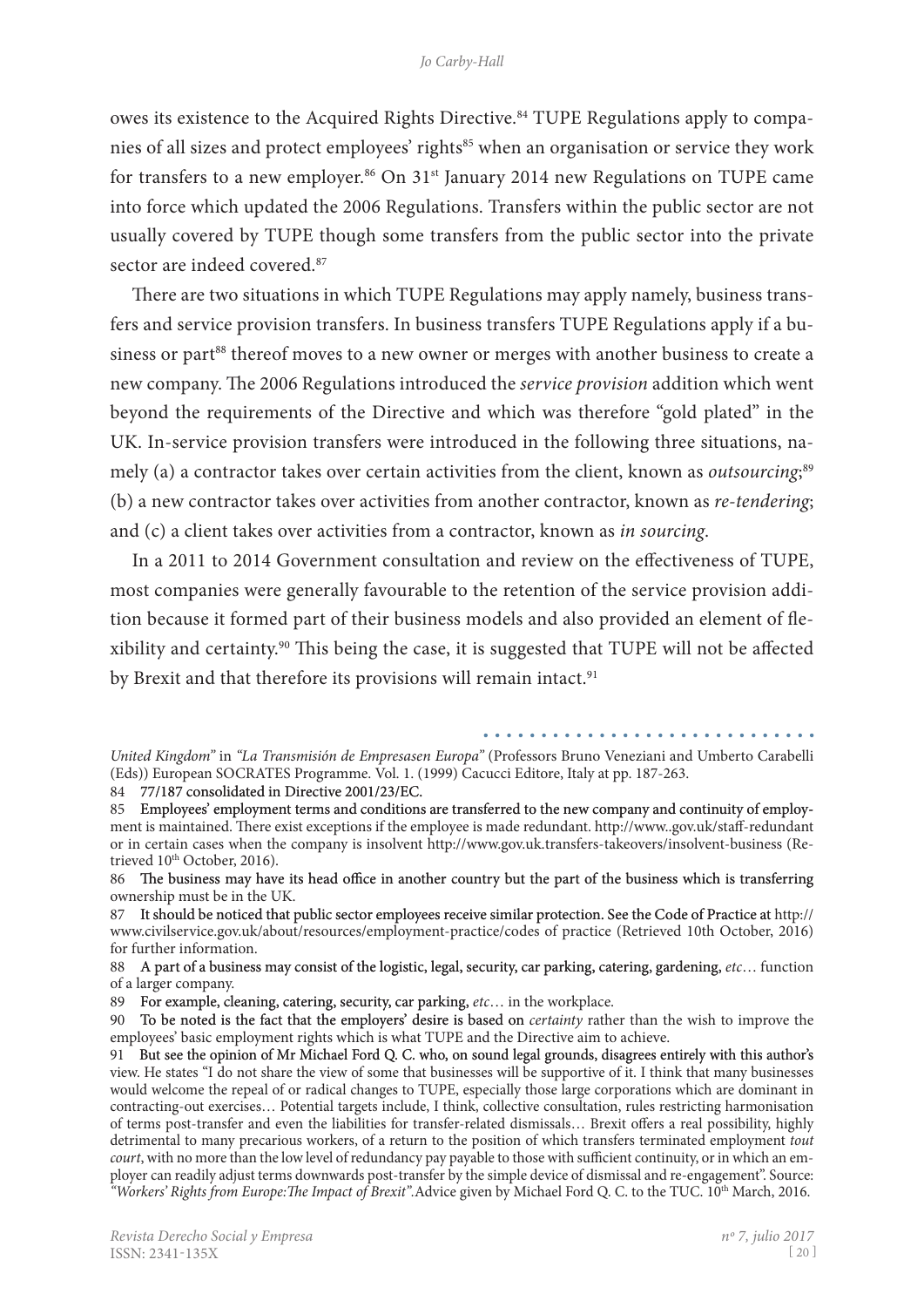There is however one problematic issue which may be affected by Brexit where amendments to TUPE may be desirable to take into account a few of the Directive's provisions (albeit minor ones) in TUPE. These are the prevention by employers to *harmonise* terms and conditions of employment *after* the transfer takes place and the difficulty faced by the employer to *dismiss* employees particularly *prior* to the transfer. Some of the Directive's provisions impose constraints on businesses in situations of transfers relating to outsour� cing, acquisitions and disposals. Both these provisions, namely harmonisation and dismissals may be watered down and be made more flexible. Brexit may lead to theloosening of restrictions on changing terms and conditions of employment. They therefore do not imply any *fundamental* changes being made. It is suggested that this legislation will not be repealed as a result of Brexit because it is an established concept<sup>92</sup> with businesses and provides them with some certainty especially in the outsourcing field. Furthermore its provisions go beyond the minimum employee protection requirements provided for by the Directive for the service provision change is a UK initiative which is not provided for by the Directive.

## *b) Compensation and Other Issues Resulting from Discrimination*

Prior to the enactment of any European law on discrimination, the UK had legislation in place on sex and race discrimination.<sup>93</sup> Such legislation predated the UK's EU membership. Subsequent to joining the EU it was the UK which first introduced disability discrimination.<sup>94</sup> Equal pay and marital status discrimination<sup>95</sup> also originate from UK laws. In the year 2000 however, the EU Framework Equal Treatment Directive<sup>96</sup> introduced discrimination by reason of age, religion or belief, and sexual orientation. The case of *P v Sand Cornwall County Council*97 heard in the ECJ held that gender reassignment is included for it constitutes a form of sex discrimination.

The definitions given by the EU discrimination legislation on direct, indirect and harassment discrimination has been such as to widen the scope for challenging discrimina-

<sup>92</sup> In that companies are accustomed to its existence and have contracted on the assumption that TUPE will continue to apply.

<sup>93</sup> Sex Discrimination Act, 1975 c. 65 and Race Discrimination Act 1965 c. 73 (originally) replaced in 1976 c. 74 both of which have been repealed by the Equality Act 2010 c. 15, Schedule 27.

<sup>94</sup> See the repealed Disability Act, 1995, (except for Northern Ireland where that Act still applies) replaced by the Equality Act, 2010. See also Jo Carby-Hall "*Discrimination in Employment Arising from Disability*" published as an e-book consisting of European research papers edited by Professor Carla Spinelli (University of Bari, Italy) in Derecho Social y Empresa, Cátedra UNESCO, Fundación Sagardoy (2014).

<sup>95</sup> The original Equal Pay Act, 1970 c. 41 was repealed and replaced by the Equality Act, 2010 c. 15 s. 216(3) Schedule 27 Part 1 and marriage and civil partnership discrimination was enacted by the Equality Act 2010 s. 8. 96 Council Directive 2000/78/EC Art 1.

<sup>97</sup> European Law Reports 1996 1-02143 ECJ case 13/94 reference from the Truro Industrial Tribunal on the dismissal of a transsexual.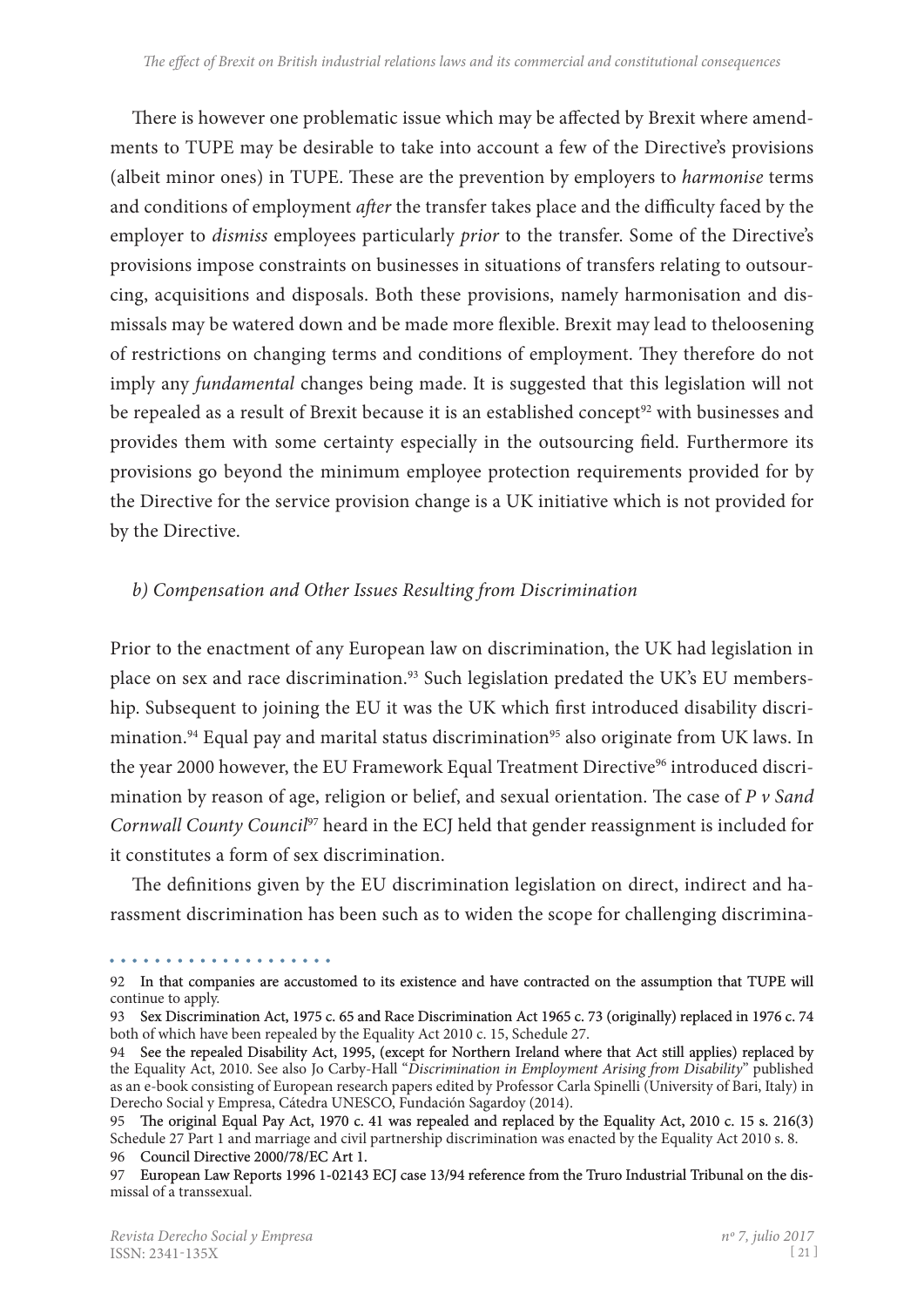#### *Jo Carby-Hall*

tory practices. Thus in *Coleman v Attridge and Stephen Law<sup>98</sup>* it was held that direct discrimination includes less favourable treatment because of the association with someonewith a "protected characteristic".99

Apart from adding new forms of discrimination to the discrimination list, the Framework Directive generally improved the British domestic laws. Recognising how difficult it can be to prove discrimination, the burden of proof in discrimination cases was reversed.<sup>100</sup>

Recognising the harm which discrimination can cause to a victim, EU law imposes no upper limit to a compensation award made by a court or tribunal. Under the Conservative and Liberal Coalition government<sup>101</sup> the Beecroft Report<sup>102</sup> made a recommendation that the amount of compensation to be awarded by courts and tribunals should be capped. The reason why this recommendation was not put into effect was because of the EU legislation provisions.

The Race Equality Directive 2000<sup>103</sup> provides that EU Member States should set up an equality organisation which *promotes, monitors* and provides*support to victims* of discrimination. The British organisation which fulfils that role is the Equality and Human Rights Commission.

The Equality Act, 2010 which puts into effect EU laws forms part of the UK's primary legislation. It is unlikely that the British part of the 2010 Act will be changed but post Brexit im� portant parts of the EU legislation included in that Act could be amended or repealed. What has to be borne in mind is that the Equality Act 2010 is *primary legislation*. As such, it will remain in force even though the European Communities Act, 1972 which allows the incorporation of EU law is repealed. It is submitted that any post-Brexit changes made to the 2010 Act by repealing or amending therein laws originating from the EU would prove very unpopular, particularly since the underlining principles and protections of discrimination laws predate EU law making. The repeal or fundamental amendment of the current discrimination law could result in a national and international outcry. Discrimination rights are considered to be fundamental to the structure of any developed society. As such, it is thought that post Brexit British governments would not wish to tamper with the current laws on discrimination.<sup>104</sup>

104 It is however possible (although remotely so) that *limitations* may be placed post Brexit on classes of persons,

<sup>98</sup> ECJ case C-303/06 (disability rights).

<sup>99</sup> Under British labour law it is unlawful to discriminate against a person by reason of one of the "protected characteristics" namely sex, race, disability, sexual orientation, religion or belief, marriage and civil partnership, gender reassignment and age.

<sup>100</sup> All the claimant has to do is to provide sufficient evidence to show that discrimination could have taken place. The employer has to prove that discrimination did not occur.

<sup>101</sup>  Which governed the UK from 2010 to 2015.

<sup>102</sup>  Adrian Beecroft "Report on Employment Law" Ref, 12/825.

<sup>103 2000/43</sup> EC (OJ L 180) implements the principle of equal treatment between persons irrespective of racial or ethnic origin. Art. 7 (1) provides for a "judicial and/or administrative procedure for the enforcement of obligations" and Art.  $7(2)$  talks of associations, organisations or other legal entities" to be set up to see "that the provisions of the Directive are complied with".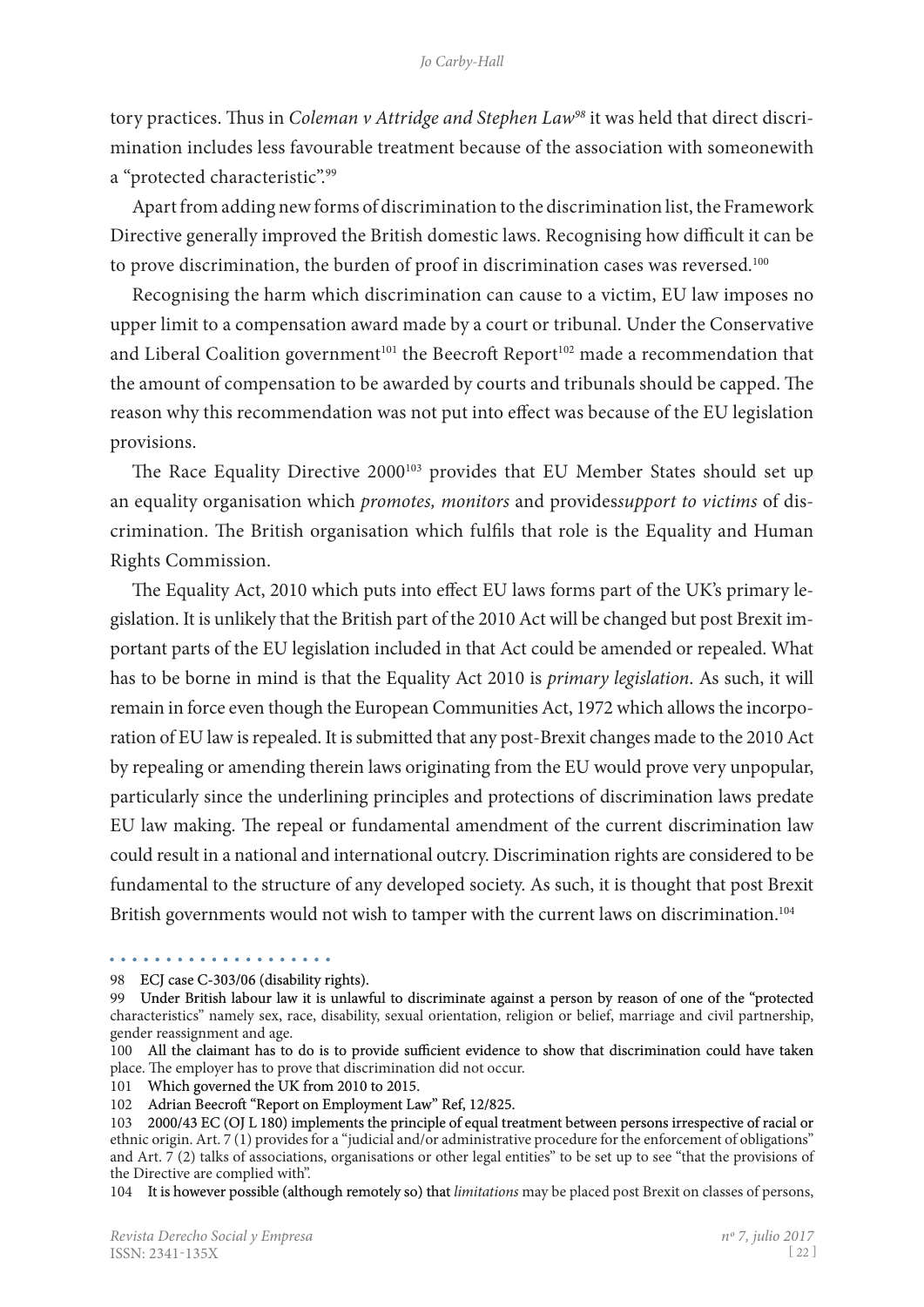It will be recalled<sup>105</sup> that EU law does not impose an upper limit on compensation awarded to victims in cases of discrimination. Nor does discrimination require a qualifying period prior to taking legal action.106 The Beecroft Report recommendation to cap awards for compensation in discrimination cases was not put into effect for the very reason that it would infringe EU law. There being no restraints post Brexit, it is suggested that the Government of the day may decide to put a cap<sup>107</sup> on such compensation for reasons<sup>108</sup> which are irrelevant to discuss in detail in this context.

The EU laws do not appear to include discrimination in cases of *under-represented groups* in society. It is suggested that post-Brexit British Governments may consider adding to the discrimination list such vulnerable groups.

The right to equal pay for equal work between males and females is a fundamental right provided for by the EU Treaty<sup>109</sup> and directly enforceable in the UK. The Equal Pay Act 1970 predated the joining of the UK into the European Communities (as it was then known). The 1970 Act had a glaring *lacuna* because it did not cover equal pay for work of equal value. This phraseology is now included in British law as a result of the EU Treaty obligation. Furthermore equal pay rulings by the ECJ have proved more expansive than those of the domestic courts. The ECJheld in the first instance that paying part time staff who are mainly women a lower hourly rate than full time staff amounted to indirect sex discrimination. Secondly, it held that excluding them from an occupational pension scheme also amounted to indirect sex discrimination.<sup>110</sup>

#### 105 See *supra*.

in special situations where such limitations do not amount to discrimination. Arguably, allowing flexibility on the employer to offer different benefits to male and female employees who enjoy family leave or the flexibility on the employer to treat employees differently on grounds of age. The word "arguably" above is used judiciously, for on the facts of the case, a tribunal may not accept such pleadings, thus concluding that in the above examples the employer's conduct amounted to sex and age discrimination respectively.

<sup>106</sup> It should be noted that, (unlike unfair dismissal and redundancy payments which impose a two year qualifying period) there exists no qualifying period to enable an employee to make a claim for discrimination. The discrimination laws apply from the first day of employment.

<sup>107</sup> Currently, because of the EU law provisions, compensation in cases of discrimination in the UK is uncapped. If it were to be capped post Brexit, it is thought that it would be similar, though not necessarily identical to, the statutory cap imposed on compensation awards in cases of unfair dismissal. *Solatium* (i.e. injury to feelings) in compensation claims could be capped in the same or similar manner as in cases of unfair dismissal.

<sup>108</sup>  Namely, claimants having unrealistic expectationson what they could be awarded by a court by way of compensa� tion and furthermore early settlements are made in practice more difficult which will result in additional burdens on the tribunal and court system. This decision has been incorporated in the Equality Act 2010 and defined as "unfavourable treatment because of pregnancy and maternity leave" with no need for any comparison with a non-pregnant employee. 109 Article 157 of the Consolidated Version of the Treaty on European Union 2010 (OJ 2010 C83/01).

<sup>110</sup> Part-time women in the UK gained equal access to occupational pension schemes (see the Preston Group cases i.e. Preston et al. v Wolverhampton Healthcare et al. and 2<sup>nd</sup> appeal and Fletcher et al. v Midland Bank Plc. (Conjoined appeals) 5th February, 1998 (H. L.)) and agency female teachers in the public sector gained access to the teachers' statutory occupational scheme (see *Debra Allonby v Accrington and Rosendale College et al*. Case 256/01 - reference for a prelimi� nary ruling from the Court of Appeal). Furthermore, it is thanks to the ECJ that assisted to extend the limit on back pay compensation for women who had experienced over a period of unequal pay from two to six years. (see *B. S. Levez v T. H. Jennings (Harlow Pools) Ltd.* Case c-326/96 reference for a preliminary ruling from the Employment Appeal Tribunal). See too Professor Sandra Fredman who explains how a collective redress mechanism could be re-introduced in the UK that would meet the requirements ofart. 157 of the Treaty. http://ilj.oxford journals.org/content/37/3/193.abstract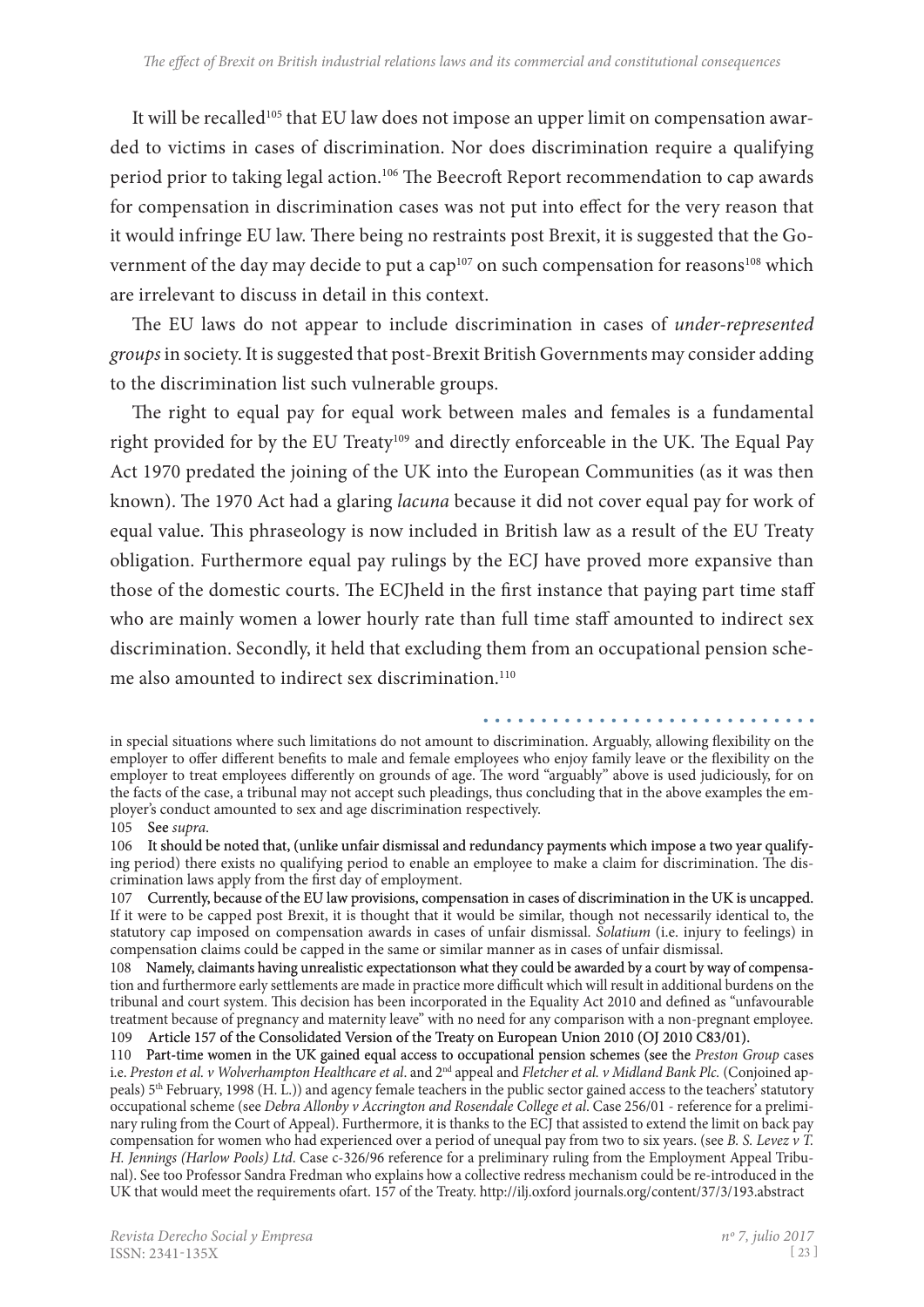This formidable array of rights consists of an amalgam of EU Directives and a Treaty, CJEU decisions and British laws as well as British court cases. It is suggested that it is very unlikely that a futureBritish Government would wish to disassociate itself from the antidiscrimination legislation and family-friendly rights which offer benefits and protection to some 30 million workers. This mammoth string of protections is seen asan important and fundamental safeguard in the workplace. Indeed the British Government is currently proposing the extension of parental leave to working grandparents! The right to shared parental leave is entirely of British origin. It will be recalled that this was supported by the previous British coalition Government as well as the labour opposition. The right to request flexible working established in 2014 is also of pure British origin and maternity leave in the UK is more generous than the EU requirements. It is therefore hardly likely that changes in those established and important fields would result from Brexit. There is also another dimension which needs to be taken into account. The Government, - which is at the time of writing is focused on how Brexit will come about and develop, through negotiations which will take place after Article 50 is triggered in March 2017, - would not wish to be seen as responsible for dismantling family friendly rights and anti-discrimination legislation. A general election is due in 2020 and the May government should not wish to "rock the boat" by cutting away rights some of which have been fought for decades. It is thus submitted that caution will be used post-Brexit and that any changes made in these fields will be cosmetic, cautious and balanced.

## *c) Family Friendly Legislation*

Rights to maternity, parental leave, paternity, shared paternity and pay are an amalgam of rights deriving originally from both British laws andEU laws while new and expectant mothers' laws originate from the EU.111 The EU Pregnant Workers Directive 1992 led to important improvements in the health and safety protection for expectant and new mothers in the workplace. Women enjoy paid time off for antenatal appointments. The 1992 Directive imposed duties on employers to assess risks and make the necessary adjustments in working conditions such as the transfer of apregnant or breastfeeding employeeto suitable alternative employment or suspend her on paid leave where some harmful danger has occurred or is anticipated.

While the maternity leave entitlement in the UK exceeded the EU minimum of 14 weeks when the Directive was implemented, the ECJ (now CJEU) case law has had a positive impact in tackling the disadvantage and discrimination which many women faced in the

<sup>111</sup>  Pregnant Workers Directive, 1992 (92/85/EEC) incorporated into English law by the Equality Act 2010.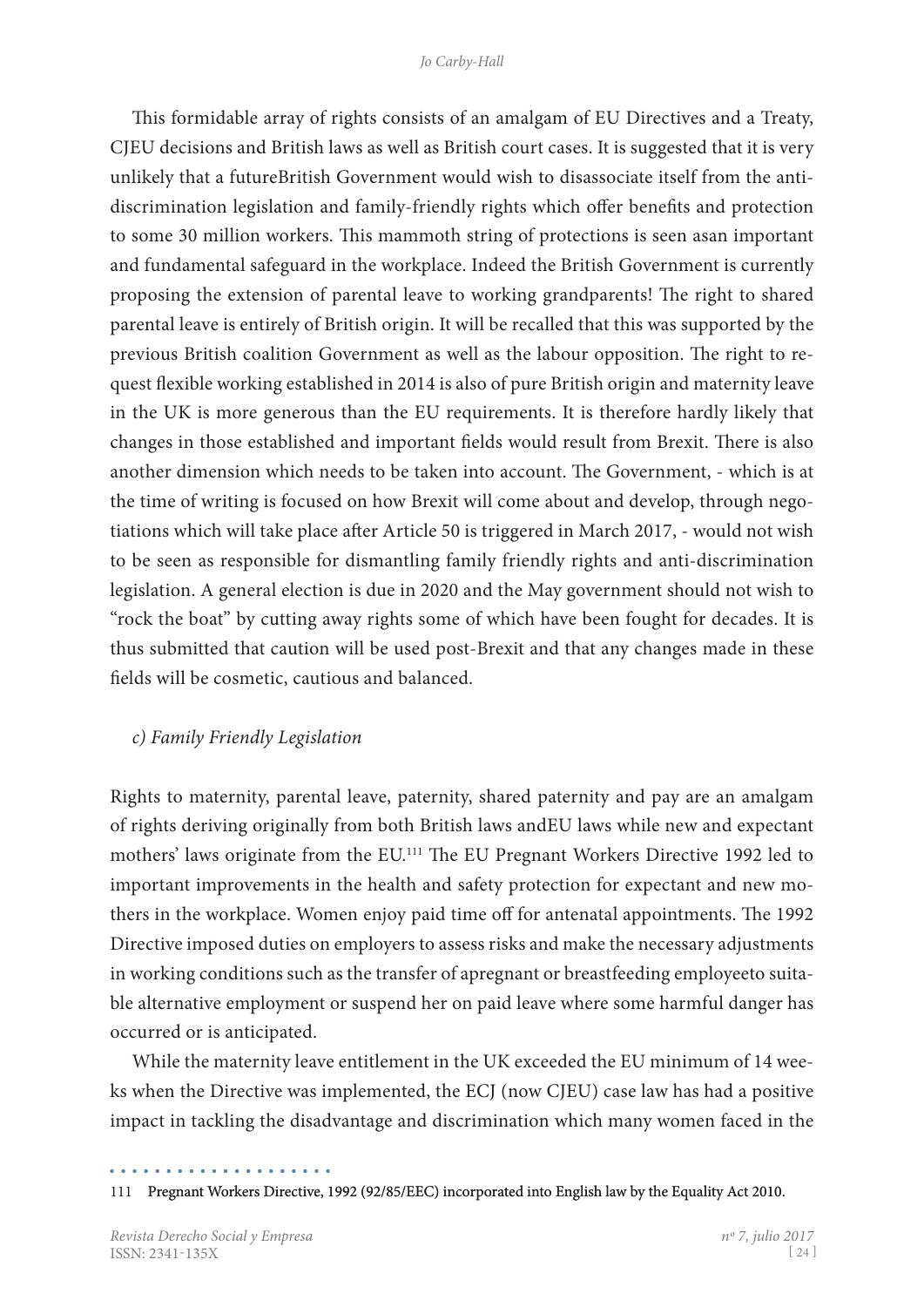workplace when they gave birth to their offspring. *Dekker* and *Webb112* established that treating a woman unfavourably because of pregnancy and maternityleave, amounts to direct sex discrimination. Furthermore the cases held that it is not necessary to identify a non-pregnant comparator to prove discrimination.<sup>113</sup> Such protection from dismissal by reason ofpregnancy or maternity leave was extended to fixed term workers.<sup>114</sup> Furthermore, women on additional maternity leave enjoy the same contractual rights as women on ordinary maternity leave thanks to EU case law.115

## *d) Rights to Parental Leave and work-life balance*

The Parental Leave Directive, 2010<sup>116</sup> grants working parents the right to take unpaid leave to care for the child. The number of days' unpaid leave was increased from 13 weeks to 18 weeks for each child. The UK implemented that Directive in 2013117 and in 2015 the UK raised the upper age limit from5 to 18 year old children which would include more parents enjoying this right. That Directive also grants employees the right to time off work for urgent family reasons.<sup>118</sup>

The EU launched a new European social partner consultation on how to improve the work-life balance<sup>119</sup> and reduce obstacles to the participation of women in the labour market and for parents.<sup>120</sup> Thus to quote a TUC report, the objective being to "achieve a better work-life balance for parents; new initiatives for fathers to take leave, including the possibility of a new EU right to paternity leave; the introduction of a right to carers' leave; and

<sup>112</sup> See *Dekker v Stichting Vormingsecentrum Voor Jong Volwassenen*(ECJ) C-177/88 [1990] ECR 13941 and *Carole Louise Webb v EMO Air Cargo Ltd*. (ECJ) C-32/93 [1993] ICR 175 (pregnancy discrimination) and [1993] 1 WLR 49. (House of Lords reference for a preliminary ruling), (pregnancy dismissal amounted to sex discrimination).

<sup>113</sup> This case ended a succession of cases where women in past years lost their cases because the employer argued that they would have treated a man who had to take a substantial period away from the workplace in a similar way. See too *Equal Opportunities Commission v Secretary of State for Trade and Industry* [2007] IRLR 327.

<sup>114</sup> *See Maria Luisa Jiménez Melgar v Ayuntamiento de los Barrios and Tele Danmark A/S* ECJ case C-438/99 (OJ L 288/32).

<sup>115</sup> Employers are compelled to make contributions into occupational pension schemes for longer than the first 26 weeks of leave. See *Sass* and the subsequent EOC judicial review case against the UK Government.

<sup>116 2010/18/</sup>EU (Implementing the revised Framework Agreement between the European social partners on parental leave).

<sup>117</sup> See the Maternity and Parental Leave Regulations, 1999 (SI. 1999 No. 3312) as amended by the Parental Leave (EU Directive) Regulations, 2013 (SI. 2013 No.0000) implementing the agreement reached by the European social partners to improve the previous Directive provisions, these being the provisions of Council Directive 96/34/EC which was repealed. Parental leave should not be confused with *shared parental leave* applicable to parents of children due (or adopted children) on, or after, 15<sup>th</sup> April 2015.

<sup>118</sup>  For example, to take a sick child or sick dependant such as a parent, to a hospital or a doctor's surgery. Re� search carried out by BIS in 2012 shows that one fifth of UK employees have used that right each year.

<sup>119</sup> For a study on work-life balance see Jo Carby-Hall "Work-Life Balance in the United Kingdom" in "Concili*ación de la Vida Laboral y Familiar y Crisis Económica - Estudios desde el Derecho international y Comparado*" (Pro� fessor Lourdes Méndez (Directora)) (2015) Delta Publications. Madrid at pp. 321-378.

<sup>120</sup> It will be recalled that, because of the deadlock which occurred over numerous years between the European Parliament and the Council, the EU Commission withdrew its proposal in July 2015 for an improved Pregnant Workers' Directive.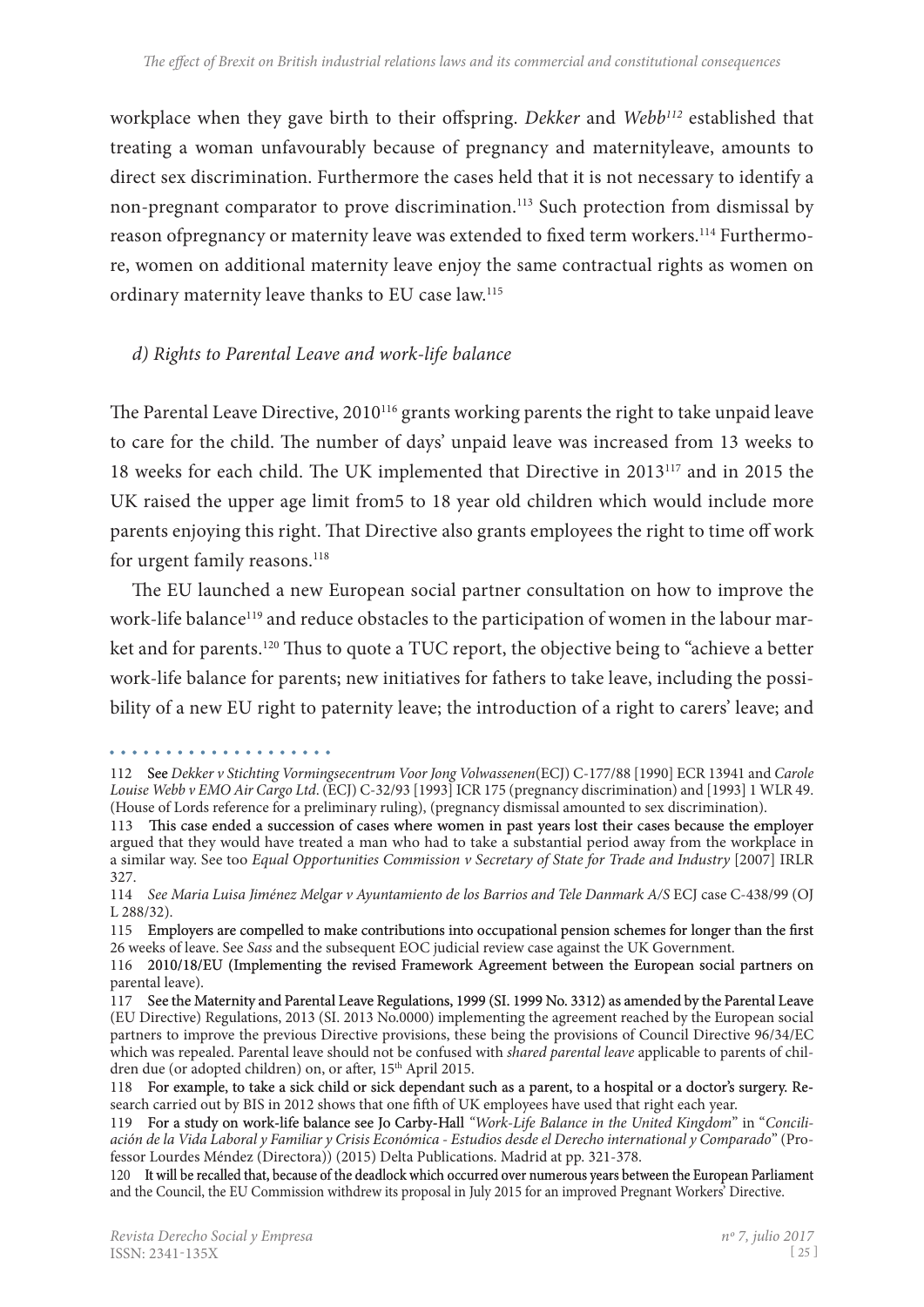better protection for dismissal for new and expectant mothers and new rights for breastfeeding mothers on return to work".121

## *e) Written Particulars of Terms and Conditions of Employment*

Although the British law on particulars of employment<sup>122</sup> predated<sup>123</sup> the Written Statement Directive,1991<sup>124</sup> which gives employees the important features of the contract of employment, the Directive requires employers to give their employees within 28 days of their starting their employment certain particulars of their employment contracts which include the business name, the employee's name, job title or work description, start date, continuous work (where applicable) wages, holiday pay, working hours, overtime and shifts (if applicable), manner of payment, in the case of temporary work how long that work will last, dates of fixed term contracts, notice periods, pensions, collective agreements, grievance and disciplinary procedures, *etc*…

The Commission is currently consulting on changes to be made to the Directive bearing in mind the new and atypical forms of employment which have developed globally during the past twenty years.<sup>125</sup> Thus workers on zero-hour contracts lose out on their basic workplace rights for a number of reasons. One of these is that they are seen by employers to have the status of workers as opposed to employees<sup>126</sup> another is that the employer regards them as short-term workers. As such zero-hour workers are not entitled to particulars of employment. Resulting from the consultation the Commission may well decide that zero-hour workers (as well as agency workers) are entitled to receive written particulars of employment setting out their wage rates and hours of work.

J. R. Carby-Hall "*Principles of Industrial Law*" (1st Edn) (1969) Charles Knight (London) at pp. 11-13.

<sup>121</sup>  Source: "*United Kingdom Employment Rights and the European Union. - Assessment of the impact of membership of the EU on employment rights in the UK*" TUC. Publication.

<sup>122</sup> The particulars of employment are NOT under British law considered to be the contract of employment. This latter (whether in writing or not, or through custom and practice) gives the full terms and conditions of employment to the employee. The particulars of employment only give the salient and important features of the contract of employment. To be valid, a contract of employment under British law need not be in writing. It may be by word of mouth, by e-mail, by reference to a collective agreement (if incorporated into the contract of employment), by fax and so on. Under British law employees do not have a right to have a written contract of employment but do have a right to receive the particulars of employment within two months of the start of employment.

<sup>123</sup> Contracts of Employment Act 1963 s. 4 (1) (now Employment Relations Act, 1999. (c.26) ss. 1 and 2). See too

<sup>124</sup>  Council Directive 91/533/EEC.

<sup>125</sup> For an evaluation and analysis on these relatively new types of employment see Jo Carby-Hall's chapter entitled "*Novel Formsof Employment*. *Quid Juris*?" to be published in "Nuevas Tecnologías y Nuevas *Maneras* de Trabajar en el Derecho Español y Comparado" "*Renovarse o morir*" (Professor Lourdes Mella Méndez (Ed)) to be published in the Spring of 2017 and, specifically on telework in particular, Jo Carby-Hall "*Telework in the United Kingdom as a Model of Flexibility, Consensus, Voluntarism and Productivity*" in "*Trabajo a Distancia I Teletrabajo*" (Professors Lourdes Mella Méndez (Editora) and Alicia Villalba Sánchez (Coordinatora)) (2015) Thomson Reuters at pp. 285-315.

<sup>126 124</sup> For the distinction between a "worker" and an "employee" under the British common law see the analysis in Jo Carby-Hall "*New Frontiers of Labour Law - Dependent and Autonomous Workers*" in "*Du travail Salarié au Travail Indépendent: Permanences et Mutations*". (Professors Bruno Veneziani and Umberto Carabelli (Eds)). Euro� pean SOCRATES Programme (Vol 3) (2003) Cacucci Editore, Italy at pp.163-308.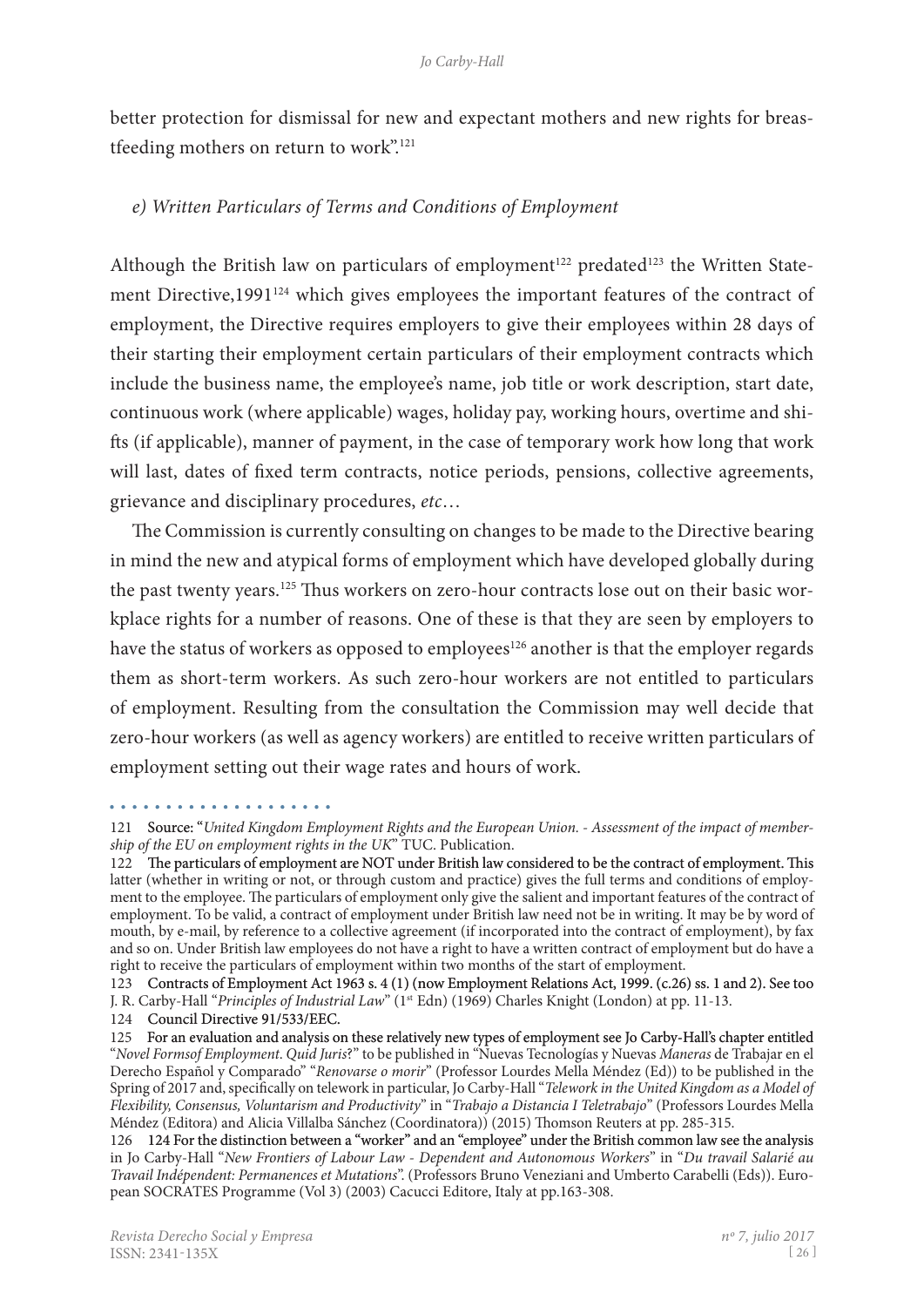Given the predating of the Directive, it is unlikely that after Brexit the British written particulars law will be repealed but it is likely that atypical contracts (such as zerohourcontracts or some others if included in European law as a result of the consultation) wouldalmost probably be repealed.

## *f) Health and Safety at Work*

The UK enjoys a long pedigree of health and safety legislation dating back to the industrial revolution of the nineteenth century<sup>127</sup> culminating in the Health and Safety at Work Act 1974 (as amended)<sup>128</sup> The common law duty of care owed by the employer to the employee which is a *single* duty consisting of the (a) the recruitment of competent staff to perform the specified job of the employee, (b) the provision by the employer of safe premises at work, (c) the provision of a safe system of work and (d) the provision of safe machinery is well established. Such duty which does not constitute strict or absolute liability when an employee is injured or killed is based on the tort of negligence.<sup>129</sup>

The Health and Safety Framework Directive of 1989<sup>130</sup> extended the 1974 Act by adding broad based obligations upon employers to *evaluate, avoid* and *reduce* risks at the work� place. The Directive was primarily implemented in the UK by including those additional Directive provisions into the 1974 Act provisions and by the Safety Representatives and Safety Committees Regulations, 1977.<sup>131</sup> Furthermore, a number of modifications had to be made to meet the Directive's requirements on consultations through such Regulations as the Health and Safety (Consultation with Employees) Regulations 1996.132 Numerous other Health and Safety Directives which cover specific risks at the workplace such as noise, musculoskeletal disorders, machinery safety and the protection of vulnerable groups<sup>133</sup> have been implemented through British legislation.

Specific EU laws, all of which have been implemented in the UK cover certain types of work such as construction and off-shore work and materials such as asbestos and chemicals. Forty one out of sixty five new health and safety EU laws where introduced between 1997 and 2009.134

#### 

<sup>127</sup> See J. R. Carby-Hall "Principles of Industrial Law" op cit. for an examination of both the common law and statute on this topic at pp. 234-244 (factories); pp. 245-269 (safety); pp. 270-279 (health and safety); pp. 280-289 (employment of women and young persons); pp. 290-309 (administration of the Factories Act); pp. 310-326 (shops); and pp. 327-340 (offices and shops); pp. 341-351 (women, young persons, children).

<sup>128</sup> See J. R. Carby-Hall "Health, Safety and Welfare at Work" Managerial Law (1989) Vol. 31 Nos 1 and 2 pp. 36-44. 129 *Ibid.* at pp. 5-9 (common law duty of care) and pp. 9-13. (employer's vicarious liability for the acts of the employee and defences of *volenti non fit injuria* and contributory negligence). 130 89/391/EEC.

<sup>131</sup> (SI 1977 No. 500) Regulation 4A.

<sup>132 (</sup>S1 996 No. 1513) Providing for consultations with employees or their representatives where employees are not represented by a recognised trade union.

<sup>133</sup>  As, for example, pregnant women, maternity, young workers and temporary workers.

<sup>134</sup> Independent reviews appear to conclude that the EU regulatory health and safety framework is maintaining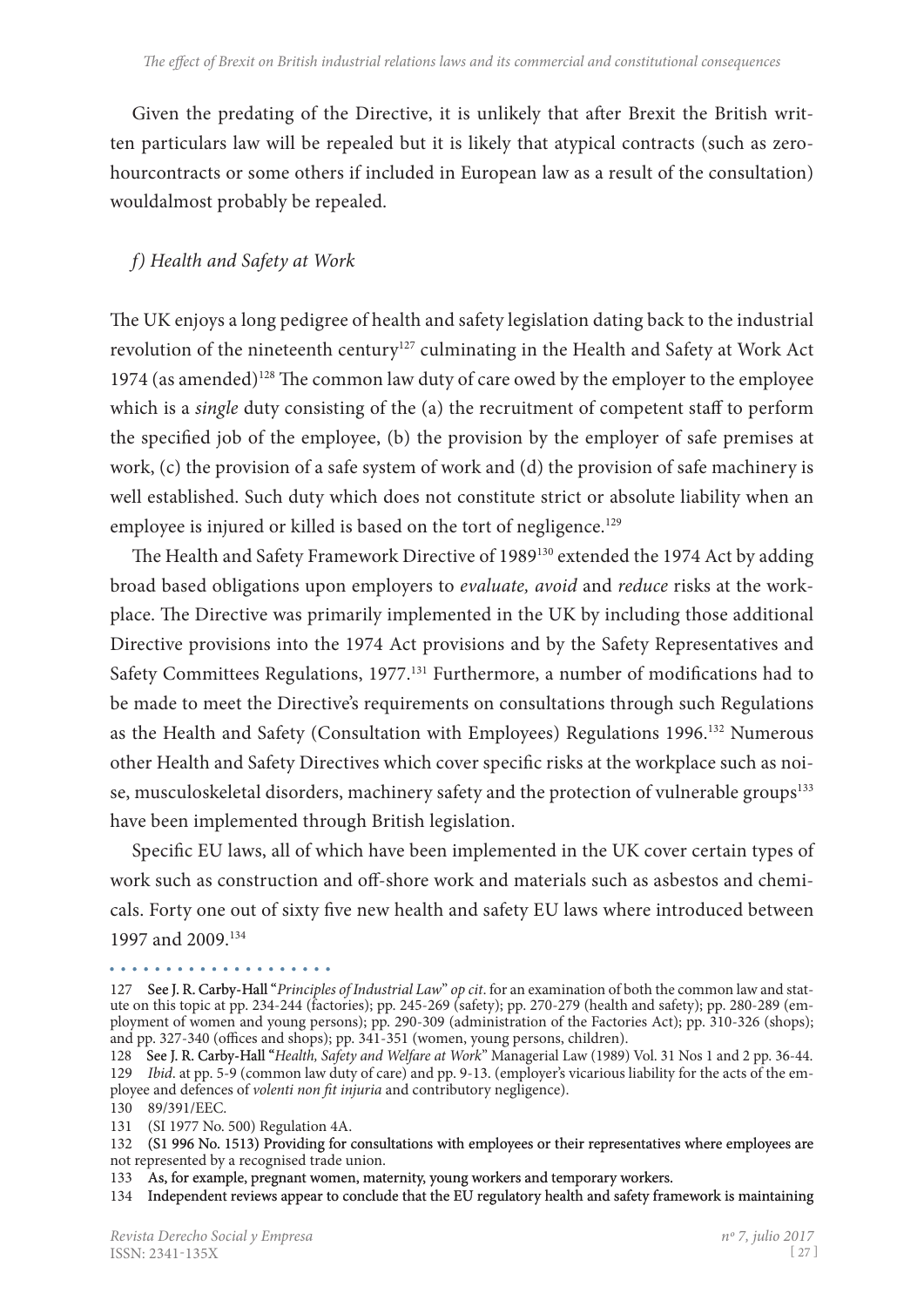In addition British trade unions have been active in making complaints to the Commission to gain changes to UK legislation which is inconsistent with EU legislation, asbestos and construction being some of them.

After Brexit it is suggested that the British health and safety laws will remain in place and that only a few cosmetic changes may take place especially since the transposition of these EU laws into UK laws have experienced very few problems and that the evidence shows that these Regulations have not been burdensome on employers. There is also the ethical aspect which has to be considered as well as the reputation of the employer. Risk factors which lead to deaths, ill-health and injury at the workplace are undesirable from an employer's point of view. 135

#### *g) Data Protection at Work*

The Data Protection Act 1998136 was enacted to conform to the provisions of the Data Protection Directive<sup>137</sup> which is general in nature and therefore not specific to labour law alone. So as to keep within the parameters of labour law it is proposed to keep this topic, namely data protection, in that context only.

The 1998 Act aims at protecting by the employer the personal data of employees and other workers through the monitoring of the workers' communications at work or subject to access requests. Such personal data could include general or sensitive information such as intimate materials, health problems, personal political issues, freedom of association issues and so on. The Information Commissioner's Code of Practice<sup>138</sup> made under the Act<sup>139</sup> gives guidance on the 1998 Act provisions.<sup>140</sup>

With the increasing collation, storage and use and misuse of personal data within the workplace it is very unlikely that because of Brexit there will be any changes made to the current data protection framework much to the chagrin of both employers (through monitoring employees) and aggrieved workers (through being monitored) although some small changes could be made post-Brexit to appease employers' concerns.

a good standard. See the Professor Ragnar Löfsted Review (CM 8219) entitled "*Reclaiming health and safety for all:An independent review of health and safety legislation*" (November, 2011) and Mr. Kim Archer's review entitled "*Appraisal of the HSE's approach to negotiating and implementing European legislation"*. (2014).

<sup>135</sup>  See Michael O'Sullivan "*Shall we stay or shall we go? The Potential implications of 'Brexit' on Health andSafety Regulations in the UK*" 20<sup>th</sup> June 2016.http://blog.rrc.co.uk/2016/06/20/shall-we-stay-or-shall-we-go-thepotentialimplications-of-brexit-onhs-regulation-in-the-UK/ (Retrieved 4<sup>th</sup> November, 2016).

<sup>136</sup>  It should be noted that there was a previous Act, namely the Data Protection Act 1984.

<sup>137</sup>  95/46/EC of the European Parliament and the Council.

<sup>138</sup> A Code of Practice under British law is not a legally binding document but is taken into account by a tribunal or court in legal proceedings. Such Code gives advice and guidance on specified matters.

<sup>139</sup>  Data Protection Act, 1998 s. 51 (3).

<sup>140</sup> See the Report of the Scottish Affairs Committee of the House of Commons of 16<sup>th</sup> April 2013 (HC 156-1) entitled "*Blacklisting in Employment: Interim Report*" at pp. 12-13 on blacklisted workers in the construction industry.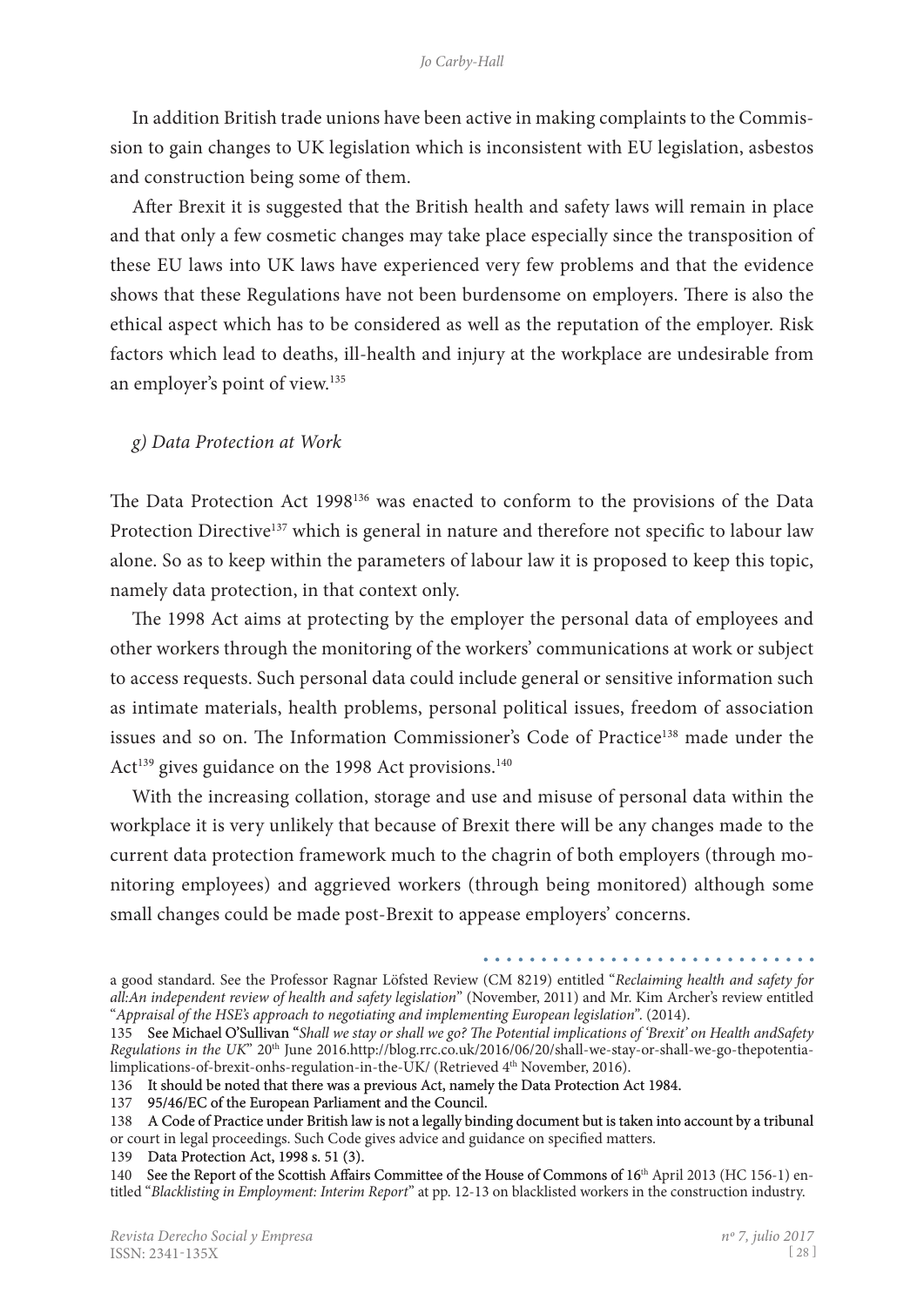## *h) Consultation under the European Works Council Directive*<sup>141</sup>

The original European Works Council Directive of 1994<sup>142</sup> and the current 2009 Directive<sup>143</sup> provides for information and consultation in undertakings with a thousand employees or over or one hundred and fifty employees in two European Community Member States. The Transnational Information and Consultation Regulations 1999144 which implement the Directive's provisions are not very onerous upon employers and basically require a dialogue and an exchange of views between the parties.145 There is a further requirement in that the European Works Council has to have a yearly meeting with the central management. It is not thought that Brexit would necessitate changes (if any) to the current provisions.

## *i) Information and Consultation*

The Information and Consultation Directive, 2002<sup>146</sup> has been implemented in the UK by the Information and Consultation of Employees Regulations, 2004.147 The Directive applies to establishments employing twenty or more employees or undertakings employing fifty or more employees in a Member State of the European Union which is not appli� cable to the UK.

The consultation required is minimal. Information and consultation is required on specific issues regarding the undertaking and their effects on employees. These include the giving of information and consultation on possible future developments relating to the undertaking and their possible effects, - such as redundancies, additional staffing, lay-offs, overtime, etc...- on employees. Information and consultation should also take place where there is a possibility of changing the working organisation of an undertaking, such as night shifts, voluntary part-time work or weekend work which would necessitate changes in contracts of employment. Under the British Regulations<sup>148</sup> such information and con-

<sup>141</sup> The European Works Council Directive and the Information and Consultation Directive form part of the European Social Dialogue which constitutes a much wider concept. For an appreciation of its meaning in the UK see Jo Carby-Hall "*The Social Dialogue in the United Kingdom and its Effectiveness*" in "*Przyszłość Prawa Pracy*" *Liber Amicorum* in honour of Professor Michał Seweryński (Professors Zbigniew Hajn and DagmaraS kupień (Eds)) (2015) Wydawnictwo Uniwersytetu Łόdzkiego at pp. 601-643.

<sup>142</sup>  94/45/EC.

<sup>143</sup>  2009/38/EC.

<sup>144 (</sup>S.I. 1999/3323) also referred to as TICE. �e 1994 Directive was extended to cover the UK in 1997 and implemented in the UK by the Transnational Information and Consultation of Employees Regulations 1999. A new European Works Council Directive was agreed in May 2009 which made some important changes, but retained the structure and overall approach of the 1994 Directive. The Transnational Information and Consultation of Employees (Amendment) Regulations 2010 (S.I. 2010 No. 1088) implement the new Directive.

<sup>145</sup>  Article 2 (1) (g).

<sup>146</sup>  2002/14/EC.

<sup>147</sup>  (S.I. 2004 No. 3426) also referred to as ICE.

<sup>148</sup> *Ibid.* Regulation 14.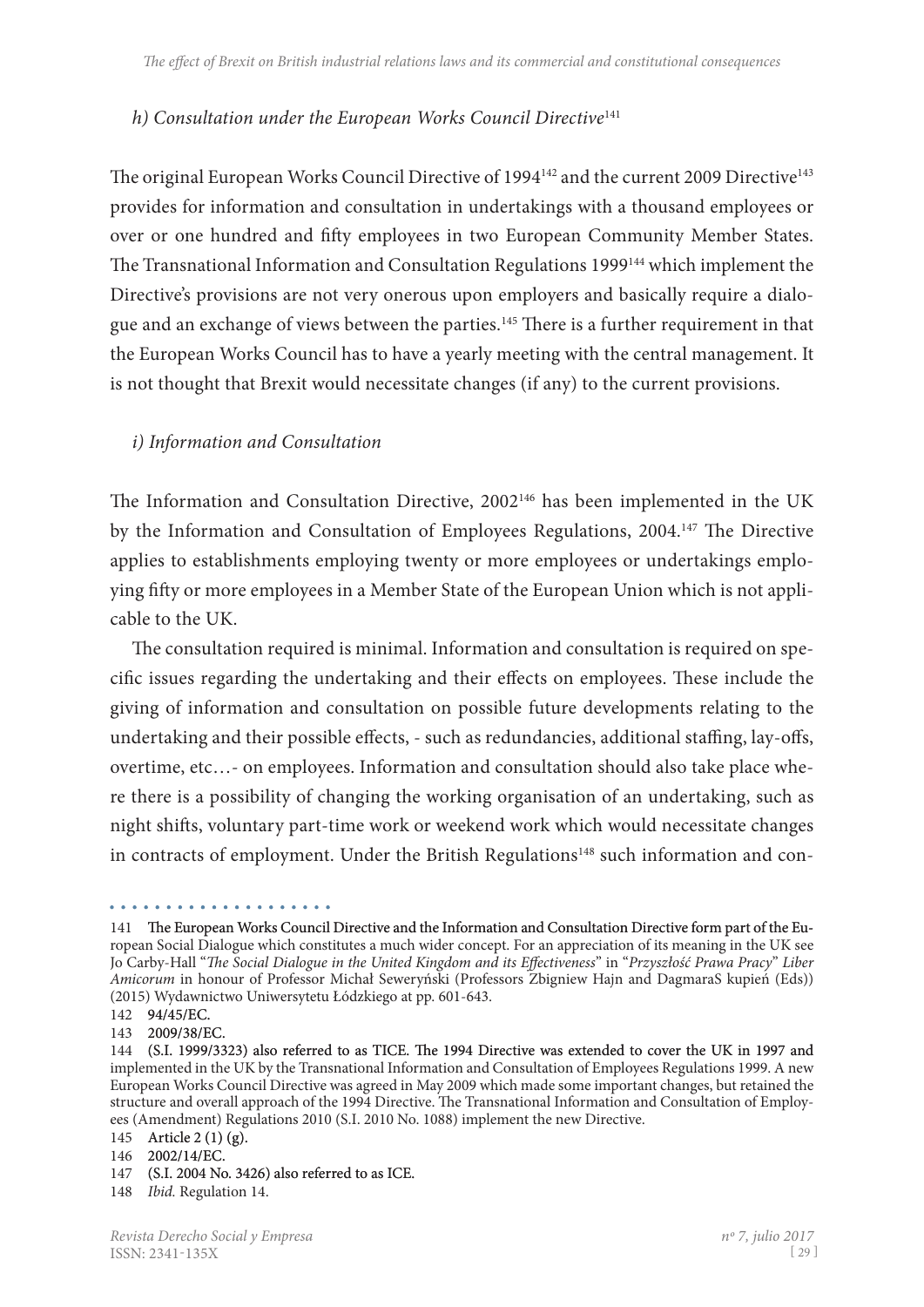sultation need not take place with trade unions or with elected representatives of employees where a trade union is not recognised in the workplace.

Trade unions and workers have dubbed this European legislation as generally ineffective and weak in that hardly any changes have taken place as a result of the information and consultation requirements, in that trade unions are not normally involved in managerial decisions and that little notice is taken by management resulting from consultations.

Indeed the Directives<sup>149</sup> do not require any collective bargaining to be generated, despite the fact that consultation needs to take place "in good time and with a view to reaching an agreement".<sup>150</sup> These perceived weaknesses are not in fact weaknesses for the Directives require that information should be given and consultation should take place, *simpliciter*  in the spirit of good industrial relations. Should the parties wish to go further and start collective negotiations as a result of the information being given and consultation taking place, the social partners are not prevented from doing so.<sup>151</sup>

The message to be conveyed in the case of the European Works Council and Information and Consultation Directives is that they do not impose much constraint on British laws, which as such would not be affected by Brexit. Of course, the British Government of the day may decide to repeal these information and consultation laws by the very reason of their ineffectiveness!152

#### **2.5. Category 3. A Law which appears fit for repeal following Brexit**

#### *a) Capital Requirements Directive (CRD) IV*<sup>153</sup>

Resulting from the 2008/09 financial crisis the EU took steps to restore financial stability and rebuild public faith in the financial market. One of these steps was to cap bankers' bonuses at 100% of the fixed component for material risk takers which includes, *inter alia*, senior management. The bonus can be raised to 200% of fixed remuneration with shareholder approval.<sup>154</sup> The British Government opposed this move on the grounds that it constrains

<sup>149</sup> Namely the European Works Council Directive, 2009 (2009/38/EC) and the Information and Consultation Directive, 2002. (202/14/EC).

<sup>150</sup> But see *Junk v Kuhne* [2005] All ER 264(C-188/03 CURIA) where the ECJ held that an obligation to negoti� ate was meant by this provision. In this author's opinion "with a view to reaching agreement" does not necessarily imply negotiation. See too Employment Law Brief 16 November 2007 "*Consulting on closures"*.

<sup>151</sup> See e.g. the Acquired Rights Directive, art. 8; the Collective Redundancies Directive, art. 8; the European Works Council Directive, art. 12 (2) and (5); the Information and Consultation Directive, art.4 (1) and (9) and the Health and Safety Directive, art.1 (1).

<sup>152</sup>  Which would put information and consultation in category 3 of this chapter.

<sup>153</sup> The European Council Capital Requirement Directive was published in the Official Journal of the EU on  $27<sup>th</sup>$ June, 2013.

<sup>154</sup> I.e. if a *quorum* of shareholders representing 50% of share participants in the voteand a 66% majority of them supports the measure. If the *quorum* cannot be reached, the measure can also be approved if it is supported by 75% of shareholders present.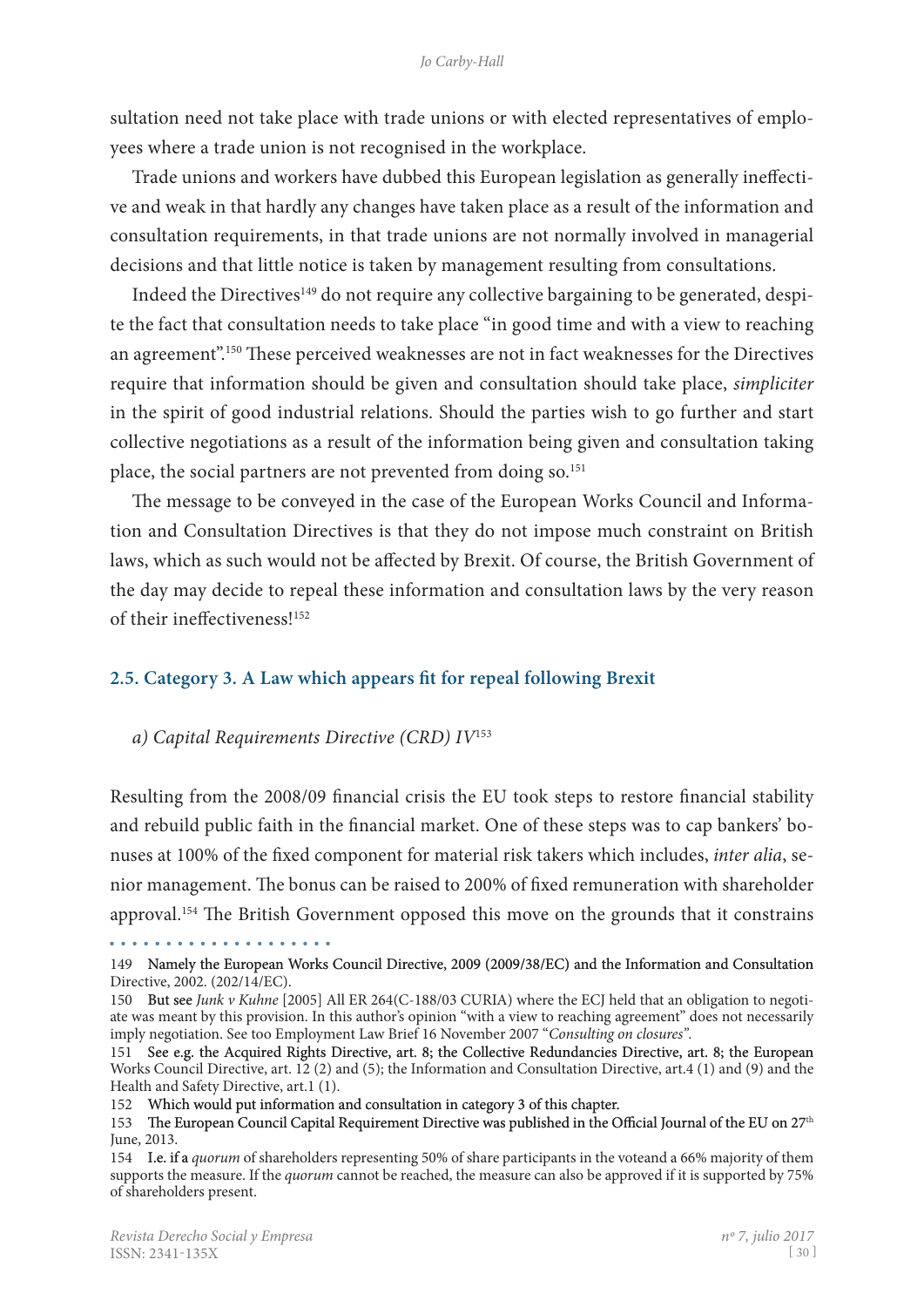the freedom of banks to determine pay which causes disadvantages when hiring top staff compared with banks in the Far East and the USA. Concerns were also expressed that banks would offer higher fixed salaries which would not be recoverable if senior staff did not perform adequately. The British Government instituted legal proceedings in the CJEU which sought to annul the CRD IV provisions. Following the hearing of the case in 2014 the Advocate General was of the opinion that the British Government's arguments should be rejected and that the case should be dismissed. The British Government decided to withdraw this case because it had no chances of success. With Brexit in contemplation, the UK no longer has a voice in the current deliberations on whether to repeal or amend CRD IV. As a Regulation CRD IV is directly applicable to the UK; as a Directive CRD IV has been implemented into UK law which means that the UK is currently bound by its provisions.

It is most likely that after Brexit the UK will not be bound by the provisions of CRD IV if, - depending on negotiations after Article 50 is triggered,- the UK does not remain in the EEA.155

## **2.6. The Interpretation of European laws and the Judgements of the European Court**

Brexit would not only have implications on European laws, it will also have implications on how those laws are *interpreted* by the British courts and tribunals. Upon Brexit occurring, the British courts and tribunals would no longer have to interpret British laws in accordance with decisions of the Court of Justice of the European Union (CJEU) or formerly the European Court of Justice (ECJ) to give a purposive European construction to their judgements. British judges would therefore have more flexibility to interpret decisions in accordance with British, rather than European, laws. It is however suggested that decisions of the CJEU (and those of the ECJ) would have a significant "persuasive" authority in the British courts and tribunals.

An important feature of the British common law system is *judicial precedent*. 156 As such the process is a slow one and it may take many years before these British court decisions "percolate" as they go through the appellate<sup>157</sup> court procedure.

It will be recalled that European laws which have been incorporated into British laws through *secondary legislation*, namely British Regulations, Ministerial Orders, *etc*. under

<sup>155</sup> The reader who wishes to pursue this issue further is advised to consult the CFA Institute - CRD (CRD) IV Issue Brief and the analysis by Thomas J. Reid, Davis Polk & Wardwell LLP "*Law and Brexit III*"15th August, 2016. https://corpgov.law.harvard.edu/2016/08/15/the-law-and-brexit-iii/ (Retrieved on 11<sup>th</sup> October, 2016).

<sup>156</sup> �e doctrine of judicial precedent or *stare decisis* (to stand upon decisions) means that judges can refer back to previous court decisions to assist in deciding similar cases where the law and facts are alike. For further reading see A. W. Brian Simpson "*Leading Cases in the Common Law*" (2013) OUP and Kent Greenawait "*Statutory and Common Law Interpretation*" (1996) OUP.

<sup>157</sup> Namely, in labour law cases, from the Employment Tribunal, (ET) the Employment Appeal Tribunal, (EAT), the Court of Appeal and the Supreme Court.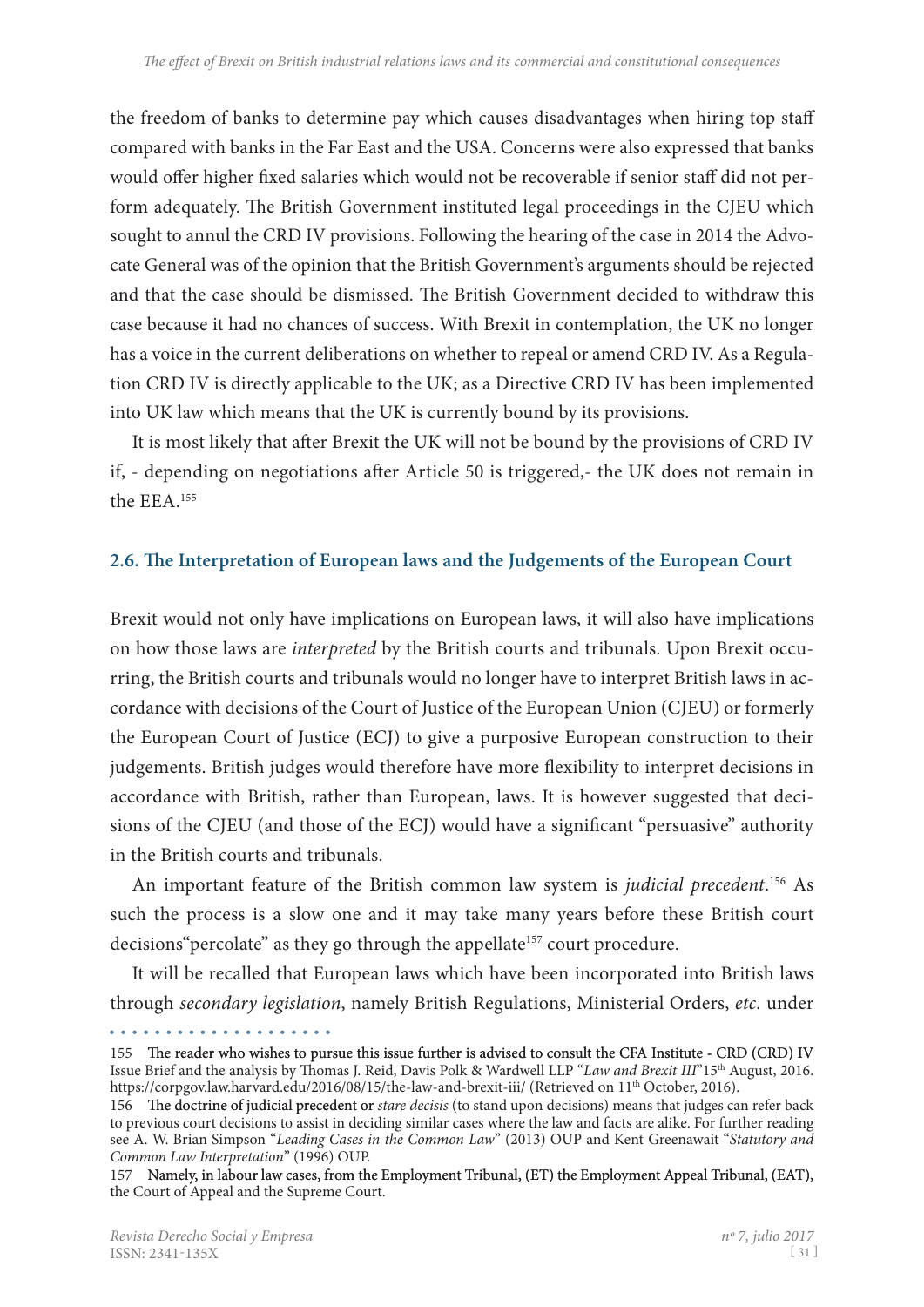the European Communities Act 1972 as indeed most of them are,<sup>158</sup> can be repealed or amended at any time*after* the repeal of the 1972 Act which constitutes its legislative framework. In the case of *primary legislation* howeverwhere European law has been translated into British law by an Act of Parliament, as for example the Data Protection Act 1998 and the Equality Act 2010, such Act will remain in force unless and until it is specifically repealedby an Act of the British Parliament.

The reader will also recall that there is much legislation which is not of European origin and emanates from British law.159 Legislation originating from the UK may be amended at any time.

# 3. What are the Anticipated Effects of Brexit on British Labour Laws and Commerce? Navigating into unknown, rocky and perilous waters drowned in fierce politics!

s has been shown above, a significant proportion of the UK's employment laws originate from the EU. Generally speaking and in principle the British Governmentcan, if it wishes, repeal or re-write any of the laws after Brexit has come about.<sup>160</sup> This however is unlikely to happen for the reasons analysed in part 2 of this chapter (above). Granted that some laws which originate from the EU may be repealed, it is more likely that the majority of these will either suffer minor or perhaps major modifications, - to make them more acceptable to British businesses,- or remain intact. It is thus suggested that the British labour law landscape will not metamorphose overnight in any fundamental manner, in the short term at least. It should also be borne in mind that such modifications will depend on the political landscape and colour of the Government which is in power at the time of Brexit and/or thereafter. A Labour Government is more likely to make no changes to the current social laws because of all the rights enjoyed by workers, whereas a Conservative Government may make some changes in the respective laws to please businesses, as illustrated in

<sup>158</sup>  As for example, Regulations such as those relating to TUPE, working time, collective redundancies consulta� tions, agency workers, and so on.

<sup>159</sup> For example, the common law duty of care owed by the employer to the employee, the right to a redundancy payment, the right not to be unfairly dismissed, the minimum wage legislation, pay and deduction of wages, the issue of vicarious liability and so on.

<sup>160</sup> The reason is that the British Parliament will regain, what is known in British law as, the concept of parliamentary sovereignty once Brexit occurs. The British Parliament will no longer be subject to EU Directives, Regula� tions and policies.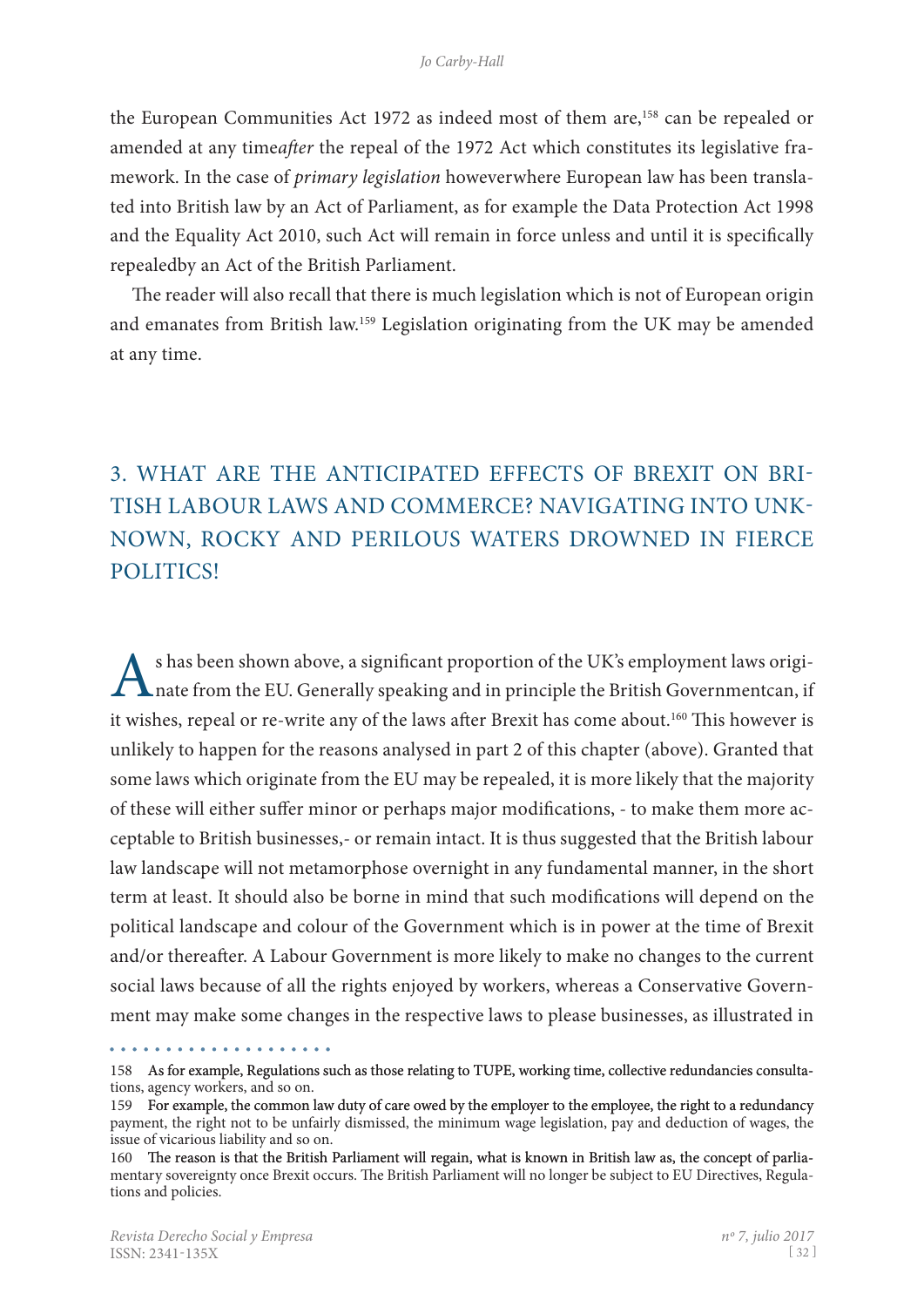part 2 above. A Coalition Government may act in accordance with policy decisions taken resulting frominter- party political bargaining.

What is certain is that within at least<sup>161</sup> the two years following the triggering of Article 50162 the current social laws are *unlikely* to change. Furthermore, citizens of EU Member Sta� tes will continue to enjoy the automatic and unrestricted *right to work* throughout the EU<sup>163</sup> and the right not to be *discriminated* against.<sup>164</sup> The UK citizens, at the time of writing,<sup>165</sup> are enjoying both these rights.<sup>166</sup> Thereafter, however we shall be navigating into the unknown!

#### **3.1. Uncertainty and Speculation as to Models and Labour Law**

It is not known what the UK's relationship with the EU will be after Brexit. If there is to be a relationship with the EU it is not known what model will be chosen by the UK. At this stage one can only speculate.

On the economic front two models were initially suggested as a possibility. One of these was the Norwegian model. Norway is not a member of the EU but it is part of the European Economic Area (EEA). As such Norway is bound by most of the EU employment laws as well as by the decisions of the CJEU as a condition to securing access to a trading platform on the European single market. Although it would minimise the trade costs of Brexit, the UK would also have to pay as much as it currently does into the EU budget to be part of the single market. Nor would the UK have a say at the policy negotiating table.

An alternative is for the UK was to adopt the Swiss model by negotiating bilateral agreements with the EU. However there exist therein inconveniences. Switzerland is subject to the EU regulations and has no say in EU law making. That country is also required to pay the EU for access to the single market in goods. Unlike the UK which is a major exporter in services, there is no agreement between Switzerland and the EU on free trade in services.

Beyond the EU, a further economic model was the UK becoming a member of the World Trade Organisation (WTO). Although the UK would enjoy more independence it would suffer economically by reason of a smaller amount of trade and a consequent fall in income.

<sup>161</sup>  For it is suggested by some that the Brexit negotiations could last for a decade and even longer.

<sup>162</sup> Of the Treaty of the European Union which provides for the legal basis and procedure to be followed by an EU Member State upon leaving the EU.

<sup>163</sup> Consolidated Version of the Treaty of the European Union 2010 (OJ. 2010 C83/01) Article 45 (1) fleshed out by Directive 2004/38/EC of the European Parliament and the Council. (OJ.2004. L.158/77).

<sup>164</sup> *Ibid.* Article 45 (2) fleshed out by Regulation (EU) No. 492/2011 of the European Parliament and of the Council of 5th April, 2011 on freedom of movement for workers in the Union. (OJ. 2011 L141/1). 165 1st March, 2017.

<sup>166</sup> It is thought that there are some three million EU nationals working in the UK supplementing the British labour force mainly in the agricultural and the construction industries. [There are approximately two million British citizens living in the EU.] Resolving this issue after Brexit could constitute an enormous headache for employers and it is anticipated that the negotiated major changes which would take place may probably not resemble the current EU work and discrimination rights structure and framework.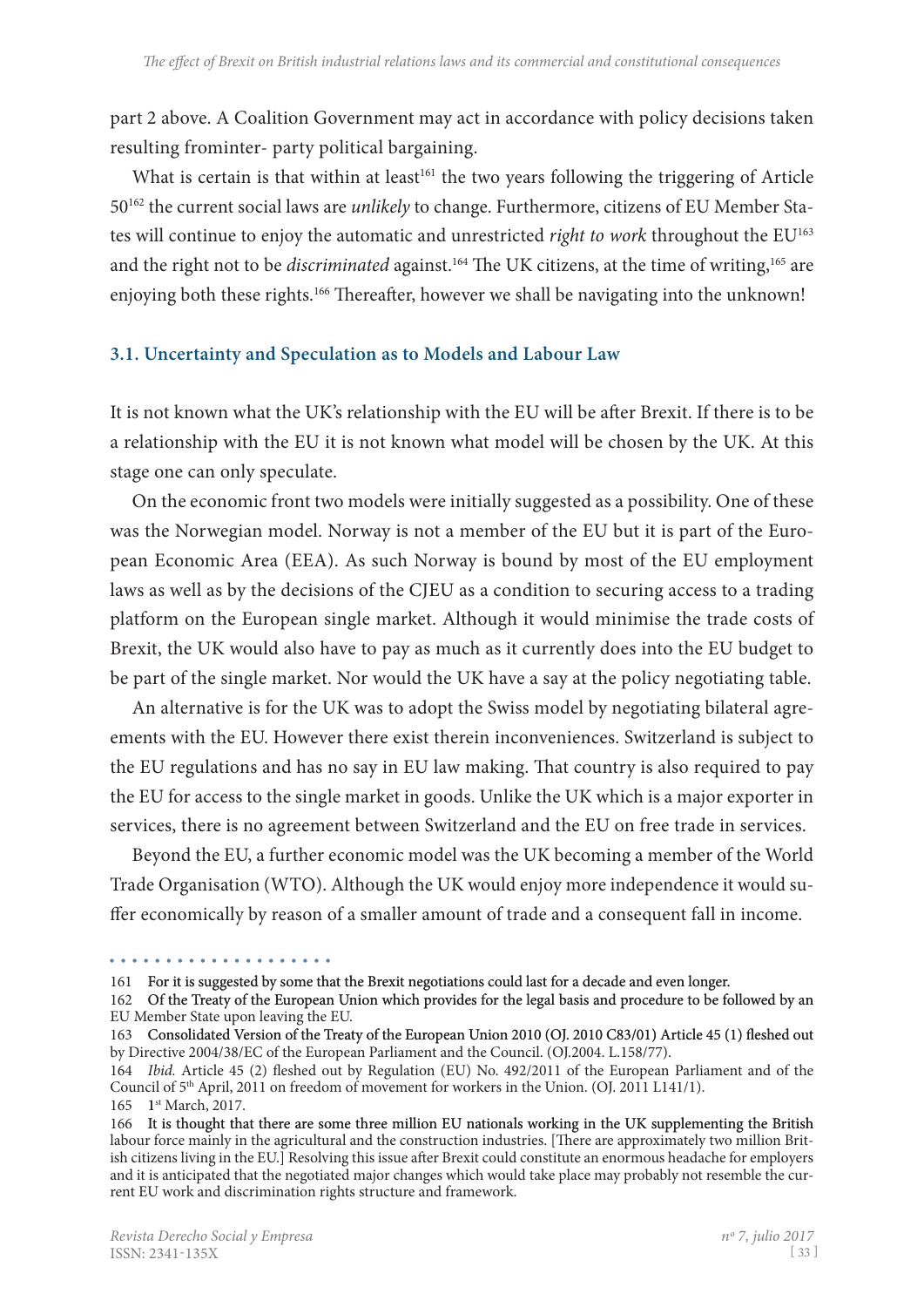Furthermore the British Parliament would have to give up some of its sovereigntyin each of the first two above models, namely the Norwegian and Swiss models, because each of these requires the UK to be bound by theEuropean employment legislation and respect the CJEU decisions both of which offend strongly against theBritish Government's poli� cy of "taking control of our own statute book and bring to an end the jurisdiction of the CJEU" in the UK.167

#### **3.2. Uncertainty and Speculation in the Political Arena, Commerce and Labour laws**

Many statements have been made by the British Prime Minister, Mrs Theresa May, at the Conservative party conference<sup>168</sup> as to what her policy would be, following the Brexit vote. There is, of course, no certainty that this policy will be followed for much will depend on the results of negotiations once Article 50 has been triggered at the end of March 2017.169 Some key phrases will be quoted to illustrate the political direction in which the UK would wish to go. "We have voted to leave the European Union and become a fully independent sovereign country. We will do what independent sovereign countries do. We will decide for ourselves how we control immigration. And we will be free to pass our own laws… Let me be clear: We are not leaving the European Union only to give up control of immigration again".

On the negotiation tactics few details were given by the Prime Minister but she did say that negotiators would seek "the best possible deal" for companies which wish to trade in the EU but stressed that there would be no "opt-outs" for Scotland and Northern Ireland both of whom voted to remain in the EU.<sup>170</sup> She said "Britain's success is all possible because we are one United Kingdom: England, Scotland, Wales and Northern Ireland. I will never let divisive nationalists drive us apart". She initially stressed the fact that there would be no parliamentary vote on whether to go ahead with Brexit but had to make a "u turn" as a result of British parliamentary pressures<sup>171</sup> placed on her and the decision of the Supreme Court on parliamentary approval prior to triggering Article 50.<sup>172</sup>

The Prime Minister called the Brexit vote<sup>173</sup> "a quiet revolution" where people "stood up

<sup>167</sup>  Source: White Paper entitled "*The United Kingdom's exit from and new partnership with the European* Union"

Com. 9417 2nd February, 2017 at p. 13.

<sup>168</sup>  Held in Birmingham on 5th October, 2016.

<sup>169</sup>  Source: Euobserver 3rd October, 2016 https://eurobserver.com/uk-referendum/135330 (Retrieved on 3rd Oc� tober, 2016).

<sup>170</sup> But see the fierce political reaction by Scotland's and Northern Ireland leaders in the Euobserver of 14<sup>th</sup> and 17<sup>th</sup> October, 2016 https://euobserver.com/uk-referendum/135496 and https://euobserver.com/uk-referendum/135515 respectively (Retrieved on 14th and 17<sup>th</sup> October respectively).

<sup>171</sup> See pp. 46-48 *infra*.

<sup>172</sup> See pp. 42-44 *infra* for a more detailed discussion.

<sup>173</sup> On 5<sup>th</sup> October at the Conservative Party's conference. http://euobserver.com/uk-referendum/135376 (Retrieved on 6th October, 2016).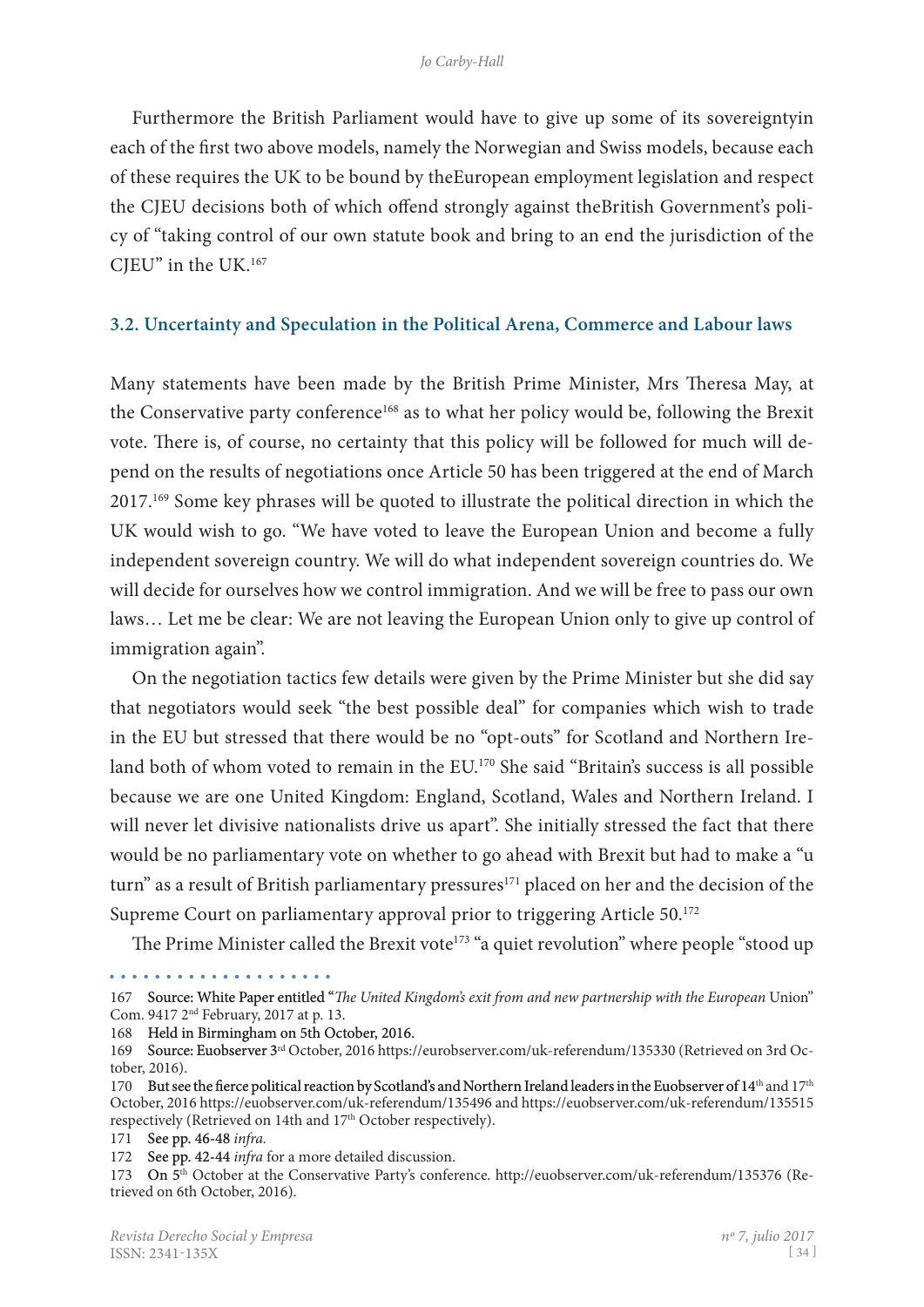and said they are not prepared to be ignored anymore" adding that she wanted to retain the maximum possible access to the EU single market, but wanted full control of immigra� tion. She said "I want [Brexit] to give British companies the maximum freedom to trade and operate within the single market... Our laws made not in Brussels but in Westminster… The authority of EU law in this country ended forever".

Mr. David Davies who is Secretary of State for Brexit told the Conservative conference that he wanted to "maintain the freest possible trade" with the EU but that if he did not get what he wanted, he would abandon EU perks. He said "The clear message from the referendum is this: We must be able to control immigration". Mr. Liam Fox who is the British trade secretary told the conference that the UK can survive on its own. He said "Most businesses in the world are outside the European Union. The United States is outside the European Union - it doesn't seem to be seriously hampered in doing business with Europe because it's not in the customs union".

The response to Mrs May's statements by the leader of the pro-European Liberal Party was that the Prime Minister's remarks amounted to a declaration of "a hard Brexit" which spelt "a disaster for British jobs, businesses and our economy". The Centre for European Reform<sup>174</sup> commentedthat the Prime Minister "is trying to square a circleand none of us knows how she plans to do it, but British companies will not be in a single market if she limits immigration and spurns or rejects ECJ rulings".

The EU Council leader, Mr Donald Tusk, retorted that there would be no informal ta� lks, as suggested by Mrs May, prior to Article 50 being triggered while the Maltese Prime Minister whose country held the EU Presidency said that EU freedom of movement "cannot be decoupled" from single market access. The EU thus insists that the link between access to the single market and the freedom of movement of workers could not be cut. If the UK wanted to have access it had to agree to some level of freedom of movement. Thus some of the labour laws which originate from the EU would need to be maintained.<sup>175</sup>

# **3.3. Uncertainty and Speculation in the Field of British Unity, its Constitution and Labour laws**

It will be recalled<sup>176</sup> that Mrs May stated that the UK would negotiate Brexit "as one United Kingdom" warning against "divisive nationalists" attempting to "undermine" and "drive apart" the UK thus appearing to deny Scotland a say in the preparation of the UK Brexit

<sup>174</sup>  Which is a think tank based in London.

<sup>175</sup>  See too John Usherwood "*Article 50 TEU: The linchpin of EU-UK relations*" October, 2016. https://go.microsoft. com/fwlink/?LinkID=550986 (Windows 10) (Retrieved 24<sup>th</sup> December, 2016). 176 See p. 29 *supra.*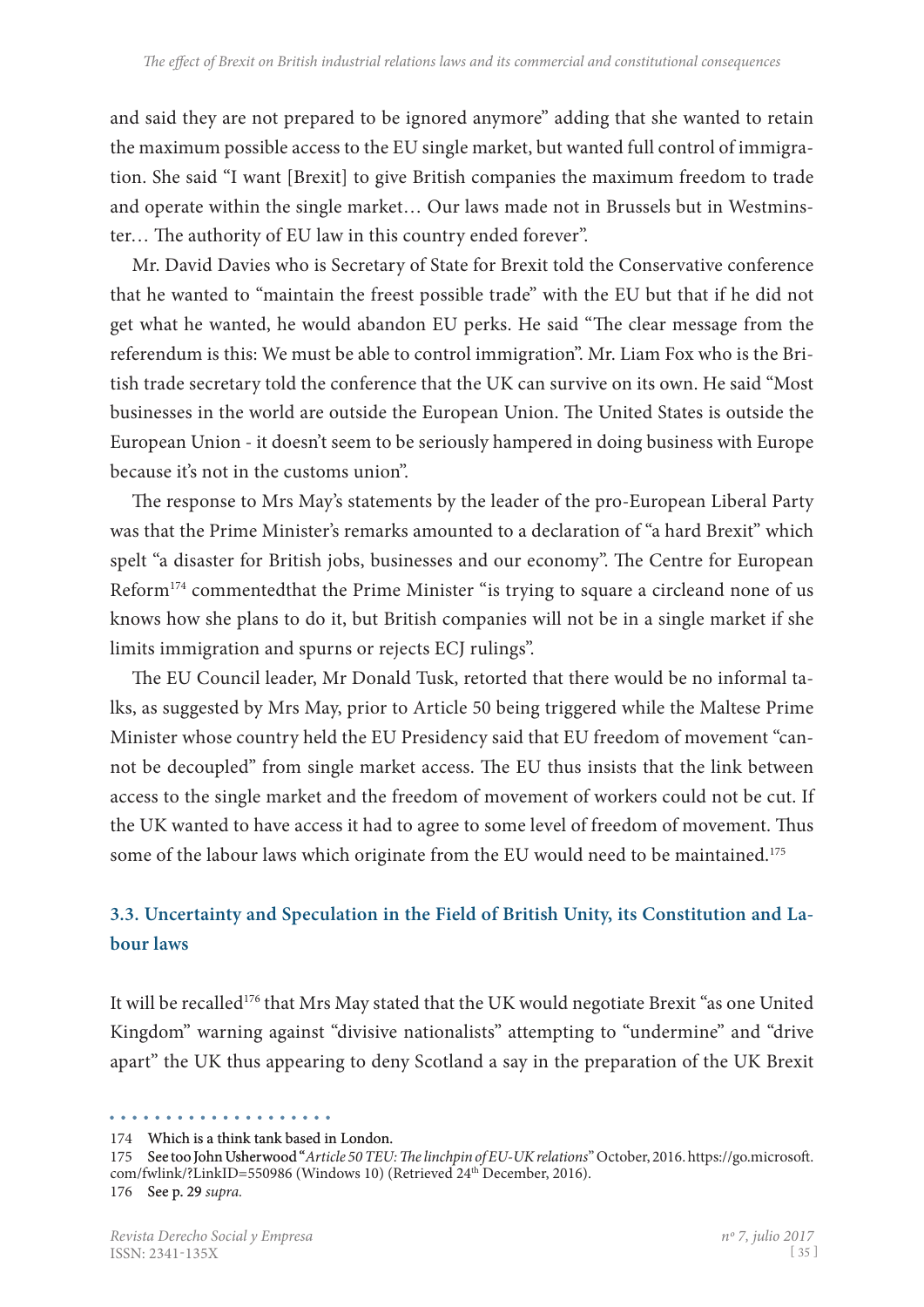negotiating position.177 Mrs May and Mrs Sturgeon the first minister of Scotland, agreed in July 2016 that the British government would trigger Article 50 only after all the British entities agree on a common position. Mrs Sturgeon said at the 2016 Scottish National Par� ty conference held in Glasgow that "I am determined that Scotland will have the ability to reconsider the question of independence - and to do so before the UK leaves the EU - if that is necessary to protect our country's interests… The case for independence will have to be made and won".

Talks for independence were revived by the referendum of 23rd June, 2016 when 62% of Scottish voters voted to remain in the EU. Mrs Sturgeon said to Mrs May "Scotland didn't choose to be in this position,<sup>178</sup> your party put us there" adding that "In 2014 you told us Scotland was an equal partner in the UK. Well, the moment has come to prove it". Referring to "hard Brexit" suggested by Mrs May, Mrs Sturgeon said "a UK out of the single market - isolated, inward looking, haemorrhaging jobs, investment and opportunities will not be the same country that Scotland voted to stay part of in 2014". As a consequence, a Consultation on a Draft Referendum Bill for Scotland was published. In the words of Mrs Sturgeon,<sup>179</sup> "Scotland is now faced with one of the specific scenarios in which this government pledged that the Scottish parliament should have the right to hold an independence referendum… if it became clear that was the only or best way of protecting those interests… The UK Government's recent statements on its approach to leaving the EU raise serious concerns for the Scottish Government. We face unacceptable risks to our democratic, economic and social interests and to the right of the Scottish Parliament to have its say. Indeed those statements contradict the assurances given before the independence referendum of 2014 that Scotland is an equal partner within the UK and that a vote against independence would secure our EU membership… We must have every option available to do this and it is for that reason we are now publishing the draft referendum bill for consultation".

Northern Ireland<sup>180</sup> which also voted by a majority to stay in the EU whose concerns are access to the single market, trade borders with  $Eire^{181}$  and maintaining peace<sup>182</sup> in

. . . . . . . . . . . . . . . . . . . .

177 Source: "*Scotland rattles sabre on independence*" Euobserver, 13th October, 2016 (Retrieved 13th October, 2016).

178 Comma added by the author.

179 Source: Foreword to the Consultation on a Draft Referendum Bill 21<sup>st</sup> October 2016 of theScottish government.

180 Source: "*British unity shaken by talk of 'hard Brexit'*" Euobserver 17th October, 2016 (Retrieved on 17th Octo� ber, 2016).

181 I.e. the Republic of Ireland.

<sup>182</sup> Namely the Good Friday 1998 peace agreement in the Irish island with the possible re-introduction of immigration and customs checks between Northern Ireland and Eire (Republic of Ireland). The 1998 agreement ended many years of sectarian violence between Catholics who wanted reunification with Eire and Protestants who favoured British rule. The peace agreement did away with border controls with a guaranteed freedom of movement across the boundaries of both countries. The Eire government opposes a hard Brexit and Mr Enda Kelly said that this was "a matter of vital national interest" and that without the EU and freedom of movement "there could have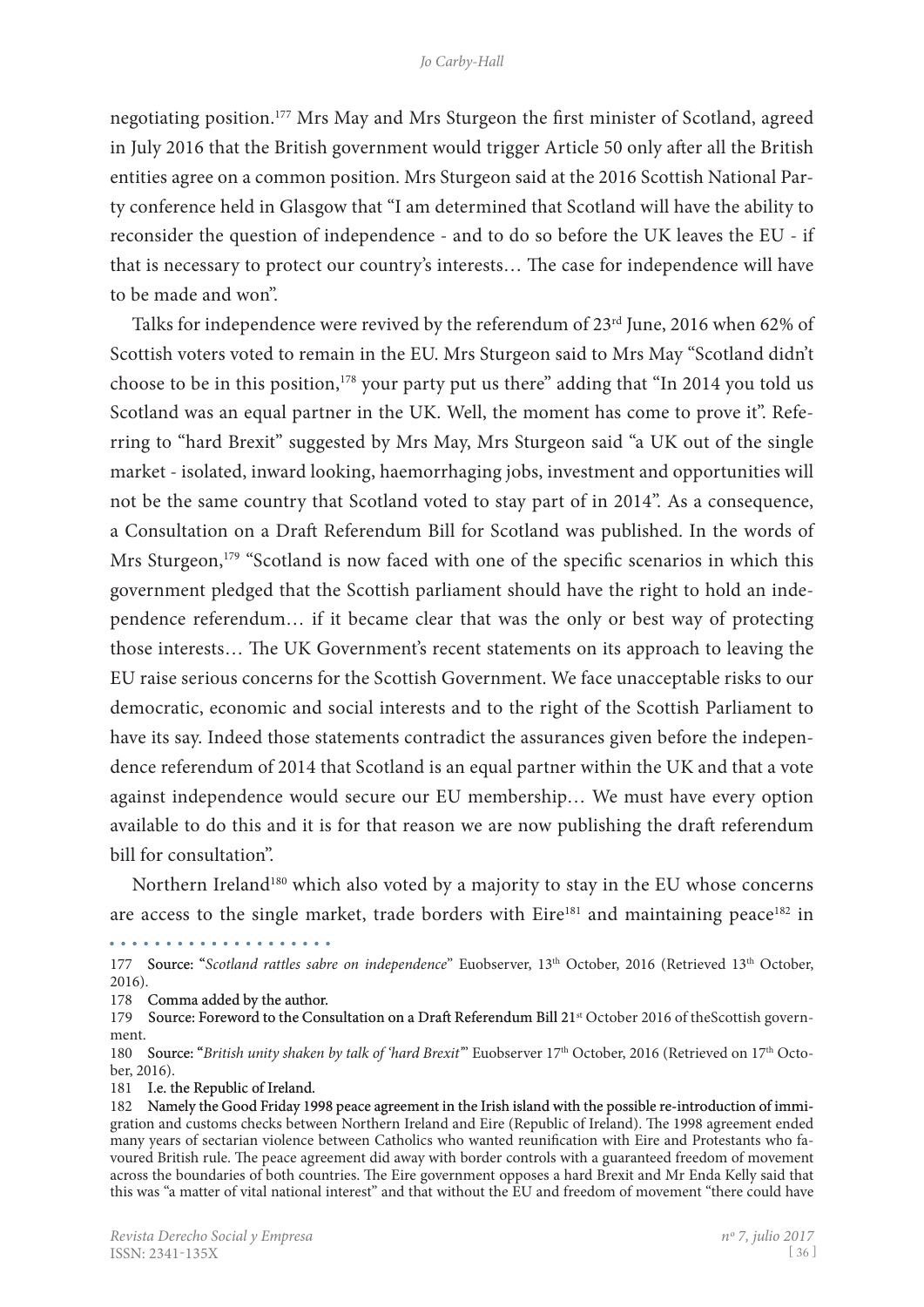the province suggested special rules for Northern Ireland. The deputy first minister Mr Martin Mc Guinness said "Theresa May says 'Brexit means Brexit' but so far as we are concerned Brexit means disaster for the people of Ireland… May says she is negotiating on behalf of the United Kingdom, but there is absolutely nothing united about a so called United Kingdom. We don't agree. We see our future in Europe. Scotland sees its future in Europe".On the *stability* of Northern Ireland and its relations with the Republic of Ireland, Mr Peter Sheriden<sup>183</sup> had this to say regarding Brexit "I don't want to overstate it but there is a danger that ultimately this could lead to some civil unrest particularly in relation to the border".A lawsuit has been brought in the Northern Ireland High Court claiming that that country's legislature needs to be consulted prior to the British Gover� nment triggering Article 50. Paul Maguire J. held that the UK Parliament "has retained to itself the ability to legislate for Northern Ireland without the need to resort to any special procedure". Thus, the 1998 Good Friday Agreement could not be used to grant that country an exemption from the UK's policy to leave the EU. Furthermore Paul Maguire J. considered that "the prerogative power is still operative and can be used for the purpose of the executive giving notification for the purpose of Article 50. This, however, is said without prejudice to the issues which have been stayed and which are under consideration in the English courts".

A panel of three senior judges in the England and Wales High Court were also considering a parallel case<sup>184</sup> as to whether the UK Parliament should vote before Article 50 is triggered at the end of March 2017.<sup>185</sup> Both cases were ultimately appealed to the UK Supreme Court for an authoritative decision.<sup>186</sup>

Thus both the Scottish and Northern Irish leaders suggested that they would seek a special deal with the EU because they felt that the tough negotiating stance of the United Kingdom Government on leaving the EU could harm their respective countries' interests. Should a "special deal" come about, it will have untold implications on labour laws, yet unknown, in each of those countries.

Although most unlikely, there could be a possibilitythat Scotland will leave the UK. Mrs Sturgeon did say that it is "highly likely" that Scotland will depart from the United Kingdom in the near future. She posited<sup>187</sup> "I have never doubted that Scotland will one day become an independent country and I believe it today more strongly than I ever have before".She also said that "if the Tory government rejects these efforts, if it insists on taking

been no Good Friday Agreement". (15<sup>th</sup> February, 2017).

<sup>183</sup> Head of the peace-building charity "Cooperation Ireland".

<sup>184</sup>  In November, 2016.

<sup>185</sup> See the analysis of this case at pp. 39-41 *infra*.

<sup>186</sup> The Supreme Court judgement is discussed at pp. 42-44 *infra*.<br>187 Scottish National Party (SNP) Sundav 16<sup>th</sup> October, 2016.

Scottish National Party (SNP) Sunday 16th October, 2016.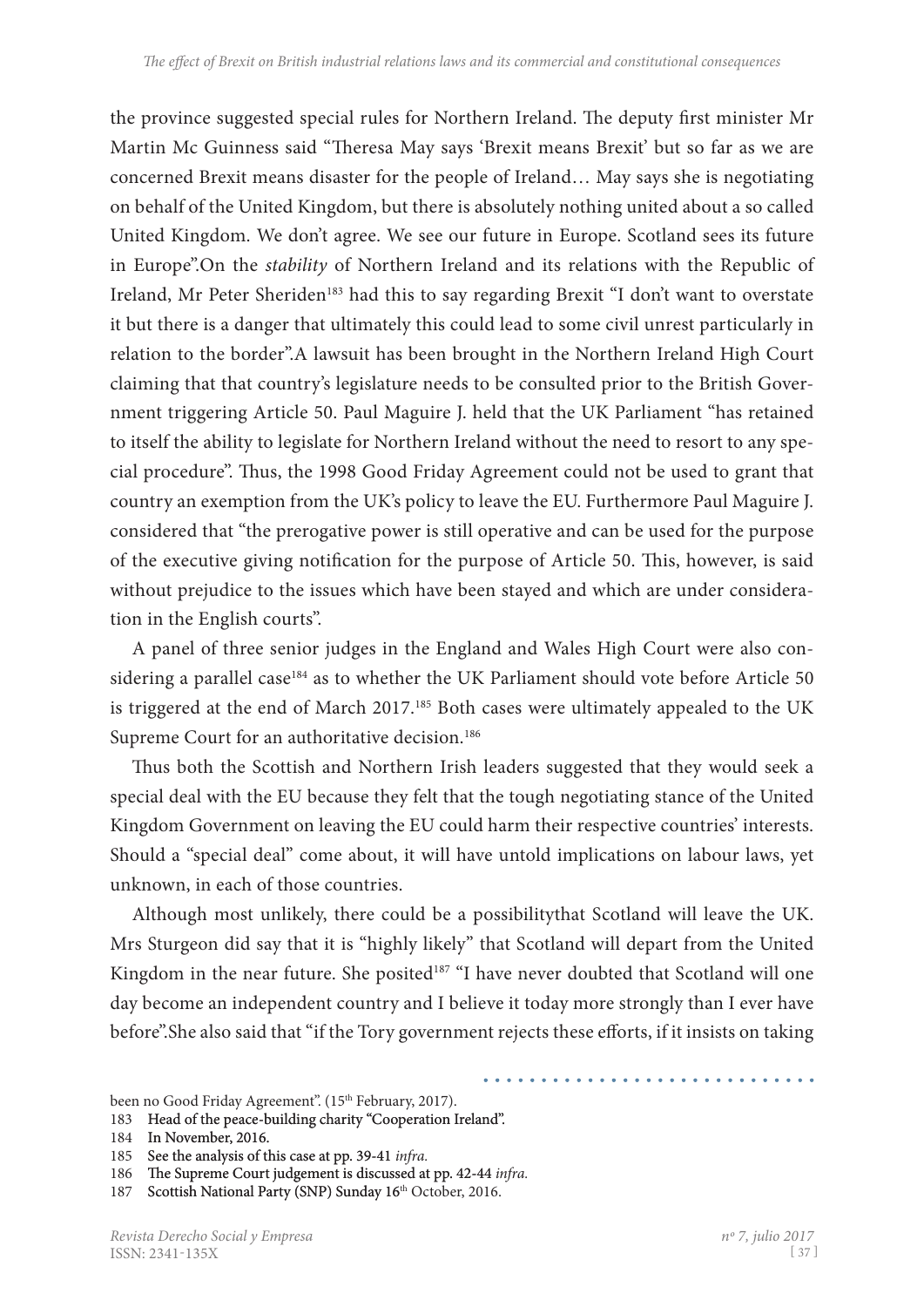Scotland down a path that hurts our economy, costs jobs, lowers our living standards and damages our reputation as an open, welcoming, diverse country, then be it in no doubt… Scotland must have the ability to choose a better future and I will make sure that Scotland gets that chance". In October, 2016 the SNP presented a consultation<sup>188</sup> Bill for a referendum on independence<sup>189</sup> to the Scottish Parliamentwhich will be pursued should all other options fail. Were, hypothetically Scotland to achieve independence and were hypotheticallyScotland to be accepted to membership by the EU as an independent country, it is suggested that, for obvious reasons, very little will change from Scotland's current labour laws.190 As for Wales, the Welsh leader, Mr Carwyn Jones said that the Welsh Assembly should vote on Brexit prior to Article 50 being triggered. Furthermore, he would not accept any agreement which included EU tariffs on goods made in Wales.

It is clear that the June 2016 referendum had the result of creating a constitutional crisis, namely of threatening the break -up of the UK thus resulting on the respective diversification of labour laws in each of the four countries which compose the UK.

The British prime minister having been put in a corner by the devolved governments was quick to react in an attempt to avert a full-blown constitutional crisis resulting from a serious breakdown of relations between the four devolved governments. A parliamentary sub-committee named the Joint Ministerial Committee (EU Negotiations)" chaired by David Davis, the Brexit minister, was set up in October 2016 with a view to meet in November, 2016, before Christmas 2016 as well as prior to Article 50 being triggered at the end of March 2017.The Prime Minister issued a statement which said that "The great union between us has been the cornerstone of our prosperity in the past and it is absolutely vital to our success in the future". This committee aims at giving the devolved governments a direct line to David Davis so as to "shape the UK's EU strategy".

# 4. An Epitome

This epitome is divided into four parts, each treating a different, though related, topic. The first part deals with rights at work. The second part focuses on the link between access to the single market and its relation to the concepts of freedom of movement of workers, the customs union and the binding nature of the CJEU judgements *versus* a clean break from the EU. The third part treats the British Government's Brexit strategy *versus*

<sup>188</sup> The referendum Bill was open for public consultation until January 2017.

<sup>189</sup>  Asking the question "Should Scotland be*(sic)* an independent country?"

<sup>190</sup> It should be noted that, subject to some special and specific legislative provisions to take into account Scots law and Northern Ireland law, the UK labour laws apply to each of the four countries which comprise the UK.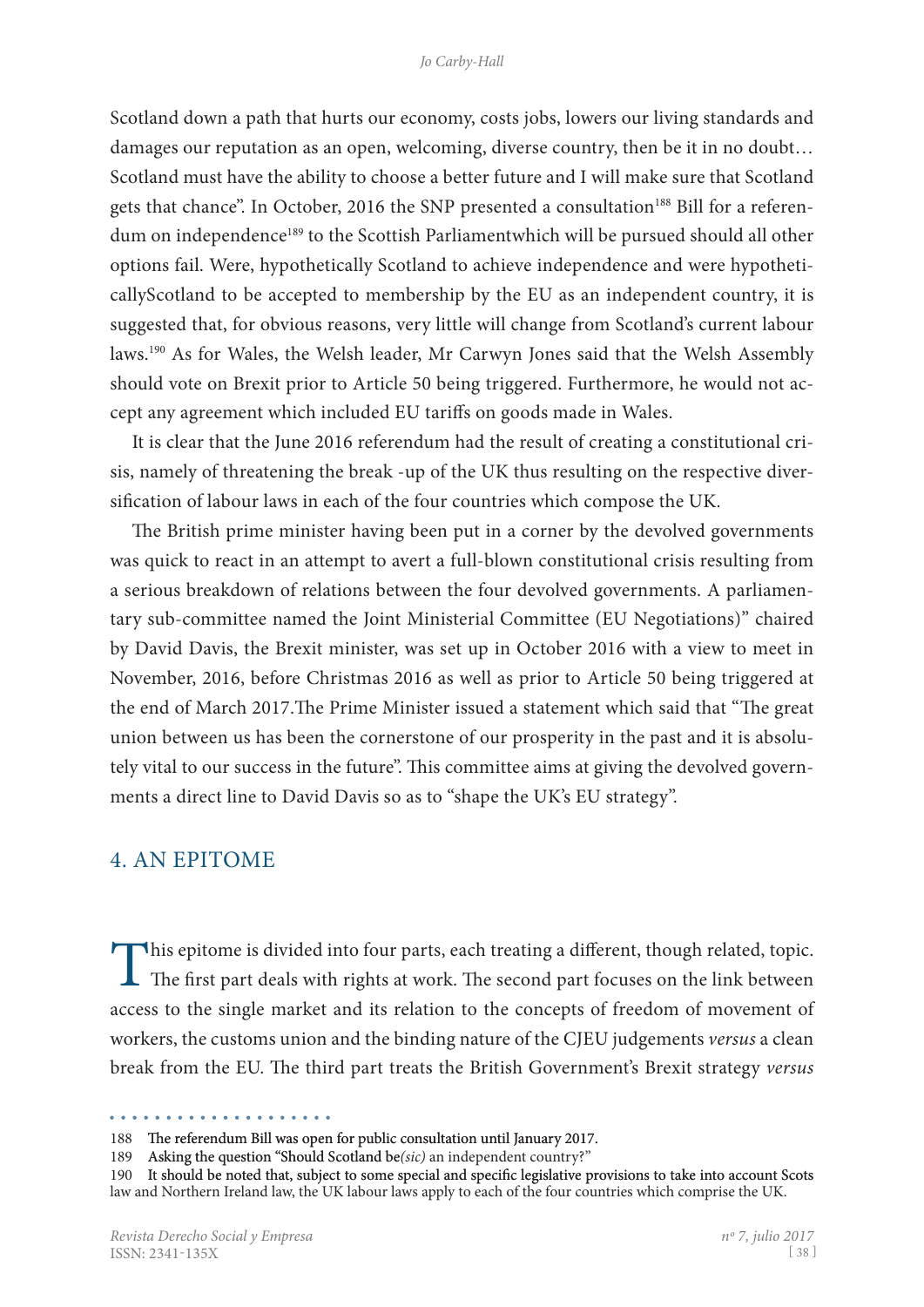the Westminster Parliament *versus* the civil service, while the fourth part focuses on a general conclusion.

#### **4.1. Rights at Work**

The reader would have noticed that EU legislation had given British workers a significant conglomeration of rights at work; rights which would not have been granted by national legislation had it not been for the UK's membership of the EU. Upon Brexit occurring, some of those rights will be at risk.

As has already been pointed out, those EU derived rights include<sup>191</sup> a right to 20 days' paid annual leave; a right not to be forced to work more than 48 hours a week on average; a right to paid time off for ante-natal appointments and protection for pregnant women and new mothers; a right to a maximum 18 weeks' parental leave per child and time off for urgent family reasons; a right to equal pay for work of equal value between males and females; right to equal treatment for part-time, fixed-term and agency workers compared to full time employees; a right to information and consultation with employee representatives where significant changes are likely and which would affect jobs; a right to high standards of health and safety at work; a right to protection of workers where outsourcing or business transfers take place; a right to workplace non-discrimination on grounds of sexual orientation, gender reassignment, religion or belief and age.<sup>192</sup>

With Brexit it is difficult to foresee what would happen to each of those rights, because decisions on which rights to keep and which to amend or repeal would be left to the Government when reviewing UK laws linked to EU legislation. This could spell employers cutting the benefits and protections currently granted to UK workers.

Frances O'Grady, the TUC General Secretary considered that<sup>193</sup> "Working people have a huge stake in the referendum because workers' rights are on the line. It's the EU that guarantees workers their rights to paid holidays, parental leave, equal treatment for parttime workers and much more. These rights cannot be taken for granted. There are no guarantees that any government will keep them [when] the UK leaves the EU. And without

<sup>191</sup> Source: https://www.tuc.org.uk/sites/default/files/UK%20employment%20rights%20and%20the%20EU.pdf (Retrieved 10th November, 2016) TUC publication entitled *"UK Employment Rights and the EU: an assessment of the impact of membership of the European Union on employment rights in the UK* (February 2016).

<sup>192</sup> Millions of British workers have benefitted from EU derived workplace rights. The TUC report states that six million workers gained new and enhanced rights to paid holidays (2 million of whom had no paid annual leavepreviously. Four hundred thousand part-time workers (most of them women) gained improved pay and conditions of employment when equal treatment rights were introduced. Some agency workers received a pay rise and improved holiday entitlements and many fixed-term workers enjoyed greater job security resulting from EU legislation. Furthermore landmark cases heard in the Court of Justice of the European Union were won by women challenging equal pay in the workplace.

<sup>193</sup> Source: https://www.tuc.org.uk/international-issues/europe/employemnt-and-social-policy/eu- (Retrieved 14th October, 2016).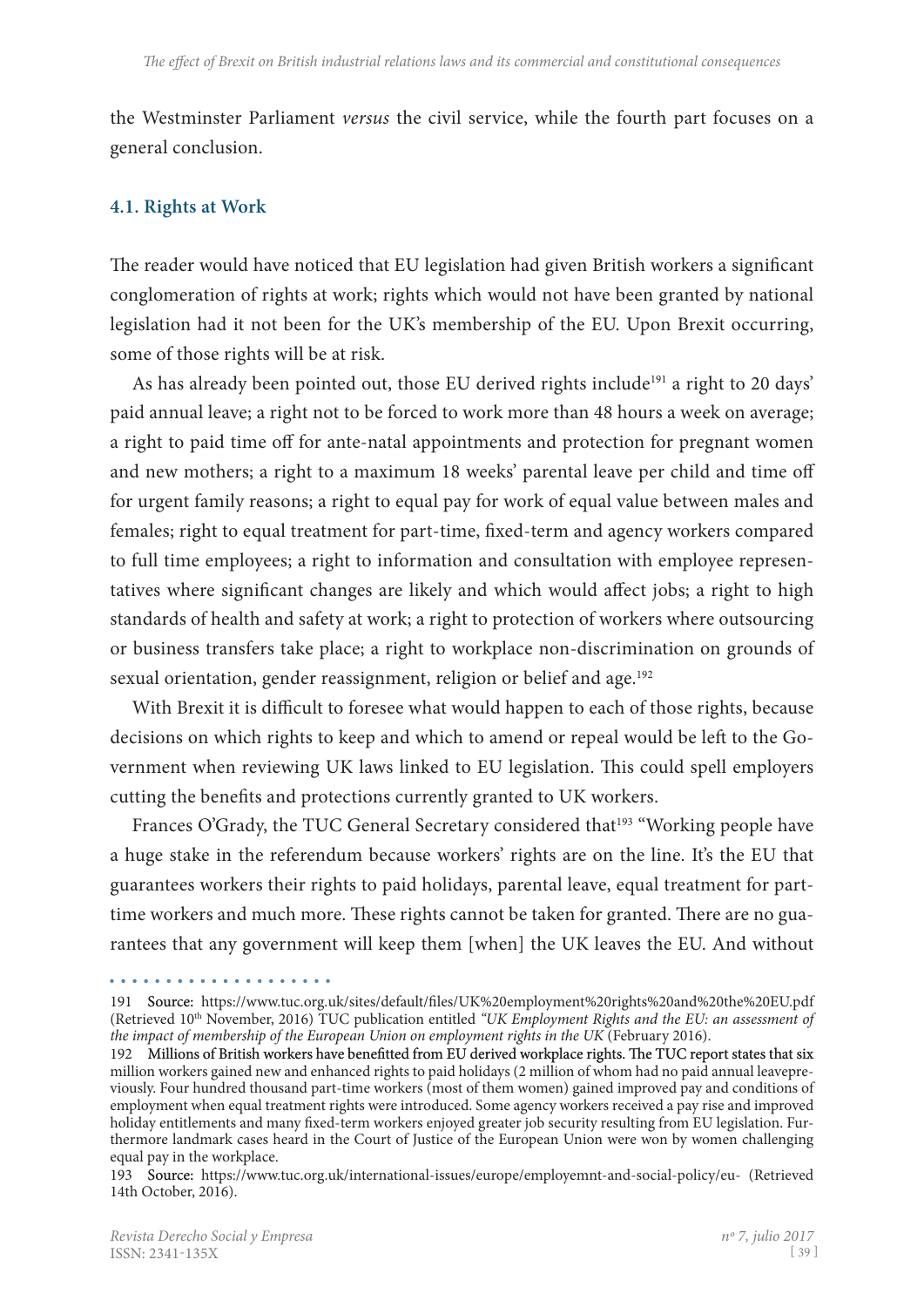the back up of EU laws, unscrupulous employers will have free range to cut many of their workers' hard -won benefits and protections. The question for anyone who works for a living is this: Can you risk a leap into the unknown on workplace rights?"

In 2012 the Government sought to diminish workers' rights derived from British laws by reviewing the qualifying period in which an employee may bring a claim for unfair dismissal in an Employment Tribunal from one to two years. A maximum claim for com� pensation was also imposed. In 2013 very high fees were imposed on employees seeking to enforce their rights in Employment Tribunals.

While European Union led employment has recently been more limited than in the past, it is understood that the overall contribution of EU employment rights to the UK workforce has been both significant and impressive. Brexit puts those wide-ranging protections in the balance.<sup>194</sup>

Following Brexit, it is suggested that the UK will maintain the *status quo*, but that over time, and depending on the colour of the Government, - whether Labour, Conservative or a Coalition, - particular laws, as suggested herein this chapter, could be amended, adjusted or repealed. Furthermore the British courts would treat judgements of the ECJ and CJEU as *persuasive* though not legally binding when ruling upon EU inspired legislation. Thus ECJ and CJEU judgements would continue to have some effect, albeit a limited and weaker one upon judgements of the British courts.

# **4.2. Link between Access to the Single Market and the Concepts of Freedom of Move**ment of Workers,<sup>195</sup> the customs union and the binding nature of the European Court **Decisions or simply a clean break?196**

Prior to Mrs Theresa May's Lancaster House speech of 17<sup>th</sup> January 2017 announcing a clean break by stating that the UK cannot remain a member of the single market or ofthe customs union and cannot be bound by the jurisdiction of the CJEU after the UK leaves the EU, numerous views were expressed on the link between access to the single market, the customs union and the binding jurisdiction of the CJEU.

It should be borne in mind that the link between access to the European single market, and freedom of movement of workers and remaining within the jurisdiction of the Court

<sup>. . . . . . . . . . . . . . . .</sup> 

<sup>194</sup>  See too CIPD "*The real impact of the EU on UK employment law*" by Rachel Suff, Public Policy Adviser (Employment Relations) https://www.cipd.co.uk/hr-resources/voice/04/real-impact-eu-uk-employment.aspx (Re� trieved 14<sup>th</sup> October, 2016).

<sup>195</sup> See the CEPS publication entitled "*Brexit will deepen the fault lines within the EU over mobility*"(12<sup>th</sup> July, 2016). Source: https://www.ceps.eu/publications/brexit-will-deepen-fault-lines-within-eu-over-mobility (Retrieved  $8<sup>th</sup>$  August, 2016).

<sup>196</sup>  See Michael Emerson "*Which model for Brexit*" CEPS Special Report No. 147/October 2016.https://www. ceps.eu/system/files/SR147%2OME%20Which%20model%20for%20Brexit.pdf (Retrieved 20th December, 2016).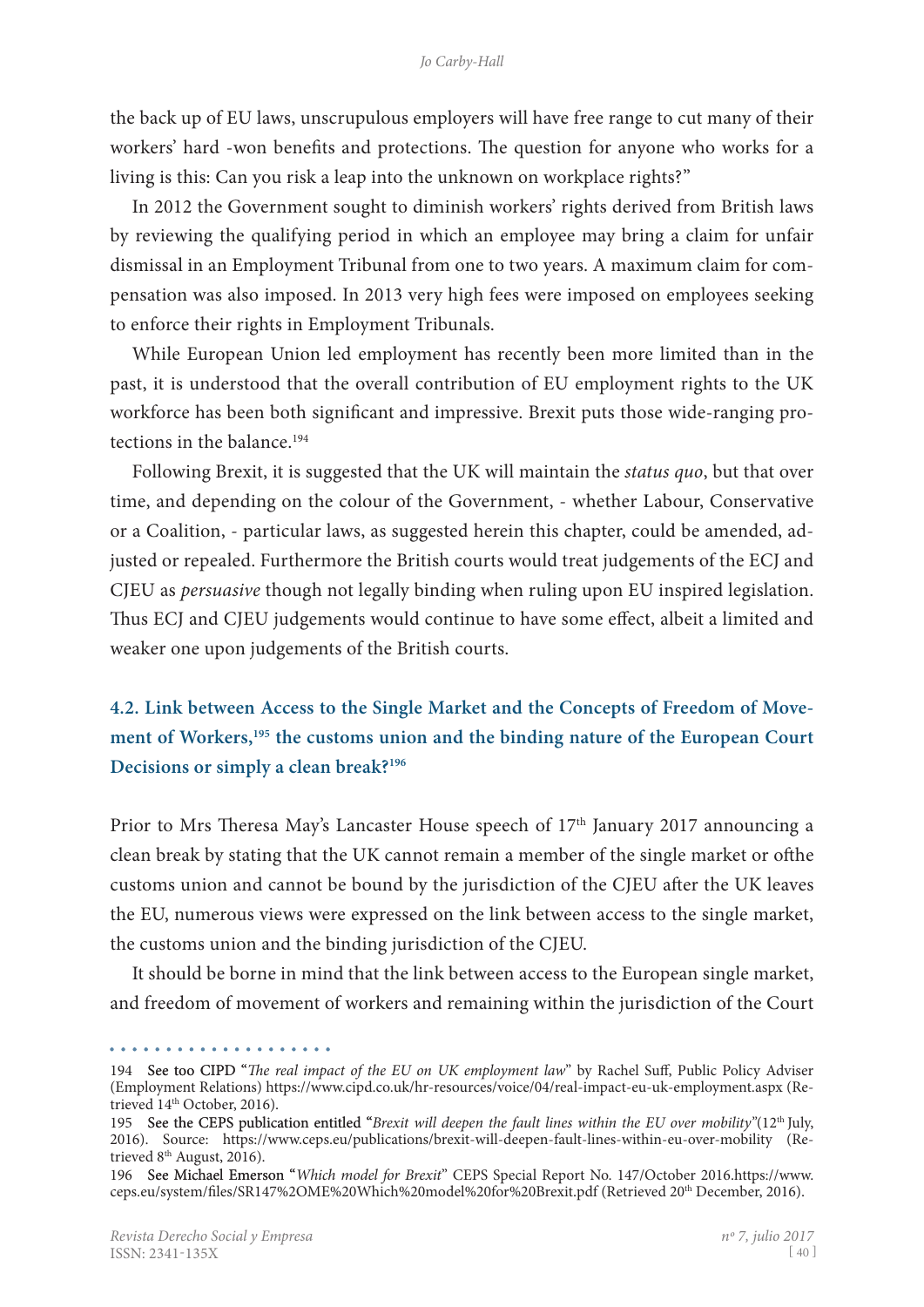of Justice of the European Union (CJEU) cannot be cut. If, as Mrs May has stated, the UK wishes "to give British companies the maximum freedom to trade with and operate within the single market" which allows tariff-free trade, some level of free movement and being subject to the CJEU decisions has to be agreed. This statement is inconsistent with the notion of a clean break! Mr Tusk the EU Council President warned the UK not to expect much manoeuvring room on the four freedoms of the EU. The UK shouldtherefore not count on untangling the principle of free movement from access to the single market. "There is no compromise on this regard" he said.<sup>197</sup>

On the other hand, Mrs May stated that London would opt for a clean break from the EU, thus valuing control over migration, over and above access to the single market.<sup>198</sup>

The former Governor of the Bank of England, Lord King indicated that the UK will be more "self-confident" were it to leave the EU altogether as it will have "more opportunities" for economic reform, and furthermore would be economically better off. He said<sup>199</sup> "I don't think it makes sense for us to pretend we should remain in the single market and I think there are real question marks about whether it makes sense to remain in the customs union. Clearly if we do that we cannot make our own trade deals with other countries".

Some seventy Conservative MPs hold the opinion, - unrealistically in this author's opinion,- that a trade agreement can be negotiated with the EU *without* the UK making an� yconcessions whatsoever thus saving ten billion eurosper annum of the net budget contribution, exercising tight immigration controls and the UK not being subjected to the CJEU decisions. Failing that, Brexit means to them, leaving the single market.

Lord Lawson, a former Chancellor of the Exchequer, expressed the view that if the UK does not wish to have freedom of movement and the EU insists that without that freedom, the UK would not be able to have access to the single market, the UK should end any "un� certainty" by going ahead with Brexit and stop trying to negotiate a special deal and thus not "waste time".

The wise words of the Chancellor of the Exchequer, Mr Philip Hammond bring much food for thought "you can't go into any negotiation expecting to get every single objective that you set out with and concede nothing along the way".<sup>200</sup>

A more realistic and conciliatory picture over negotiations is that painted by the Brexit

<sup>197</sup> Source: https://euobserver.com/uk-referendum/135499 (Retrieved 14th October, 2016). Switzerland and Norway which do not form part of the EU enjoy trade agreements with the EU which involve adherence to a substantial amount of EU derived employment law, including freedom of movement of workers.

<sup>198</sup> Source: https://euobserver.com/uk-referendum/135499 (Retrieved 14th October, 2016). What is interesting is that control of immigration by the UK is considered more important than its economic self- interest, namely economic growth. The policies of successive British governments have invariably been the opposite, namely that priority has been given to economic growth! There has therefore been an important change of policy made by the May Government.

<sup>199</sup> Source: http://www.bbc.co.uk/news/business-38421769 (Retrieved 22<sup>nd</sup> December, 2016).

<sup>200</sup> Source: https://euobserver.com.opinion/136131 (Retrieved 1st January, 2017).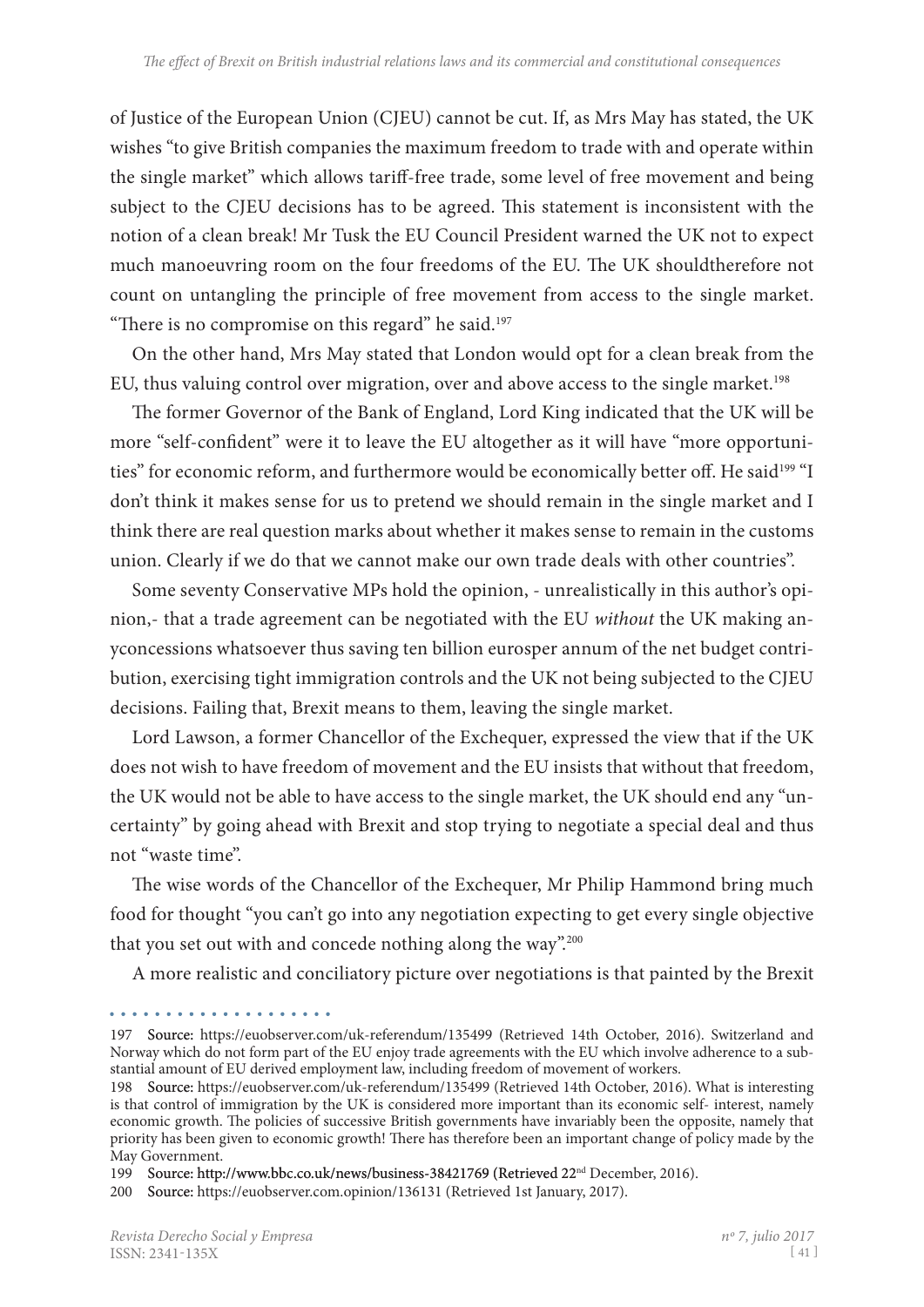Secretary of State, Mr David Davis who talks of compromises in the negotiations which will take place after March 2017. He suggested that the British Government would *consider*making contributions to the EU budget so as to have access for goods and services to the single market. If paying a contribution "is included... then, of course, we would consider it". He further stated that controls on immigration would not be pursued at the expense of "the national and economic interest". These statements show that the UK wishes to remain in the customs union. Indeed in Mrs May's Lancaster House speech she spoke of a *customs agreement*201 with the EU as one of the UK's priorities in the Brexit negotiations. She stated that the relationship with the EU's customs union would change because she did not wish the UK "to be bound" by the shared external tariffs. The UK would insteadstrike its "own comprehensive trade agreements with other countries". The UK could therefore become an "associated member" of the customs unionsigning up to some parts only of the agreement. Alternatively the UK could negotiate a "completely new agreement".

In fact both the UK and the EU wish trade to continue after Brexit. The UK is seeking a positive outcome for those, like the City of London, who wish to trade in goods and services. The challenge is for the UK during the negotiations to compromise enough and tackle immigration concerns while at the same time obtaining the best possible trade agreements with the EU. Mrs May did talk in her Lancaster House speech of a "new, comprehensive, bold and ambitious free trade agreement" with "the greatest possible access" to the single market with perhaps "elements" of the current arrangements because "it makes no sense to start again from scratch when Britain and the remaining member states have adhered to the same rules forso many years".Mrs May said "This agreement should allow for the freest possible trade in goods and services between Britain and the EU's member states. It should give British companies the maximum possible freedom to trade with and operate within the European markets and let European businesses do the same in Britain. But I want to be clear: What I am proposing cannot mean membership of the single market" because "It would, to all intents and purposes, mean not leaving the EU at all. That is why both sides in the referendum campaign made it clear that a vote to leave the EU would be a vote to leave the single market". Furthermore, the UK will enter into new trade agreements with countries outside the EU.

Although the EU chief negotiator Mr Michel Bernier is of the opinion that Brexit negotiations would have to be finalised by October, 2018 for ratification to be competed in the time set out by the Lisbon Treaty, it is suggested that the period ofsome eighteen months to complete negotiations is clearly<sup>202</sup> not sufficient to finalise negotiations and that there

<sup>201</sup> Members of the customs union do not impose tariffs on each other's goods. Furthermore they impose the same tariffs on goods from outside the EU.

<sup>202</sup> It appears clear that Brexit *trade negotiations* will constitute the most complex part of the general negotiations agenda because (a) they need the approval of a minimum of thirty national and regional parliaments within the EU States, some of which may wish to hold *referenda*; (b) it is not an easy task to unpick the forty three years of Brit-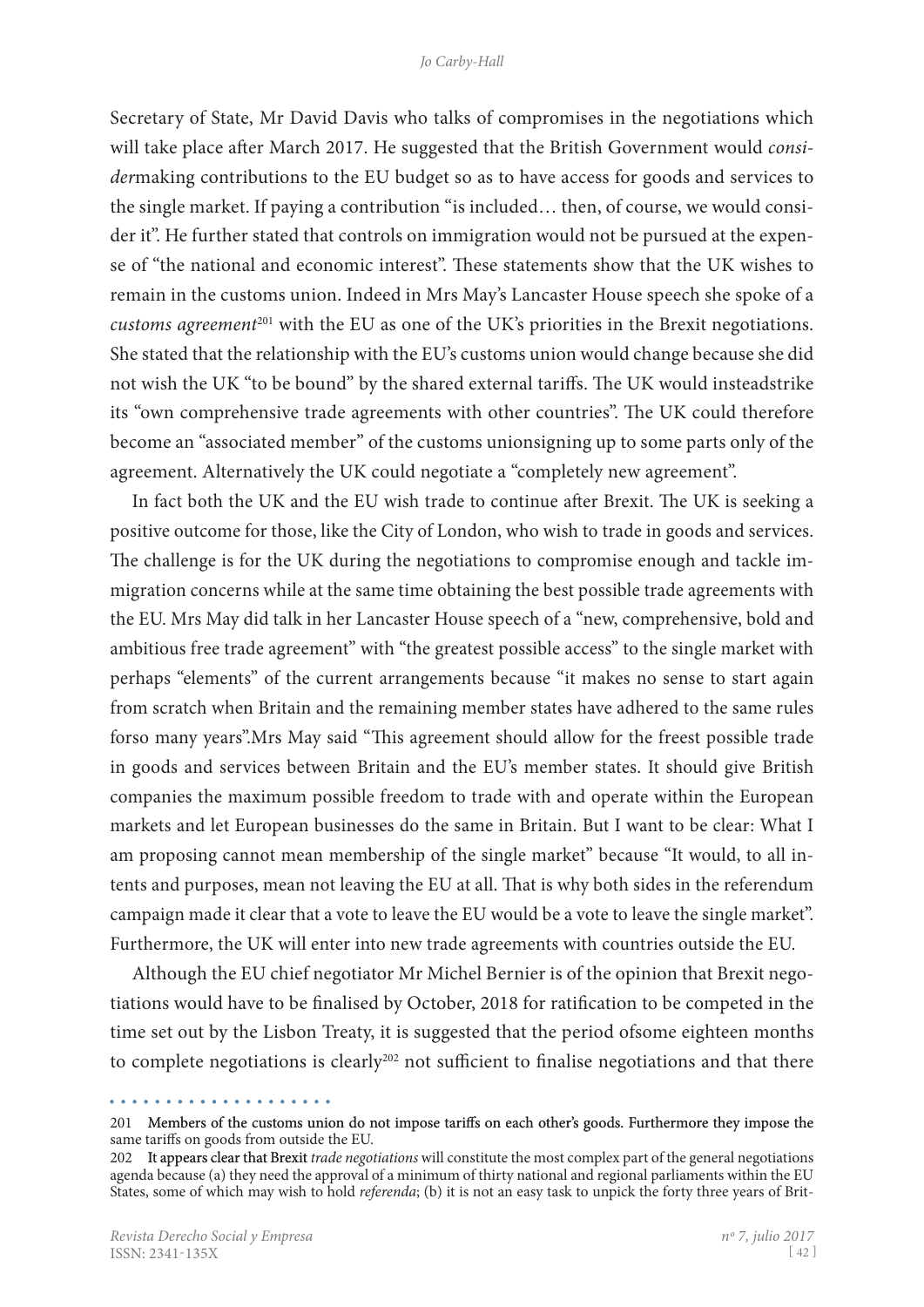should be an extended period to kick-in after the officially prescribed negotiation period ended. There appears to be a desire from various sources that a *transitional period* be agreed in the most likely event that negotiations will not be completed by the end of the officially prescribed period. The Chancellor of the Exchequer, Mr Philip Hammond con� sidered that there is support for such a transitional period and talked of "…an emerging view among businesses, among regulators, among thoughtful politicians, as well as a uni� versal view among civil servants on both sides of the English channel that having a longer period to manage the adjustment between where we are now as full members of the EU and where we get to in the future as a result of negotiations would be generally helpful".<sup>203</sup> Such a transitional period would not only be beneficial to the UK but also be in the interests of the twenty seven remaining EU Member States and Mr Barnier did not rule out a transitional period after the UK decided what form of relationship it wanted with the EU.<sup>204</sup> Mrs May in her Lancaster House speech of 17<sup>th</sup> January, 2017 did not appear to favour a transitional deal. She talked of no "unlimited transitional status" which could leave the UK negotiations somewhat *in media re* until a final agreement had been reached. That would leave the UK "in some kind of political purgatory".205 What she did suggest however was a "phased process of implementation" which would allow parts of a negotiated agreement to be brought in an orderly manner over an agreed period of time.

On the freedom of movement issue, Mr Hammond could not "conceive of any circumstance in which we would use that system to choke off the supply of highly skilled, highly paid workers" thus suggesting that if the UK chose the EU single market route there would, at least be some "give" on freedom of movement.<sup>206</sup> In her Lancaster House speech of 17<sup>th</sup> January, 2017 Mrs May stated that "We will continue to attract the brightest and the best to work or study in Britain - indeed, openness to international talent must remain one of this country's most distinctive assets - but that process must be managed properly so that our immigration system serves the national interest. So we will get control of the number of people coming to Britain from the EU". The UK had always been "profoundly internationalist" and would continue to remain so.

ish membership of the EU and the consequent volume of European legislation and treaties covering thousands of issues, including social laws which are currently applicable to the UK; and (c) it is the first time that Article 50 has been triggered by any EU Member State resulting in teething problems presenting themselves, thus causing delays which would take time to solve. Furthermore, (d) it should be borne in mind that The Netherlands, Germany and France will be holding elections in March, September and May 2017 respectively which could mean possible different policies of the incoming governments towards Brexit. Such policies may need more than a year to be negotiated thus necessitating an agreement for a transitional period.

<sup>203</sup> Source: House of Commons Treasury Committee hearing 13<sup>th</sup> December, 2016.

<sup>204</sup> Source: https://euobserver.com.uk-referendum/136245 (Retrieved 23rd December, 2016).

<sup>205</sup>  A very appropriate (indeed Jesuitical) expression coming from the mouth of an Anglican parson's daughter!

<sup>206</sup> Source: *Ibid.* Mr David Davis would not entertain a transitional period and would only do so if it would "be kind" (thus showing political altruism and good will!) to the EU. (Source: Financial Times 12<sup>th</sup> December, 2016). It is obvious that there are disagreements among the Prime Minister's Cabinet members.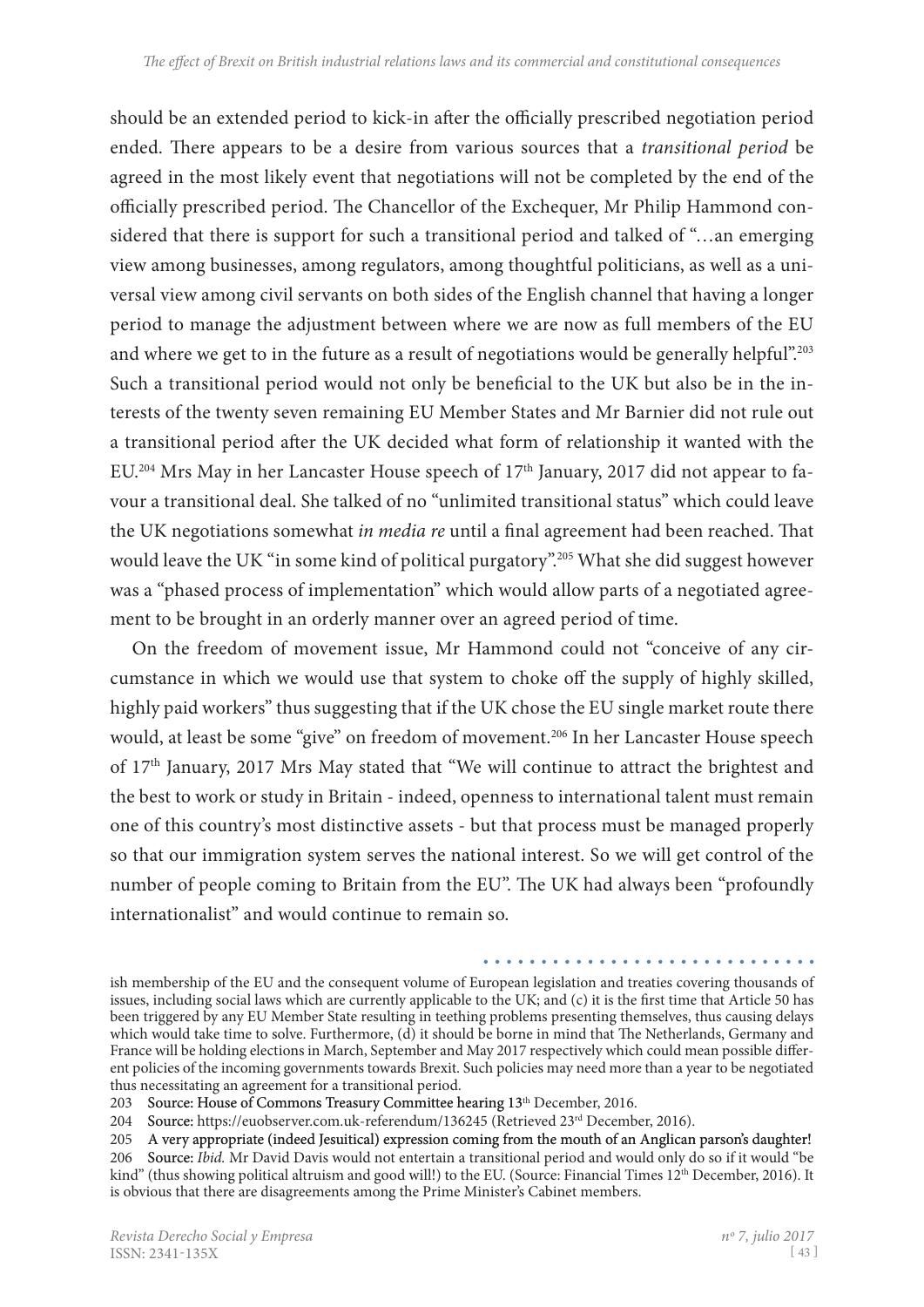Resulting from the brief discussion above, it is obvious that there are many imponderables and uncertainties over negotiations once Article 50 is triggered. One cannot prophesise as to what the outcome of the negotiations will be. It is only after the end of March 2017 when Article 50 has been triggered and when negotiations have started officially that some clarity will emerge on the kind of deal the UK will be seeking whether it be on limited trade with the internal market and/or limited immigration or simply making a clean break, as has been stated byMrs May in her speech of 27<sup>th</sup> January, 2017 by leaving the single market and seeking markets globally. As matters stand at the time of writing<sup>207</sup> the British policy, as expressed in Mrs May's words, is crystal clear and epitomised in three short and precise sentences, namely. (a) "We seek a new and equal partnership between an independent, self-governing, global Britain and our friends and allies in the EU" (b) "Not partial membership of the European Union, or anything that leaves us half-in, half-out" and (c) "We do not seek to adopt a model already enjoyed by other countries.<sup>208</sup> We do not seek to hold on to bits of membership as we leave. The United Kingdom is leaving<sup>209</sup> the European Union. My job is to get the right deal for Britain as we do".<sup>210</sup>

#### *4.2.1. Warnings prior to the start of negotiations*

Although the aspirations of the UK are to "continue to be reliable partners, willing allies and close friends" and "We want to buy your goods, sell ours, trade with you as freely as possible and work with one another to make sure we are all safer, more secure and more prosperous through continued friendship" in her 17<sup>th</sup> January, 2017 speech, Mrs May warned the EU negotiators well in advance of triggering Article 50 that "a punitive deal which punishes Britain" would constitute "an act of calamitous self-harm for the countries of Europe" which would "not be the act of a friend". Thus "no deal for Britain is better than a bad deal for Britain".211 An EU "punitive deal" implies a tax and trade war against EU Member States.

## 207 Namely 1<sup>st</sup> March, 2017.

. . . . . . . . . . . . . . .

210 Source: Lancaster House speech given the Prime Minister on 17<sup>th</sup> January, 2017.

<sup>208</sup> This suggests that the Norwegian model of access to the single market where contributions to the EU have to be made and the Swiss model are ruled out.

<sup>209</sup> Which means giving up membership of the single market which demands the acceptance of the four freedoms, namely of goods, capital, services and workers. The Prime Minister explained that "Being out of the EU but a member of the single market would mean complying with the EU's rules and regulations that implement those freedoms, without having a vote on what those rules and regulations are". Furthermore, "Brexit must mean control of the number of people who come to Britain from Europe" Brexit also implies non-acceptance of the jurisdiction of the CJEU.

<sup>211</sup> This statement was described by some British newspapers as confrontational. The Guardian described it as a "threat to Europe" and the Times talked of a "fair deal or you'll be crushed" whereas the Maltese Prime Minister whose country held the six monthly rotating presidency did not think that it constituted "a declaration of war" and the Head of the EU Commission considered that negotiations would be "very, very difficult" but that the EU would not be "in a hostile mood" towards the UK.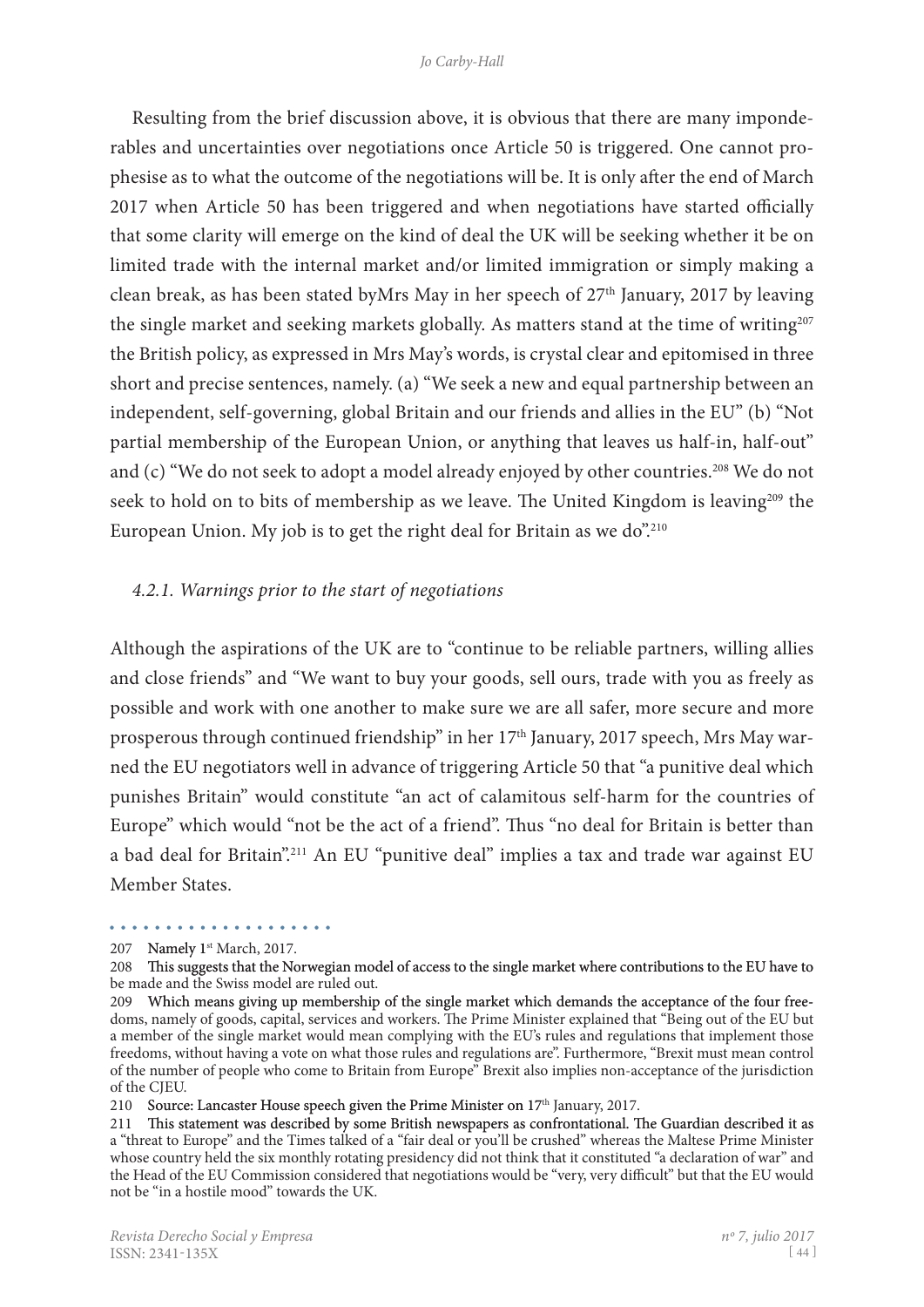*4.2.2. "Our laws made not in Brussels but in Westminster". Labour Laws - Political Talk or True Fact?*

It should be noted that the UK enjoys more employment law flexibility than do other EU Member States. In terms of employment protection the UK is the third most lightly regulated country in the OECD. Recalling Mrs May's words that "Our laws made not in Brussels but in Westminster,"212 what will Brexit result in when the British Government starts making minor or major changes or repealing British laws based on EU legislation?

What is encouraging is that Mrs May had ordered in October 2016 a review of employment practices headed by Mr Matthew Taylor<sup>213</sup> suggesting that she wished to ensure that workers' rights are protected under (a) changing business models, (b) a growing trend towards flexible employment or (c) self-employment. She said "We are building a new centre ground in British politics, improving the security and rights of ordinary working people is a key part of building a country and an economy that works for everyone, not just the privileged few".

The protection of workers' rights was repeated in point seven of her twelve<sup> $214$ </sup> points at her Lancaster House speech of 17<sup>th</sup> January, 2017. She said "as we translate the body of European law into our domestic regulations, we will ensure that workers' rights are fully protected and maintained… not only will the government protect the rights of workers set out in European legislation we will build on them… and will make sure legal protection for workers keeps pace with the changing labour market". Are those two statements political talk or reality? Time only will tell!

## *4.2.3. A British Constitutional Crisis. Scotland*

It will be recalled that resulting from the current political attitude of the Prime Minister Theresa May215 towards a hard Brexit, the Scottish Government has published a Consultation on a Draft Referendum Bill to give Scotland the ability to reconsider the

. . . . . . . . . . . . . . . . . . . .

<sup>212</sup> Adding Edinburgh, Cardiff and Belfast in her 27<sup>th</sup> January, 2017 Lancaster House speech thus fully engaging the devolved administrations to avoid the political risk of an independence referendum in Scotland and the problems relating to the Good Friday peace agreement in Northern Ireland with finding a practical solution which allows the maintenance of the common travel area" between Eire and the UK "for nobody wants to return to the borders of the past". (Source: The P. M's Lancaster House speech of 17<sup>th</sup> January, 2017).

<sup>213</sup> Source: The Daily Telegraph https://www/msn.com/en-gb/news/uknews/theresa-may-orders-review-of-employment (Retrieved 1st October, 2016).

<sup>214</sup> Namely the provision of certainty and clarity; taking control of British laws; strengthening the Union; the UK strengthening ties with Eire and maintaining the common travel area; controlling immigration; securing rights of British nationals in the EU and EU nationals in the UK; protecting workers' rights; securing trade agreements with other countries; ensuring free trade with European markets; ensuring the UK remains the best place for science and innovation; co-operating in the fight against crime and terrorism; and delivering a smooth and orderlyexit from the EU.

<sup>215</sup> As at the time of writing on  $1<sup>st</sup> March, 2017$ .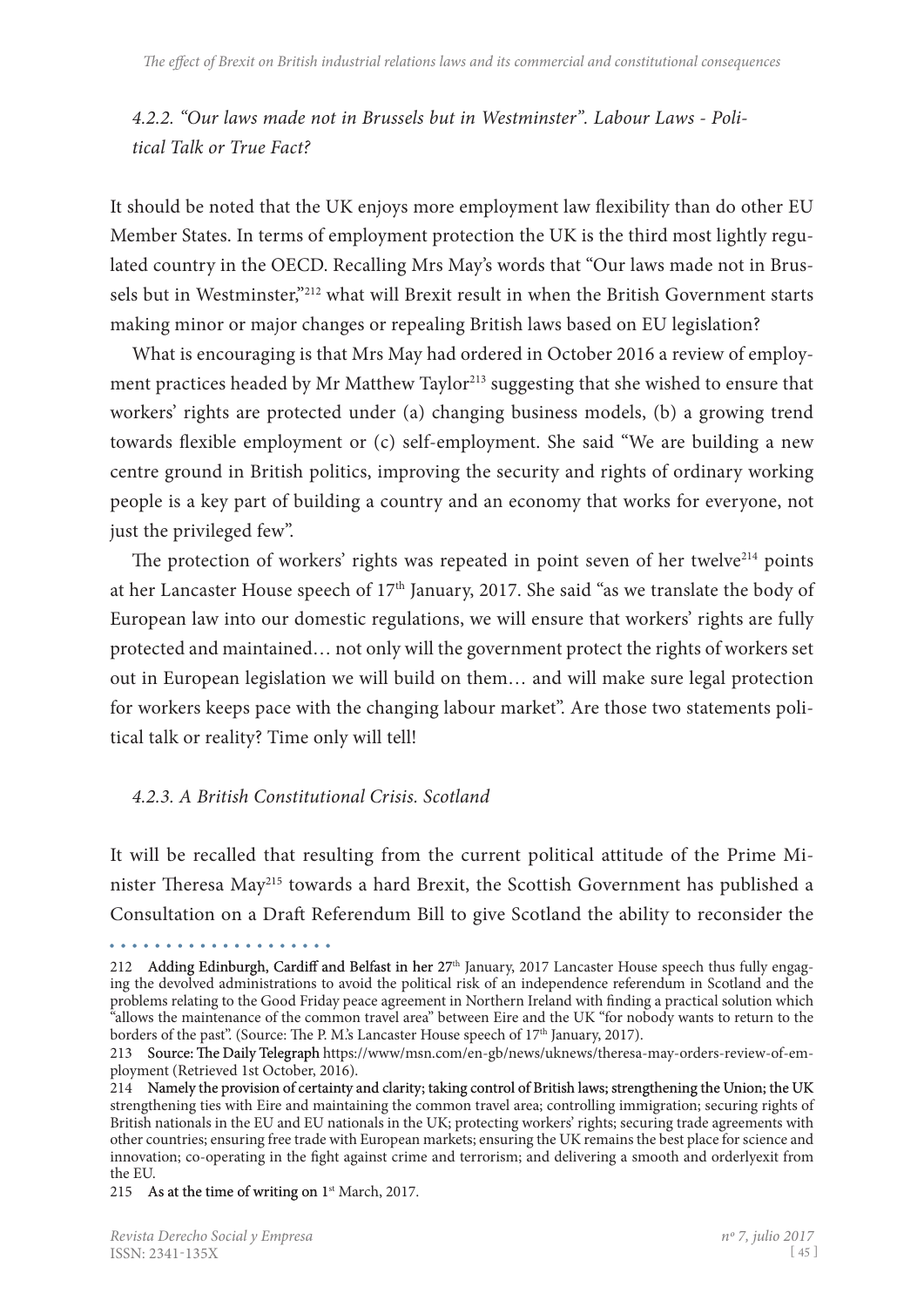independence issue *before* the UK exits from the EU. For the avoidance of any doubt the reader must not take this Scottish policy stance as a *"fait accompli"* that Scotland *will* or *may*become an independent country. The Bill serves as a prophylactic should Scotland's interests not be "properly or fully protected within a UK context".<sup>216</sup> Scottish independence will be one of the options open to it and the Scots "must have the right to consider it". It is still too early to know what the outcome of this situation will be, because it will depend on the negotiation results between not only Mrs Sturgeon, First Minister for Scotland and Mrs May, Prime Minister of the UK but also the negotiations between the UK and the EU. Mrs Sturgeon's priorities are clear, namely to do "everything we can to protect Scotland's interests". She went on to say "The damage to jobs and Scotland's economy that will be caused by Brexit - especially a hard Brexit - is now plain to see" and the Scottish Government "will continue to work UK wide to seek to avert a hard Brexit". The Scottish government "remains willing to work with the UK Government to negotiate a future relationship with Europe that is in line with the views of the overwhelming majority of the Scottish people and which works for the UK as a whole. We will put forward constructive proposals that will both protect Scotland's interests and give an opportunity for the UK Government to demonstrate that Scotland is indeed an equal partner. But if it becomes clear that it is only through independence that Scotland's interests can be protected, then the people of Scotland must have the ability to reconsider that question.<sup>217</sup> In the unlikely event that this would happen, and generate to Northern Ireland and possibly Wales, this will be the breakdown of the UK resulting in a full-blown consti� tutional crisis and with labour laws being *possibly* different in England, Wales, Scotland and Northern Ireland.

# *4.2.4. The Northern Ireland High Court Action taken on Brexit and a Constitutional Issue*

A challenge was made in the Belfast High Court by four political parties, namely Sinn Féin, the Social Democratic and Labour Party, the Alliance Party and the Green Party arguing that the UK Government could not trigger Article 50 without first having a parliamentary vote in the Westminster Parliament or the Northern Ireland Assembly. A further challen� ge was made by Mr. McCord who campaigns for Northern Ireland's victims of violence during the Irish troubles, on the grounds that the EU funding for peace initiatives could possibly cease as a result of Brexit. It was furthermore argued in the Belfast High Court

<sup>216</sup> Source: Euobserver 21st October, 2016 https://euobserver.com/uk-referendum/135580. (Retrieved 21st October, 2016). 217 *"Consultation on a Draft Referendum Bill"* October, 2016. Scottish Government.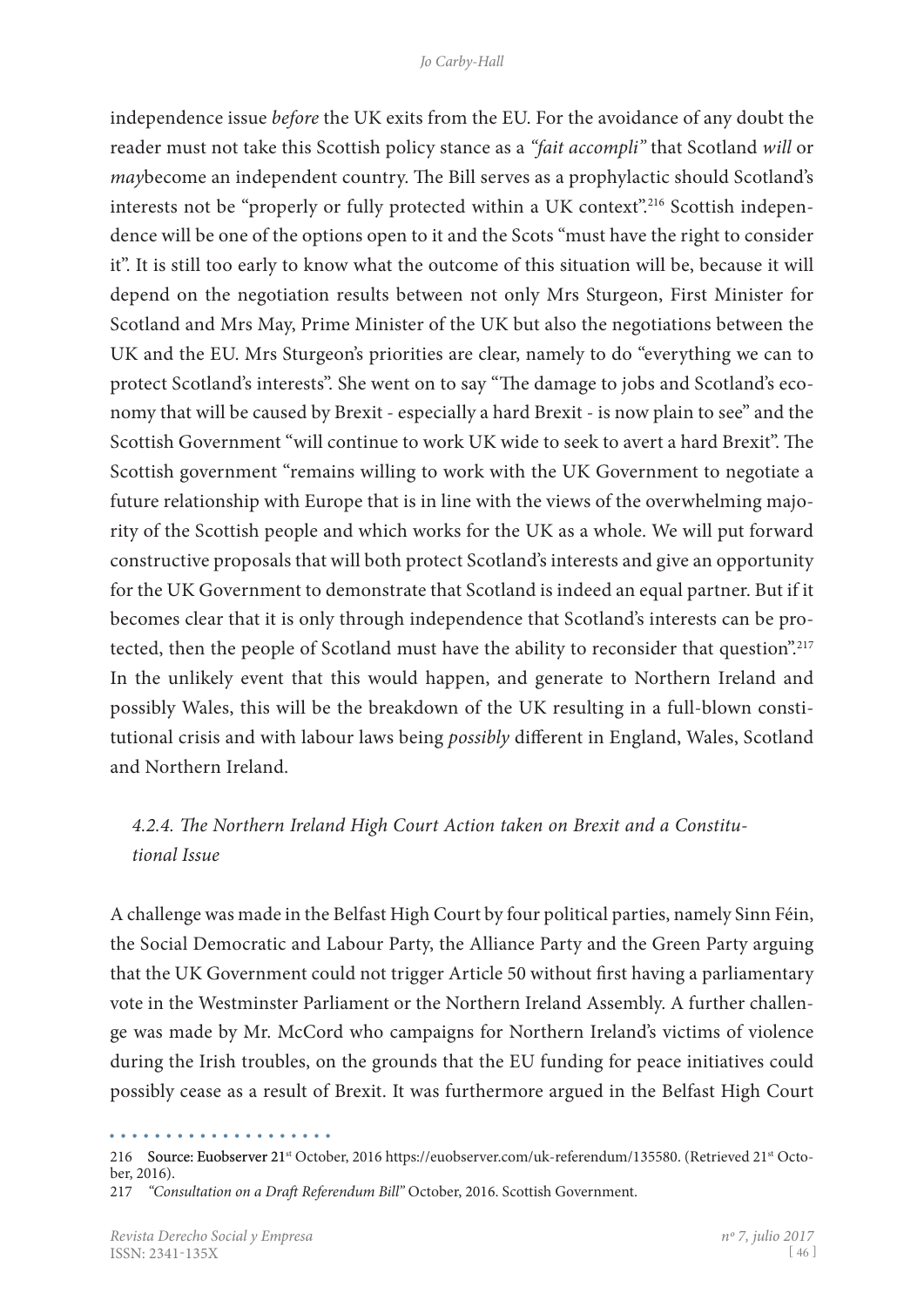that the Good Friday Peace Agreement gave sovereignty to Northern Ireland and that the British Government could not make Northern Ireland leave the EU.

Not agreeing with any of those arguments, Paul McGuire J. held (a) that there was nothing in the Good Friday Peace Agreement to prevent the Government from triggering Article 50. The Good Friday Peace Agreement was only relevant from a constitutional law point of view "…in the particular context of whether Northern Ireland should remain as part of the UK or united with Ireland". Triggering Article 50 was simply the beginning of the legislative process but that legislation by the Westminster Parliament would follow. The learned judge posited "…the actual communication does not, in itself, alter the law of the United Kingdom… it is the beginning of a process". Once laws need to be changed, the Westminster Parliament will be involved. (b)that the Royal Prerogative could be used to trigger Article 50 and (c) that the Good Friday Peace Agreement did not give sovereignty to Northern Ireland and that the Westminster Parliament could make Northern Ireland leave the EU.

Paul Maguire J.'s decision in the Belfast High Court is, of course, not the end of the matter for it is ultimately the Supreme Court which will decide on those issues. Both the Belfast High Court case and that of the High Court of England and Wales in London<sup>218</sup> went on appeal to the Supreme Court.

The Government of the Republic of Ireland (Eire) wishes the Brexit negotiations to include a commitment that if Northern Ireland and Eire were to unite, Northern Ireland would quickly gain access to the EU. The Good Friday Peace Agreement allows for a *poten*tial future Referendum seeking Irish unification.<sup>219</sup> Otherwise Northern Ireland, as part of the UK, will leave the EU.

# *4.2.5. A High Court of England and Wales Challenge on Brexit. London*

There is yet another dimension and twist to this constitutional saga! Gina Millar and investment manager and others<sup>220</sup> brought an action against the British Government in the High Court of England and Wales, questioning the Government's right to trigger the formal process of leaving the EU without there being a vote in Parliament.

On 3<sup>rd</sup> November, 2016 the High Court of England and Wales held that the Government does not have the power to trigger Article 50 without parliamentary approval and a vote by MPs in the House of Commons and Peers in the House of Lords. The High Court's

<sup>218</sup> See *infra*. at pp. 40-42.

<sup>219</sup>  Source: Liadh Ni Riada MEP of the Sinn Féin Party "*Brexit vote highlights need for Irish reunification*" The Irish Times, 28th November, 2016.

<sup>220</sup>  Calling itself "*The People's Challenge*" which had raised well over £160,000 to fund its legal costs.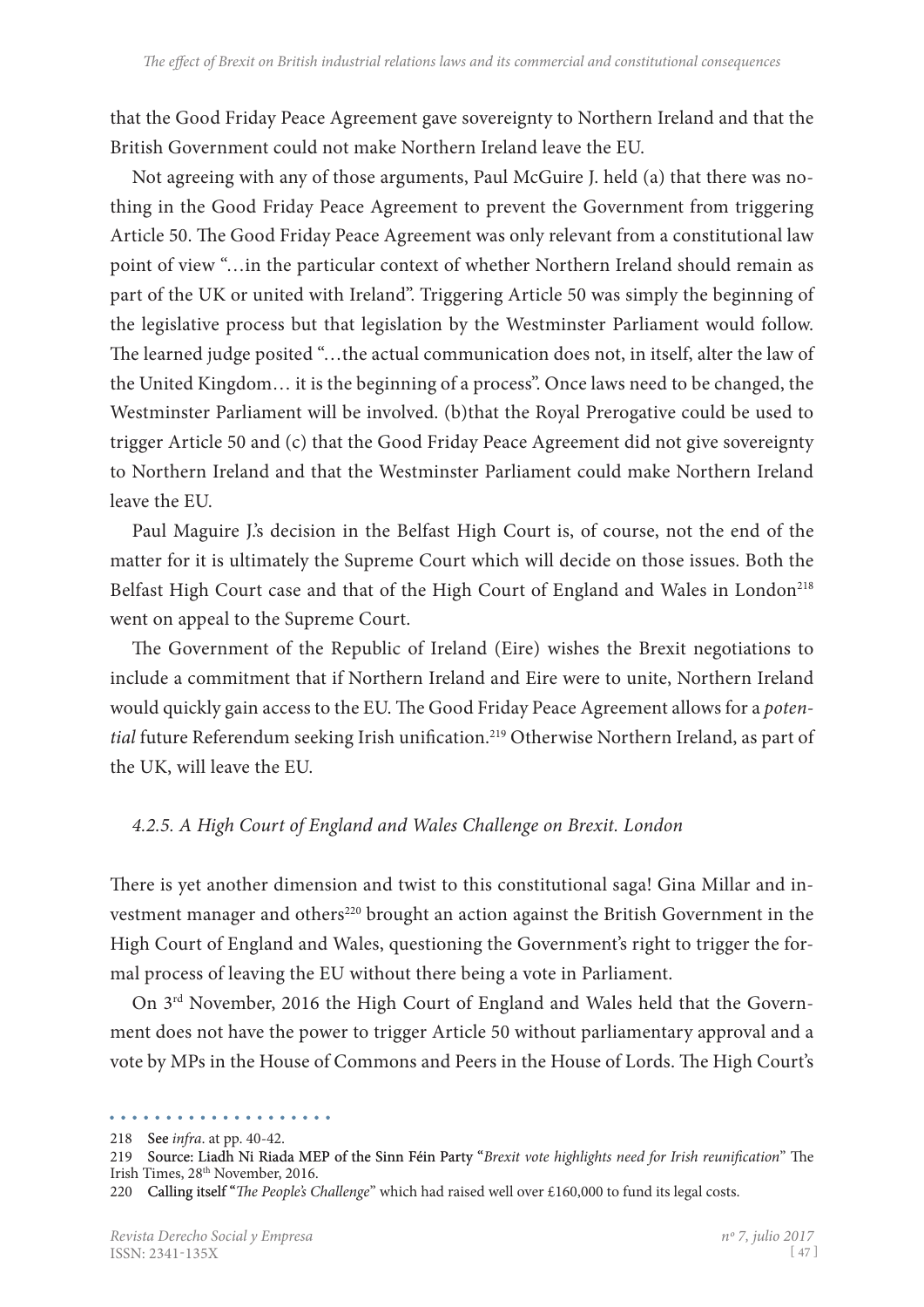judgement implies legislation being passed by Parliament but the Government has appealed to the Supreme Court against the High Court's judgement.

The issue in the High Court of England and Wales was whether the Government could undo statute law by use of the Royal Prerogative.<sup>221</sup> The Lord Chief Justice, Lord Thomas said<sup>222</sup> "The sole question... is whether, as the matter of the constitutional law of the United Kingdom, the Crown, - acting under the executive government of the day, - is entitled to use its prerogative powers to give notice under Article 50 for the United Kingdom to cease to be a member of the European Union". This was a "pure question of law" with "no bearing" on the merits of the UK withdrawing from the EU. The High Court of England and Wales held that the Government cannot use executive powers, namely the Royal Prerogative, to override legislation.

Thus, when can ministers use prerogative powers? It is part of British law that prerogative powers can be used in international relations and the making and unmaking of international treaties. That is permissible, because generally exercising those powers in this arena has *no effect on domestic law,* so there is no collision with parliamentary legislation and *parliamentary sovereignty is not affected*.

The Government argued in court that using prerogative powers to trigger Article 50 was "a classic example of the royal prerogative" and that if Parliament had not wanted it, it would have said so in the European Union Referendum Act, 2015.

The British Government accepted fully that triggering Article 50 by using its prerogative powers would have the effect of changing domestic law, labour law being very much part of it and playing an important role therein.

By enacting the European Communities Act, 1972 which took the UK in what was then the European Economic Community, - now called the European Union, - the British Parliament made the EU law, including labour laws, part of the British law. Rights enjoyed by British workers were written, - as mentioned above, - in British law through the 1972 British legislation.

The British Government argued in the High Court that the Westminster Parliament must have *intended* that minsters would keep the prerogative power to withdraw from

<sup>221</sup> The Crown's Prerogative Powers are a collection of executive powers derived from the Crown from medieval times. Once exercised by all-powerful kings and queens, they have been dramatically reduced over the centuries and the residue is now vested in the hands of ministers. Exercising the Royal Prerogative is controversial because it bypasses the UK's supreme Parliament. Lord Thomas said in this case "An important aspect of the fundamental principle of Parliamentary sovereignty is that primary legislation is not subject to displacement by the Crown through the exercise of prerogative powers". Thus prerogative powers are strictly limited and in the relationship between them and Parliament it is Parliament that very firmly has the upper hand, because "…This subordination of the Crown (i.e. the executive government) to law is the foundation of the rule of law in the United Kingdom". 222 Source: http://www.bbc.co.uk/news/uk-37873493 (Retrieved 6th November, 2016) and the transcript of the

judgement in the case of *R. (G. Miller et al.) v Secretary of State for Exciting the European Union* 3<sup>rd</sup> November, 2016 - Case No CO/1309/2016 and CO/3281/2016.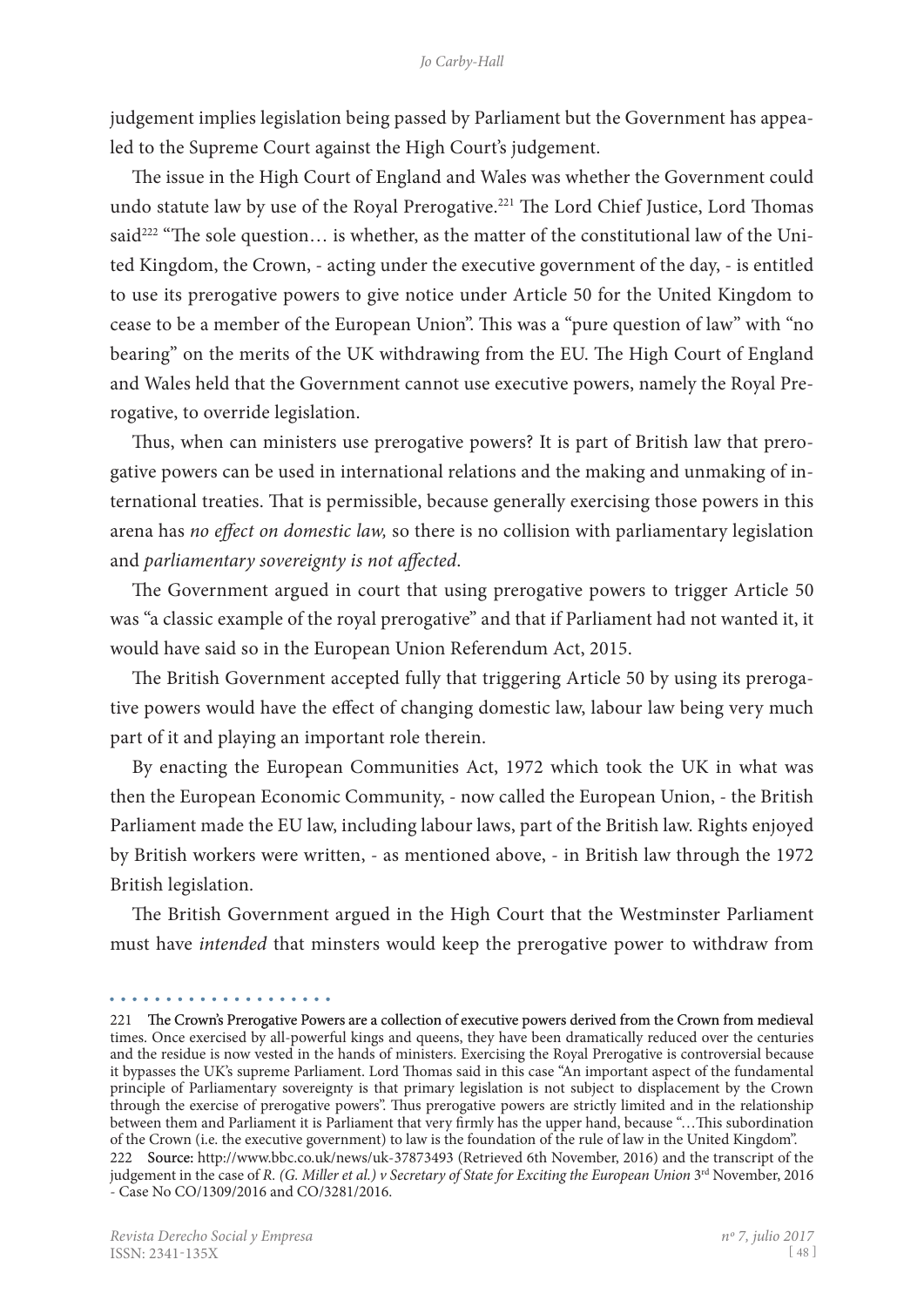EU Treaties and so continue to have the power to choose whether EU law - including the rights given to the Government under it - should continue to have effect in domestic law.

The High court categorically disagreed with the Government's argument. Lord Thomas concluded that<sup>223</sup> "Parliament intended European Union rights" including labour law rights, "to have effect in domestic law and that this effect should not be capable of being undone or overridden by action taken by the Crown in the exercise of its prerogative powers". The Crown cannot, through the exercise of its prerogative powers, alter the domestic law of the United Kingdom and modify rights acquired in domestic law under the European Communities Act 1972… We agree with the claimants that, on this further basis the Crown cannot give notice under Article 50 (2)".

The judgement did not specifically state that an Act of Parliament is needed to give ministers the authority to trigger Article 50. The judges, by no so doing, wished (a) to keep some constitutional distance and (b) not be seen to be telling Parliament precisely how to exercise its sovereignty. This being the case it is difficult to see how Parliament could give authority to the minister to trigger Article 50, other<sup>224</sup> than by voting for primary legislation to be passed, namely an Act of Parliament.

Mr Clive Coleman, the BBC legal correspondent called this case law "an epic legal battle… arguably the great constitutional clash of the time". The Government could get its way and was therefore "stopped in its tracks" by independent judges through the British system of *judicial review* should politicians' proposals be unlawful.

This High Court decision was decided on a point of law but it also has significant political and constitutional consequences. The British Government has appealed this decision to the Supreme Court where eleven judges, including those from Scotland and Northern Ireland have been sittingunderlining the importance of this constitutional case.<sup>225</sup> It will be recalled<sup>226</sup> that there was another appeal pending to the Supreme Court against the

<sup>223</sup> Sitting with the Master of the Rolls, Sir Thomas Etherton and Lord Justice Sales (both concurring with Lord Thomas).

<sup>224</sup> The High Court of England and Wales held that the EU referendum was *advisory* (and not mandatory). "The basic constitutional principles of parliamentary sovereignty and representative parliamentary democracy led to the conclusion that a referendum on any topic can only be advisory for the lawmakers in Parliament unless very clear language to the contrary is used in the referendum legislation. No such language is used in the 2015 Referendum Act" *per* Lord Thomas.

<sup>225</sup> What are the implications of the High Court's decision for the devolved administrations? Ever since 1999 when devolution to Scotland, Northern Ireland and Wales, the Westminster Parliament in London *normally* (but see pp. 29-30 *ante* on consultation with Scotland's First Minister) seeks the agreement of the devolved assemblies or parliaments if it were to legislate on important devolution matters such as the interests of Scotland and Northern Ireland who (unlike England and Wales) voted in the June 2016 referendum to remain in the EU. While the Westminster Parliament debates a Bill, *legislative consent motions* are passed to Scotland's Parliament and Northern Ireland's and Wales' Assemblies. Political and constitutional issues could well arise should they choose to vote on legislative consent motions relating to a Bill to enact Article 50. 226 See pp. 39-40 ante.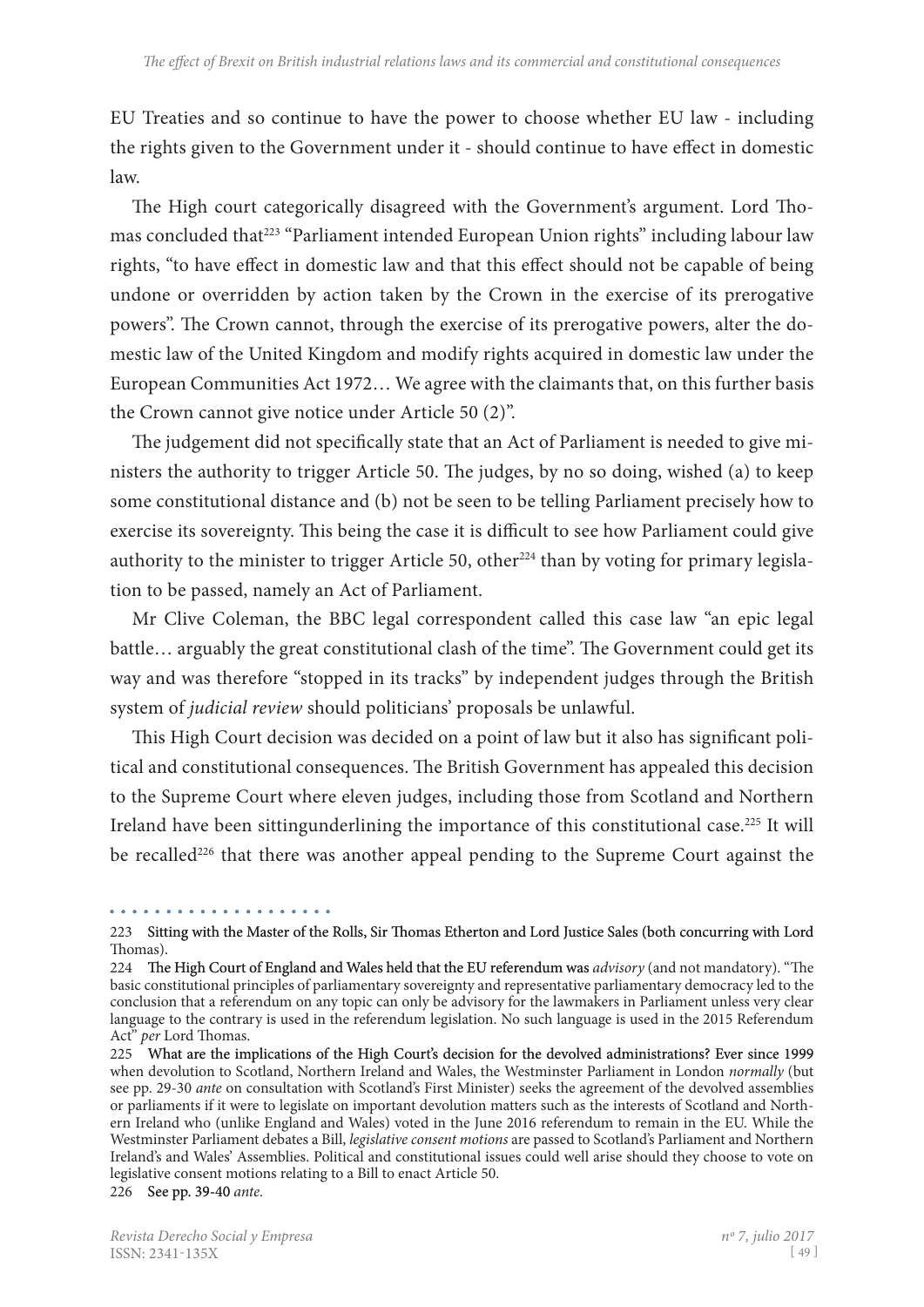decision of the Belfast High Court which held that the British Government is entitled to trigger Article 50 and therefore launch Brexit negotiations on its own.

Were hypothetically the London High Court decision to have been overruled by the Supreme Court, (which it was not) the British Government would have gone ahead and triggered Article 50 in March 2017 as planned under its Royal Prerogative powers. Were hypothetically the appeal to have been upheld, (which was the case) the Government would have needed to pass legislation which would give it authority to trigger Article 50. This does not mean that there would be delays in triggering Article 50 in March 2017 as planned. In those latter circumstances a short Act of Parliament could be brought forward to go through the House of Commons and the House of Lords. It is believed that the goahead would *ultimately* be given by both Houses because most MPs have said that they would respect the Referendum result.<sup>227</sup>

#### 4.2.6. Judgement of the Supreme Court<sup>228</sup>

The Supreme Court which heard the appeals in December 2016 delivered its judgement on 24th January, 2017.229 Lord Neuberger, the President of the Supreme Court, announced that by a majority of eight to three,<sup>230</sup> "the Supreme Court ruled that the government cannot trigger Article 50 without an Act of Parliament to do so". Because of its importance it is proposed to highlight, albeit in a skeletal manner, the majority decision of the Supreme Court's reasoning in reaching its verdict.<sup>231</sup>

First, The European Communities Act, 1972 which brought the UK into, what was then the European Economic Community, allowed for EU laws to become a source of British domestic laws upon their implementation and take precedence over all domestic sources

<sup>. . . . . . . . . . . . . .</sup> 

<sup>227</sup> On  $7<sup>th</sup>$  December, 2016 MPs approved the non-binding motion by 448 votes to 75 (a relatively small proportion voted to block the vote) because Parliament "should respect the wishes as expressed in the referendum on June 23<sup>rd"</sup> when 52% voted to leave the EU. Upon promising to give more detail on the Government's negotiation strategy and objectives, this was the first time that Parliament voted to endorse the Prime Minister's promise to trigger Article 50.A Conservative MP namely Anne Soubry who is a "remain" supporter said "The government need have no fear - we will vote to leave the EU because we have accepted the result of the referendum".

<sup>228</sup>  For an analysis of the Supreme Court's Judgement the reader is referred to Professor Mark Elliott's "*Public Law for Everyone, 1,000 words. The Supreme Court's Judgment in Miller*" https://publiclawforeveryone. com/2017/01/25/1000-words-the-supreme-courts-jusgment-in-miller/ 27th January, 2017 and "*Analysis. The Supreme Court's Judgment in Miller*" 27<sup>th</sup> January, 2017 https://publiclawforeveryone.com/2017/01/25/analysis-inthe-supreme-courts-judgment-in-miller/.

<sup>229</sup> *R (Miller) v Secretary of State for Exiting the European Union* [2017] UKSC 5.

<sup>230</sup> Those who rejected the Government's appeal to the Supreme Court were Lord Neuberger, Lady Hale, Lord Mance, Lord Kerr, Lord Clarke, Lord Wilson, Lord Sumption and Lord Hodge. Those who decided in favour of the Government's appeal were Lord Carnworth, Lord Hughes and Lord Reed.

<sup>231</sup> In order to save space it is not proposed to analyse the reasoning in the *dissenting* judgements suffice to say that Lord Carnwarth's opinion was that "the Government will be accountable to Parliament for those negotiations and the process cannot be completed without the enactment by Parliament of primary legislation in some form". Lord Reed (with whom Lord Carnworth and Lord Hughes agreed) were of the opinion that "the Crown's exercise of prerogative powers in respect of UK membership" were not affected.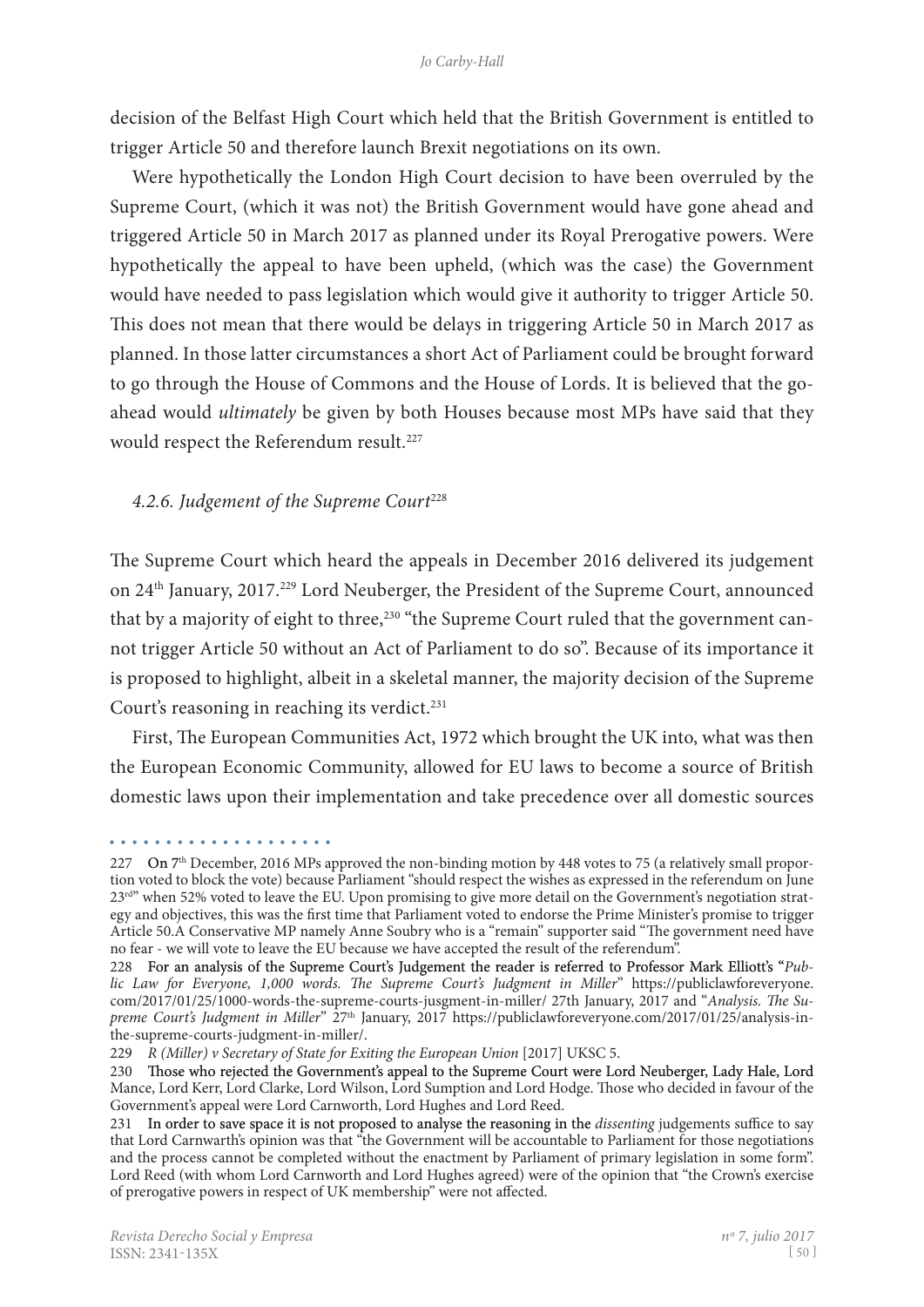of UK law, including statutes.232 Second, the very fact that the 1972 Act is currently in force means that EU law is "an independent and overriding source" of the British legal system. As such, EU laws must predominate until the Westminster Parliament decides otherwise. Third, leaving the EU will create a fundamental change in the current British constitutional system by reason of the fact that EU laws, including judgements of the CJEU, will no longer provide a source of law in the UK.<sup>233</sup> Fourth, a fundamental constitutional change of such a magnitude, namely leaving the EU, demands the consent, authorisation and bac� king of the Westminster Parliament prior to triggering Article 50. Thus such significant changes to the UK's constitutional arrangements "require... to be authorised by an Act of Parliament". Lord Neuberger stressed that "The change in thelaw required to implement the referendum's outcome must be made in the only way permitted by the UK constitution, namely by legislation. To proceed otherwise would be a breach of settled constitutional principles stretching back many centuries".<sup>234</sup> Fifth, withdrawal from the EU would have the effect of removing EU acquired rights of British citizens<sup>235</sup> and in particular rights given to British workers.<sup>236</sup> It is therefore inconceivable for the British Governmentto withdraw from the EU Treaties without having prior parliamentary authority. Sixth, it is for the British Government to decide what form of legislation will be required. Seventh, after triggering Article 50, to quote Lord Neuberger "relations with the EU are a matter for the UK government". Eighth, although the Government lost its challenge, the justices were *unanimous* in ruling that there was no legal obligation on the Government to consult with the devolved administrations, namely Scotland, Wales and Northern Ireland. The President of the Supreme Court had this to say "relations with the EU and other foreign affairs matters are reserved to the UK government and parliament, not to the devolved institutions".<sup>237</sup> As for the application of the Sewell Convention<sup>238</sup> regarding the decision to withdraw from the EU, the Supreme Court considered that it operates as a political constraint on the activity of the UK Parliament and therefore plays an important role in the operation of the UK constitution, nevertheless "the policingof its scope and operation

<sup>232</sup> Source: Para. 65 ofthejudgement. "It operates as a partial transfer of law-making powers, an assignment of legislative competences, by Parliament to EU institutions, unless and until Parliament decides otherwise". (Paras  $(67-68)$ .

<sup>233</sup> Source: Paras. 78-80 of the judgement.

<sup>234</sup>  Source: Para. 82 of the judgement.

<sup>235</sup>  Source: Para. 83 of the judgement.

<sup>236</sup> The UNITE Union General Secretary Len McCluskey praised the Supreme Court's judgement. He said "There has been scant detail in the PM's statement to date .What she has said on workers' rights has been ambiguous and her declaration that the country would not seek access to the single market is shocking. It is now for our MPs to hold the government to account. They must defend workers' rights, both now and from future Conservative Party threats".

<sup>237</sup> Source: paras. 129-130 of the judgement.

<sup>238</sup> Which provides that the UK Parliament will not normally exercise its right to legislate with regard to devolved matters without the agreement of the devolved legislature.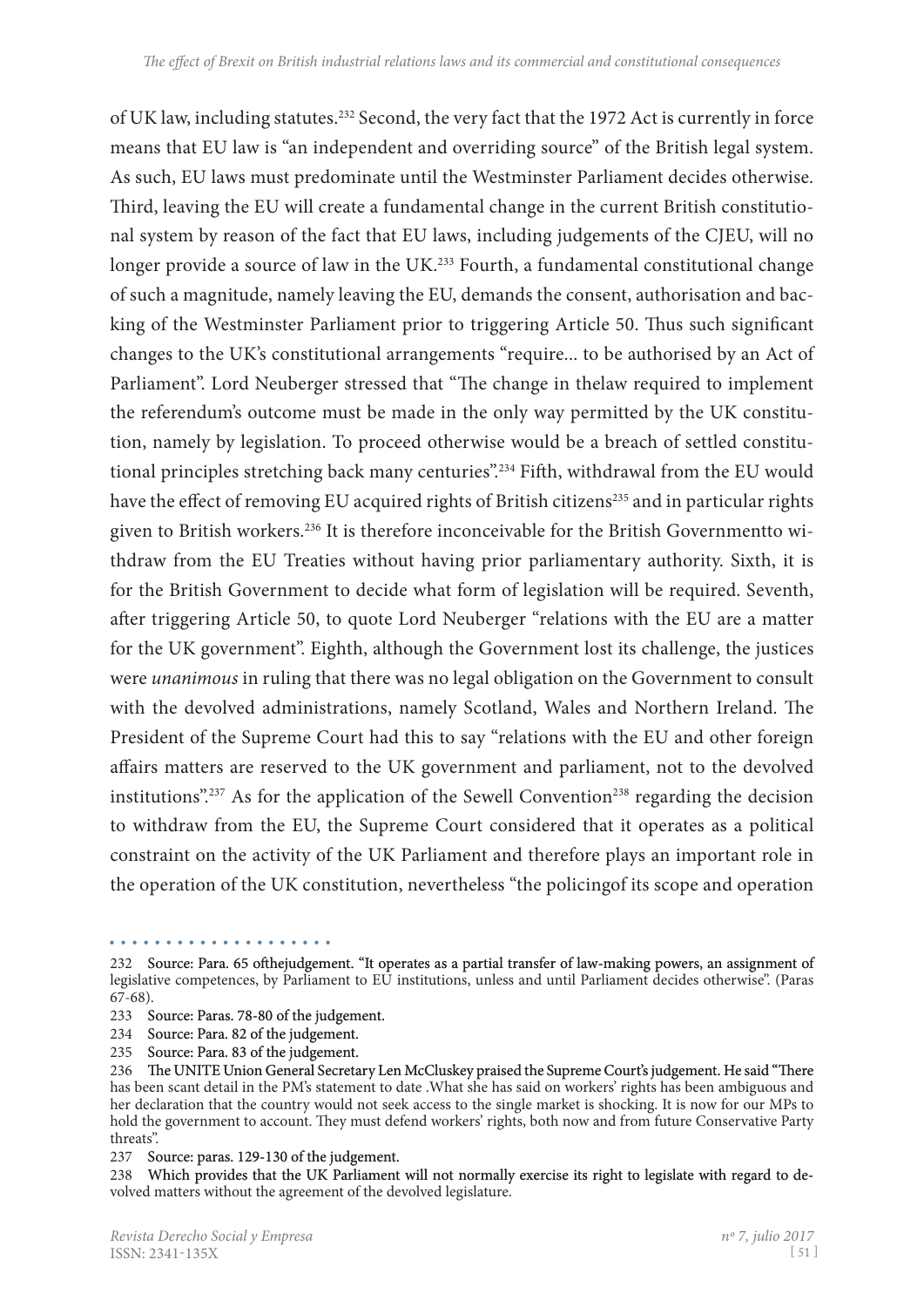is not within the remit of the courts. The devolved legislatures do not have a veto on the UK's decision to withdraw from the EU".<sup>239</sup> Although there is no legal obligation to consult, it would be a politically courteous gesture to do so and indeed Mrs May stated that she intends to consult the devolved administrations. With regard to Scotland the Supreme Court judges were unanimous to reject the Scottish government's argument that Holyrood240 should have a say in the triggering of Article 50. The Scottish government intervened during the hearing in the Supreme Court with the Lord Advocate James Wolffe argued that MSPs241 should also be consulted before Article 50 is invoked. The Supreme Court made it clear that devolved administrations should not have a say. With regard to Northern Ireland the Supreme Court held that "this important provision which arose out of the Belfast agreement gave the people of Northern Ireland the right to determine whether to remain part of the United Kingdom or to become part of a united Ireland. It neither regulated any other change in the constitutional status of Northern Ireland nor required the consent of the majority of the people of Northern Ireland to the withdrawal of the United Kingdom from the European Union".<sup>242</sup> As for Wales, the Supreme Court held that the Welsh Assembly members do not have to be fully consulted on the article 50 Brexit process. Finally, when the European Communities Act, 1972 was enacted it would have been open for Parliament to authorise ministers to withdraw from the EU Treaties but clear words to that effect would have been required. No such words exist therein and the provisions of that Act indicate that ministers do not enjoy such power to withdraw from the EU.<sup>243</sup>

The implications of this judgement are fivefold. In the first instance the Government cannot, on the strength of the referendum<sup>244</sup> only, commence Brexit talks with the EU negotiators without Parliament giving its backing; this implies closer parliamentary scrutiny of the negotiations. Thiscase defines the limits of the executive power between ministers exercising the ancient power of royal prerogative on the one hand and parliamentary sovereignty on the other. Secondly, a White Paper<sup>245</sup> has been issued by the Government

243 Source: Paras. 87-88 of the judgement.

245 A White Paper is a government policy document which often precedes the publication of a parliamentary Bill. It states in some depth and detail the Government's proposals for future legislation, - in this case its plans to leave the EU - for scrutiny by Parliament. The White Paper was entitled "The United Kingdom exit from and new partnership with the European Union. Cm. 9417, 2<sup>nd</sup> February, 2017.

<sup>239</sup> Source: Paras. 136-151 of the judgement.

<sup>240</sup>  Namely the Scottish Parliament.

<sup>241</sup>  I.e. Members of the Scottish Parliament.

<sup>242</sup> Source: Paras. 133-135 of the judgement. See Northern Ireland Act 1998 c. 47. The decision to withdraw from the EU is not included in the functions of Secretary of State for Northern Ireland and s. 1 (1) (2) does not regulate any matter other than remaining part of the UK or become part of a united Ireland.

<sup>244</sup> �e referendum held on 23rd June 2016 was authorised by the European Union Referendum Act, 2015 c. 36. That referendum was of important political significance. Its legal significance however was determined by the contents of the 2015 Act authorising the referendum. Apart from that Act authorising the referendum to be held there was nothing said regarding its consequences. The referendum result necessitated a change in the law of the UK to implement its outcome. The British constitution only permits an Act of Parliament to do so.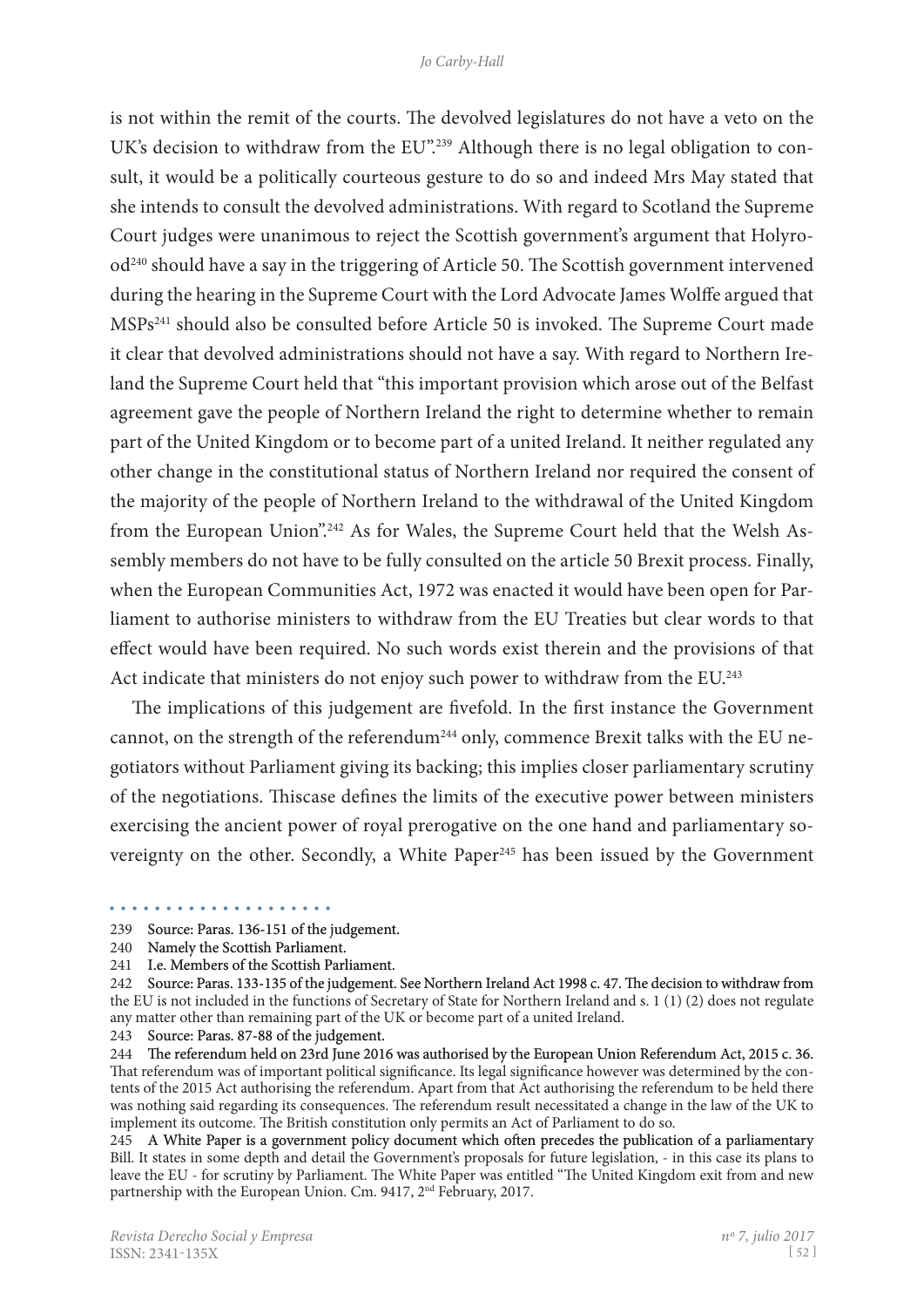for a full discussion on its contents to take place in Parliament. Thirdly, a short Bill<sup>246</sup> has been drafted. Priority will be given to that Bill during its passage through the Commons and the Lords to enable the Government to trigger Article 50 by the end of March, 2017.<sup>247</sup> In the fourth instance, the judgement confirms the important constitutional concept of supremacy of Parliament. Only Parliament can grant and take away citizens' (including workers') rights even though these originate from EU laws. Thus ministers are answerable to Parliament. Finally, resulting from the Supreme Court's judgement it may be said that the referendum itself is an important document which expresses citizens' opinions but, for the Government to proceed with triggering Article 50 without the consent and vote of the Westminster Parliament<sup>248</sup> would constitute a serious breach on an entrenched democratic constitutional principle. Furthermore, it should also be noted, in the words of Justice Neuberger that "The referendum is of great political significance but the act of parliament which established it did not say what would happen as a result".

This case defines the limits of executive powers between ministers on the one hand and Parliament on the other. The Supreme Court did not accept the Government's argumentto the effect that Article 50 may be triggered through its prerogative powers relating to an international Treaty. It followed the High Court's ruling and held that the government's executive powers to sign international Treaties, inherited through the royal prerogative do not extend to uprooting parliamentary legislation such as the European Community Act, 1972 which gave specific rights to British citizens. The Supreme Court has restated the fundamental principles of the British constitution, namely, the rule of law, the separation of powers and the independence of the judiciary all of which were challenged in this important case.

# *Referral of Construction of Article 50 to CJEU?*

Some commentators have suggested the possibility of the British Supreme Court referring the matter of the construction of Article 50 to the Court of Justice of the European Union.

248 To be noted, the Welsh and Northern Ireland Assemblies and the Scottish Parliament are not included.

<sup>246</sup> Namely the European Union (Notification) of Withdrawal Bill 2016-17. Bill 132 2016-17. The Bill confers power on the Prime Minister to notify Article 50 (2) of the Treaty of the European Union, the United Kingdom's intention to withdraw from the European Union.

<sup>247</sup> It is not anticipated that there will be much opposition to that Bill. The Labour Opposition said that it would not veto the Bill but that it will seek amendments to prevent the UK from becoming a tax haven and to maintain social rights acquired by workers granted by EU legislation, as well as environmental regulations. Even in the Conservative Government there would be a few who would vote against. The Bill enjoyed a speedy passage through the House of Commons in early February 2017 by reason of the Government having a 16 seat majority. That Bill is intended to be enacted by the end of March, 2017 but its passage could be delayed in the House of Lords which is more EU friendly. Once the Bill has gone through the first and second readings, the committee stage and the third reading in both Houses of Parliament, consideration of the amendments during its passage through Parliament and received the royal assent, it becomes an Act of Parliament, which will empower the UK Government to notify the EU formally of its intention to withdraw from the EU. As for Scotland, the possibility of a referendum on indepen� dence has again surfaced!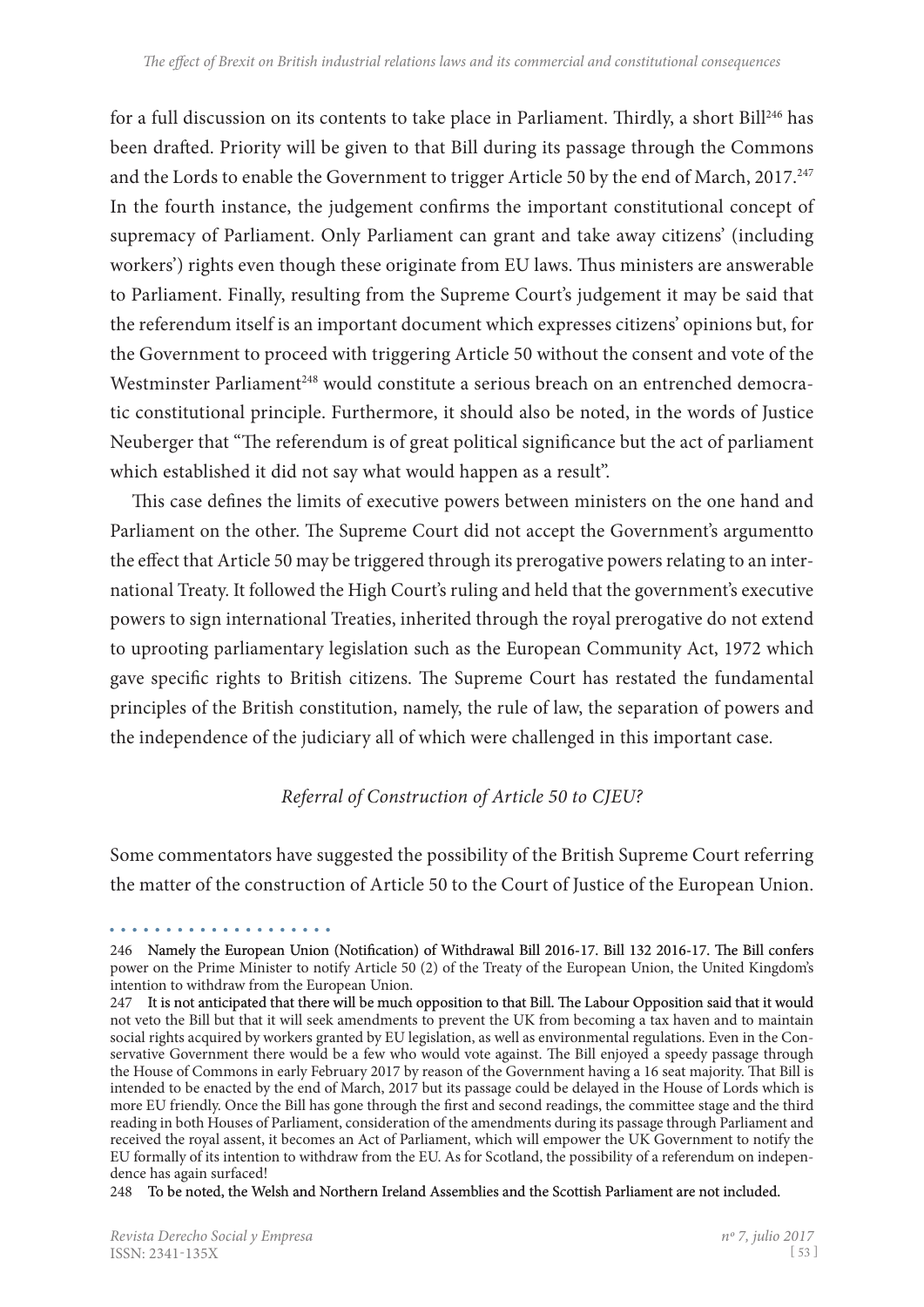In the opinion of this author, such a move would have been unrealistic and irrelevant for a number of reasons, the most important of which is the fact that this is purely a British problem relating to the sovereignty of Parliament concept and particularly the right of the Government to trigger the exit procedure by the use of Article 50. Lord Neuberger made this absolutely clear when he said that the Supreme Court's judgement is not about depar� ting from or staying in, the EU but about the *right of the British Government to trigger the exitprocedure.* Such a problem needs to be solved "internally" and not by the CJEU which arguably has no jurisdiction over such British matters.

# *4.2.7. The British Government's Brexit strategy versus the Westminster Parliament versus the Civil Service*

Whereas the British Government initially used smoke screens, delaying tactics, was secretive, kept its cards close to its chestand silent on its Brexit strategy, (if indeed it had one<sup>249</sup>), under the guise that such "a running commentary" would damage the UK's negotiating position, it has since climbed down from its original stance and agreed to being more open by giving Parliament more detail on its strategy. Parliament stated categorically that it had the right to scrutinise properly Government policies and demanded that it submitted a negotiating plan<sup>250</sup> in early 2017 and before triggering Article 50 with the proviso that there would be no disclosure of material which could damage the UK's negotiating position. There would thus be more transparency. Publishing a plan does not equate to a "running commentary" for therein that plan, the Government is free to give as much or as little detail as it deems fit. Indeed, Mrs Theresa May did reveal some important details regarding her approach to the negotiations with the EU in her Lancaster House speech of  $17<sup>th</sup>$  January, 2017 and she made the point in stressing that "I shall put the final deal that is agreed between the UK and the EU to a vote in both Houses of Parliament before it comes into force".

<sup>249</sup> See the repeated statements made to that effect, *inter alia*, by the opposition Labour party and the resignation letter of the UK's Ambassador to the EU Sir Ivan Rogers by reason of "muddled thinking" and "ill-founded arguments" of the Theresa May Government. In his letter of resignation some six months after the referendum results were published and three months prior to triggering Article 50, Sir Ivan says "We do not yet know what the government will set as negotiating objectives for the UK's relationship with the EU after exit". Giving advice to his staff in Brussels Sir Ivan tells them "Senior ministers who will decide on our positions, issue by issue, also need from you detailed, unvarnished - even when this is uncomfortable - nuanced understanding of the views, interests and incentives of the other 27" Member States. He goes on to advise "I hope that you will continue to challenge ill-founded arguments and muddled thinking and that you will never be afraid to speak the truth to those in power".

<sup>250</sup>  See the House of Commons Exiting the European Union Committee "*The process of exciting the EuropeanUnion and the Government's negotiating objectives*" First Report of Session 2016 -7. H. C. 815. 14th January 2017. Mr. Ken Clarke MP remained sceptical regarding the "plan" and in his characteristic blunt manner said that the word "plan" was "extremely vague" whereupon Mr. David Davis MP responded by saying that he would make available "as much information as possible… without prejudicing our negotiating position".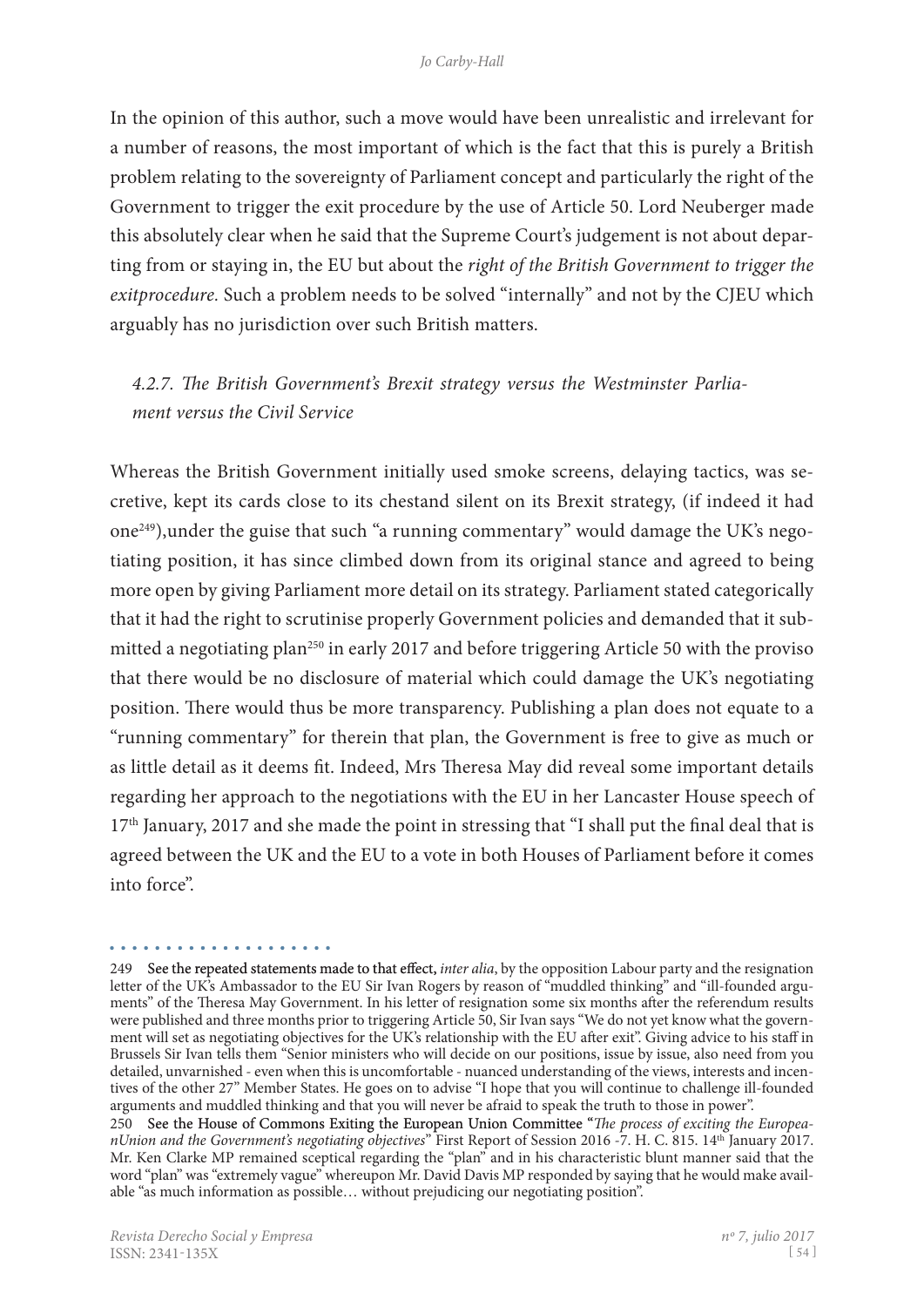The Supreme Court had given its decision on the High Court judgement<sup>251</sup> and the Government lost its legal challenge over triggering Article 50. The Government was thus compelled to consult Parliament *before* commencing negotiations.

## *Approval by Parliament*

Resulting from the Supreme Court judgement, Brexit could not be launched without the approval of both Houses of Parliament. The European Union (Notification of Withdrawal) Bill 2017<sup>252</sup> was thus forced upon the Government. On 1<sup>st</sup> February, 2017 the House of Commons voted to allow the Prime Minister to trigger Article 50 and thus to start formally the process of leaving the EU by informing the Council President, Donald Tusk, of the UK's intention to invoke Article 50 of the Treaty of the European Union. Triggering Article 50 was backed by 498 to 114 Members of Parliament.<sup>253</sup>

During its passage through the House of Commons 287 amendments were made by opposition MPs some of which were aimed at keeping alive the unlikely prospect of the UK remaining in the EU. Furthermore attempts by opposition MPs to ensure that Par� liament obtained an effective vote were defeated. However MPs will have a vote on any deal struck with EU negotiators during the Article 50 process; such vote to take place before any Brexit agreement is voted by the European Parliament. Although many political machinations featured during the parliamentary debates, these will not be subject to discussion suffice to point out that on  $8<sup>th</sup>$  February, 2017 the House approved<sup>254</sup> the Bill authorising the Government to trigger Article 50.

The House of Lords consisting of 805 Conservative<sup>255</sup> Labour, Liberal Democrat and Independent peers voted for Brexit thus avoiding a possible constitutional crisis. Two amendments were however made by the House of Lords. The first was to guarantee the rights of EU citizens in the UK within three months of Article 50 being triggered even if Britons living in the Continent lose their protection.358 peers voted in favour of amending the Brexit Bill to 256. The second amendment was to force the Government to give both Houses of Parliament a "meaningful vote" on the final Brexit deal before the UK withdraws from the EU. 366 peers voted for the amendment while 268 voted against.

255 The Conservatives are in the minority with 253 peers.

<sup>. . . . . . . . . . . . . . . . . . . .</sup> 

<sup>251</sup> See pp. 42-45 *ante* and especially the last paragraph on pp. 45.

<sup>252</sup> Bill 132 2016-17.

<sup>253</sup> The Scottish National Party and 33 Labour MPs formed the bulk of the dissenting votes. Other dissenters included Plaid Cymru and seven out of the nine Liberal Democratic Party members and the Conservative MP, Mr Ken Clarke.

<sup>254</sup> Such approval was by a majority of 494 votes to 122. The Scottish Parliament rejected outright the decision to trigger Article 50. It had the support of the Scottish Nationalist Party, the Liberal Democratic Party, the Green Party and the majority of the Labour party MSPs. It will be recalled (see p. 43 *ante*) that the devolved Scottish Parliament and Northern Ireland and Welsh Assemblies have no power to delay or prevent the Brexit process.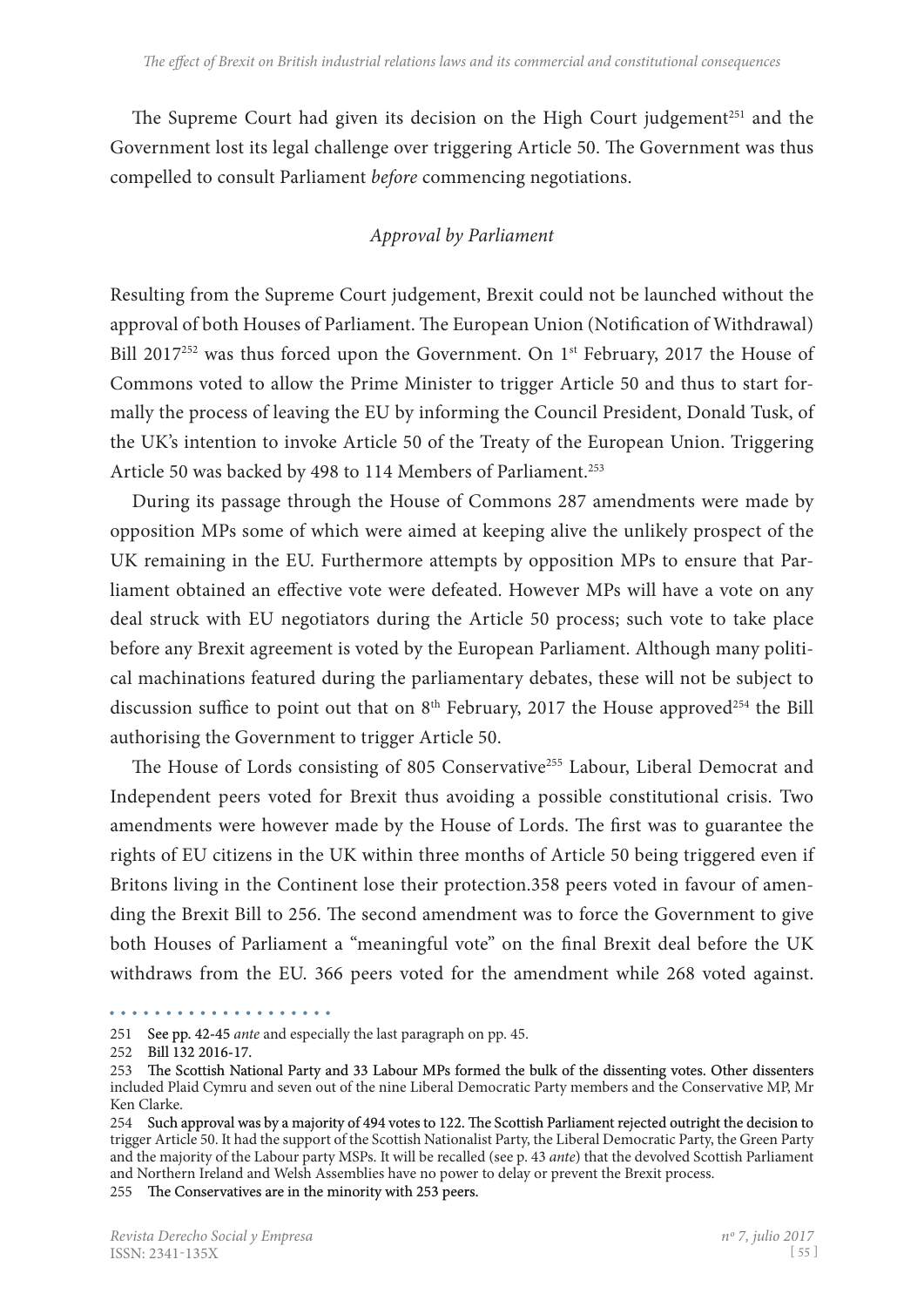The Bill returned to the House of Commons which overturned the House of Lords' two amendments with the Government increasing its majority on the first amendment by 335 to 287 votes and on the second amendment by 331 to 286 votes. The House of Lords backed down with opposition Labour refusing to put up a fight with MPs arguing that there was no chance to overturn the opinion of the Commons. The Brexit Bill was passed on13<sup>th</sup> March, 2017 was met and the Royal Assent was received on 14<sup>th</sup> March, 2017.

#### *White Paper in response to House of Commons pressure*

The long- awaited White Paper entitled "*The United Kingdom's exit from and newpartnership with the European Union*"256 was the Government's response to pressures from MPs across the House of Commons to provide the themes of the Government's negotiation outcomes. Its contents set out the Government's twelve priorities<sup>257</sup> and the *broad strategy* "that unites them in forging a new strategic partnership" between the UK and the EU. These priorities include, *inter alia*, (a) the bringing to an end the jurisdiction in the UK of the CJEU. Furthermore, EU laws and policies<sup>258</sup> will no longer be binding on the UK and UK laws will be made in London, Edinburgh, Cardiff and Belfast and "based on the specific values of the UK". Thus the Great Repeal Bill will ensure that the British legislature and courts will be the final decision makers. There will therefore be the restoration of the fundamental UK constitutional concept of sovereignty of Parliament.259 (b) Ensuring an equitable implementation of the new EU and UK relationship will require negotiations to include the provision of a dispute resolution system.<sup>260</sup> (c) The Government, through the Joint Ministerial Committee proposes to reach a good deal with the devolved administrations, - namely Scotland, Northern Ireland, Wales and England - which works for all parts of the UK while maintaining the strong and historic ties with Eire and the Common Travel Area (CTA) consisting of a special travel zone between the UK, Eire, the Isle of Man and the Channel Islands. (d) Controlling immigration is not possible where there is an unlimited freedom of movement of people to the UK from the EU. After Brexit the free movement of people principle will no longer apply and the migration of EU nationals will be subjectto UK law. Unlike previous British Governments' policies, the UK has chosen

<sup>. . . . . . . . . . . . . . . . . . . .</sup> 

<sup>256</sup>  CM. 9417. 2nd February, 2017.

<sup>257</sup> These twelve principles are listed in footnote 211 *supra* of this chapter, reiterating a longer version of Mrs Theresa Mays' speech at Lancaster House on 17<sup>th</sup> January, 2017.

<sup>258</sup> I.e. Directives, Regulations, Decisions, Recommendations, EU Commission delegated acts, Commission Communications, Reports and Opinions submitted the EU Council, Court of Auditors' Reports, and so on.

<sup>259</sup> A fuller explanation of this concept will be found in Jo Carby-Hall "Parliamentary Supremacy: A British Perspective" in "*European Constitutions and National Constitutions*" Professor Zbigniew Maciąg (Ed) (2009) Krakow Society for Education - AFM Publishing House at pp. 319-333.

<sup>260</sup> Such systems are common in EU and third country agreements, e.g. North American Free Trade Agreement (NAFTA) and numerous others to be found in Appendix A of the White Paper at pp. 69-72.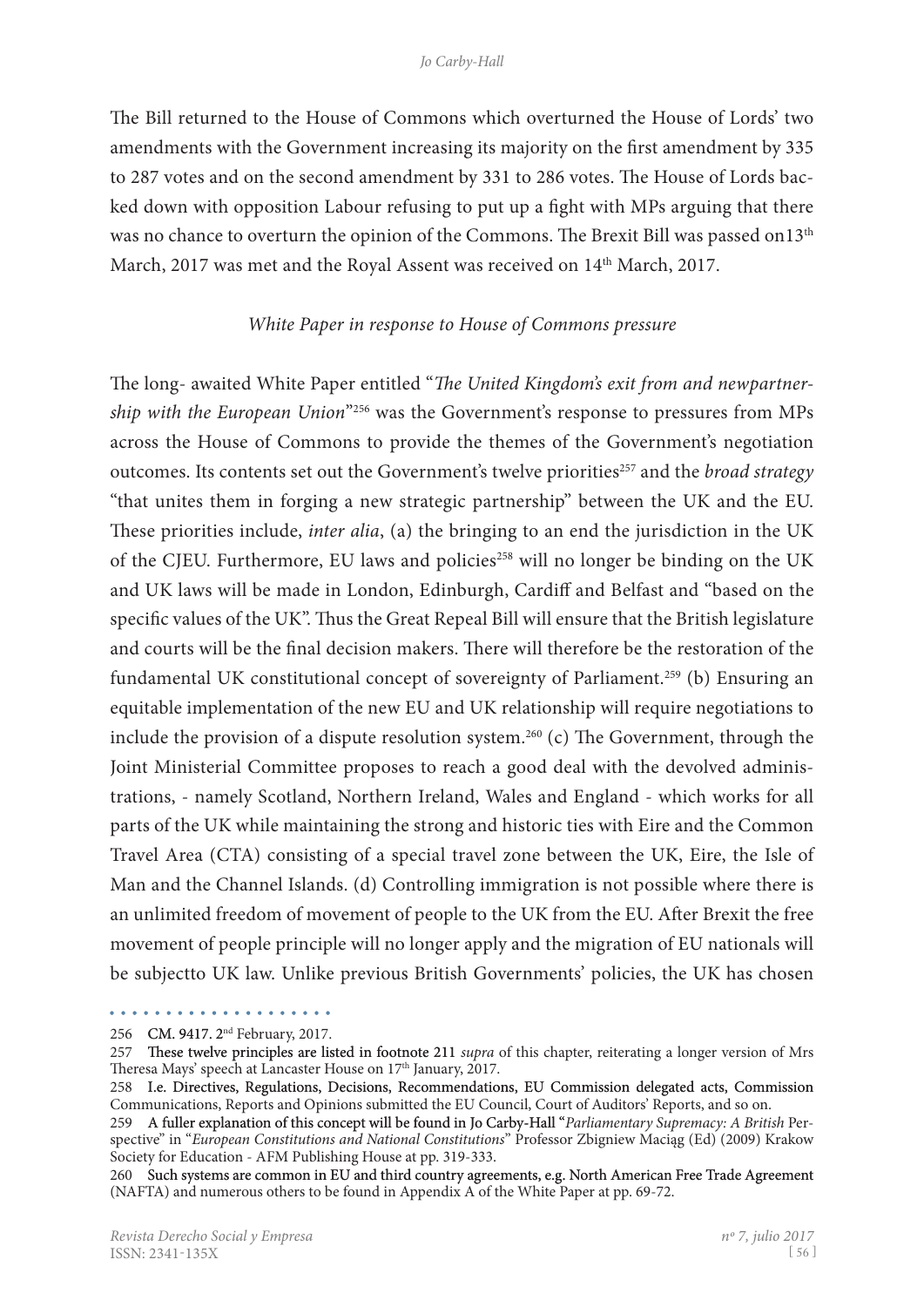not to make the economy a priority. The "batting order" of the May Government is to end the principle of freedom of movement, thus giving that policy priority over that of the economy. Recognising the valuable contribution economic migrants make to the UK by reason of their high skills, knowledge and expertise the UK will be open to international talent and thus continue to welcome not only migrants from the EU and from third coun� tries to fill skill shortages but also genuine students and academics at the UK's world class universities. (e) In some cases UK employment laws are gold plated which thus enhances the rights of workers granted to them by EU legislation. The Great Repeal Bill will maintain the protections and standards emanating from the EU which benefit workers and in addition, will enhance them. (f) Ensuring free trade of goods and services between the EU and the UK through a strategic partnership including a free trade agreement and new customs agreement. The UK will not be seeking membership of the single market. (g)  $Af$ ter leaving the EU the UK needs to negotiate its own preferential agreements worldwide. The UK will thus not be bound by the EU's Common External Tariff or participate in the Common Commercial Policy. The UK nevertheless wishes to negotiate on cross-border trade with the EU which will constitute its future EU customs arrangements. The UK will also need to establish schedules covering trade in goods and services at the World Trade Organisation (WTO).<sup>261</sup> (h) The Government intends to secure an agreement with the EU Member States "at the earliest opportunity" on the rights of EU nationals in the UK and those of the UK nationals in the EU. (i) Once the UK leaves the EU, decisions on how tax� payers' money will be spent will be made in the UK. "As we will no longer be members of the Single Market we will not be required to make contributions to the EU budget. There might be other programmes in which we might want to participate. If so… we should make an appropriate contribution. But that will be a decision for the UK as we negotiate the new arrangements".262 (j) The EU Treaties will cease to apply when the "withdrawal agreement enters into force or failing that, two years from the day of submission of notification unless there is a unanimous agreement with the other 27 Member States to extend the process. To avoid a cliff edge for business... as we change from our existing relationship with the EU we want to have reached an agreement about our future partnership by the time the two year Article 50 process has concluded".<sup>263</sup>

The White Paper states that the Government intends to "keep our positions closely held and will need at times to be careful about the commentary we make public" with Parliament being offered a vote on the final deal.

<sup>261</sup> Other negotiation priorities include ensuring that the UK remains the best place for science and innovation; co-operation with the EU in the fight against crime and terrorism and delivering a smooth orderly exit from the EU.

<sup>262</sup>  Source: White Paper 2nd February 2017 *op. cit.* at p. 49.

<sup>263</sup>  Source: White Paper 2nd February 2017 *op. cit.* at p. 65.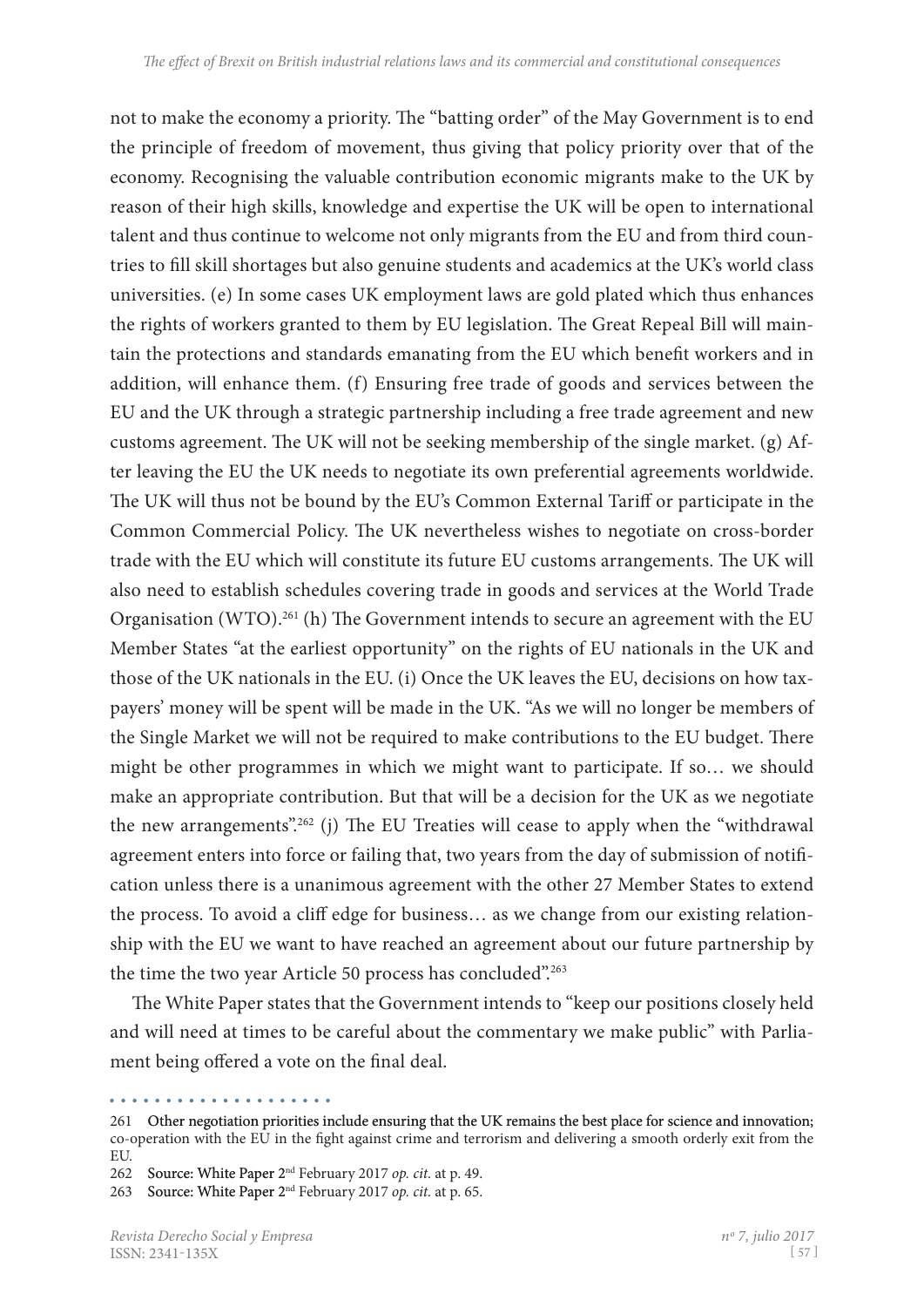"The UK will leave the EU and will seek an ambitious future relationship with the EU which works for all the people of the UK and which allows the UK to fulfil its aspirations for a truly global UK".264

#### *Civil Service*

A more worrying issue from the British Government's point of view appears to be what the former Ambassador to the EU, Sir Ivan Rogers described in his letter of resignation as "Serious multilateral negotiating experience is in short supply in Whitehall" whereas "that is not the case in the Commission or the Council". He talked about the British Government's lack of negotiating expertise, know-how and feel and stressed the role of those who have "the best experience we have - a large proportion of which is concentrated in UKREP - and negotiates resolutely". Stating that Sir Ivan's resignation was a "serious loss" Lord Mandelson<sup>265</sup> added that "everyone knows that civil servants are being increasingly inhibited in offering objective opinion and advice to ministers" and that "Our negotiation as a whole will go nowhere if ministers are going to delude themselves about the immense difficulty and challenges Britain faces in implementing the referendum decision".<sup>266</sup> Similar comments have been made by other important figures.<sup>267</sup>

#### **4.3. To Conclude**

. . . . . . . . . . . . . .

In both Northern Ireland and Scotland where there was a majority in the June, 2016 Referendum to remain in the EU, Brexit could result in fuelling tension amongst both those countries' separatist movements. Scotland has already taken steps towards independence if its interests are affected by Brexit and the Northern Ireland Good Friday Peace Agreement would well be affected. In spite of those risks it is thought and hoped that reason

<sup>264</sup>  Source: White Paper 2nd February 2017 o*p. cit*. at p. 67.

<sup>265</sup>  Who was a former EU Commissioner for Trade.

<sup>266</sup> Other commentators reiterated this very opinion. See the comment made by the Director of the Centre for European Reform Think Tank, Mr Chares Grant who described Sir Ivan as one of the few British civil servants who understood the functioning of the EU with his resignation making "a good deal on Brexit less likely". Source: https://eurobserver.com/uk-referendum/136436 (Retrieved 4<sup>th</sup> January, 2017).

<sup>267</sup> Lord Ricketts said "If Ivan feels he didn't have back- up from ministers - and he didn't - that's a bad sign". Sir Simon Fraser suggested that "We know that the government did not have a clear plan for Brexit after the referendum ; we know that the government has been through a process of gathering information across Whitehall in order to put a negotiating position together and we know that that is taking quite a lot of time. So that is a matter for concern". Lord Kerslake, in praising the civil service said "I have no doubt about the underlying commitment and skills of the civil service to serve the government well on Brexit. But to do this they need to be clearly led, resourced properly to do the job and listened to even when their advice is not welcome". Sir Stephen Wall stated that "What most civil servants actually want is clear political direction... The sense I get is that at the moment that isn't there. Civil servants know that the options are, but there is no policy option available that is palatable". (Source: The Times 5th January, 2017 pp. 1-2).